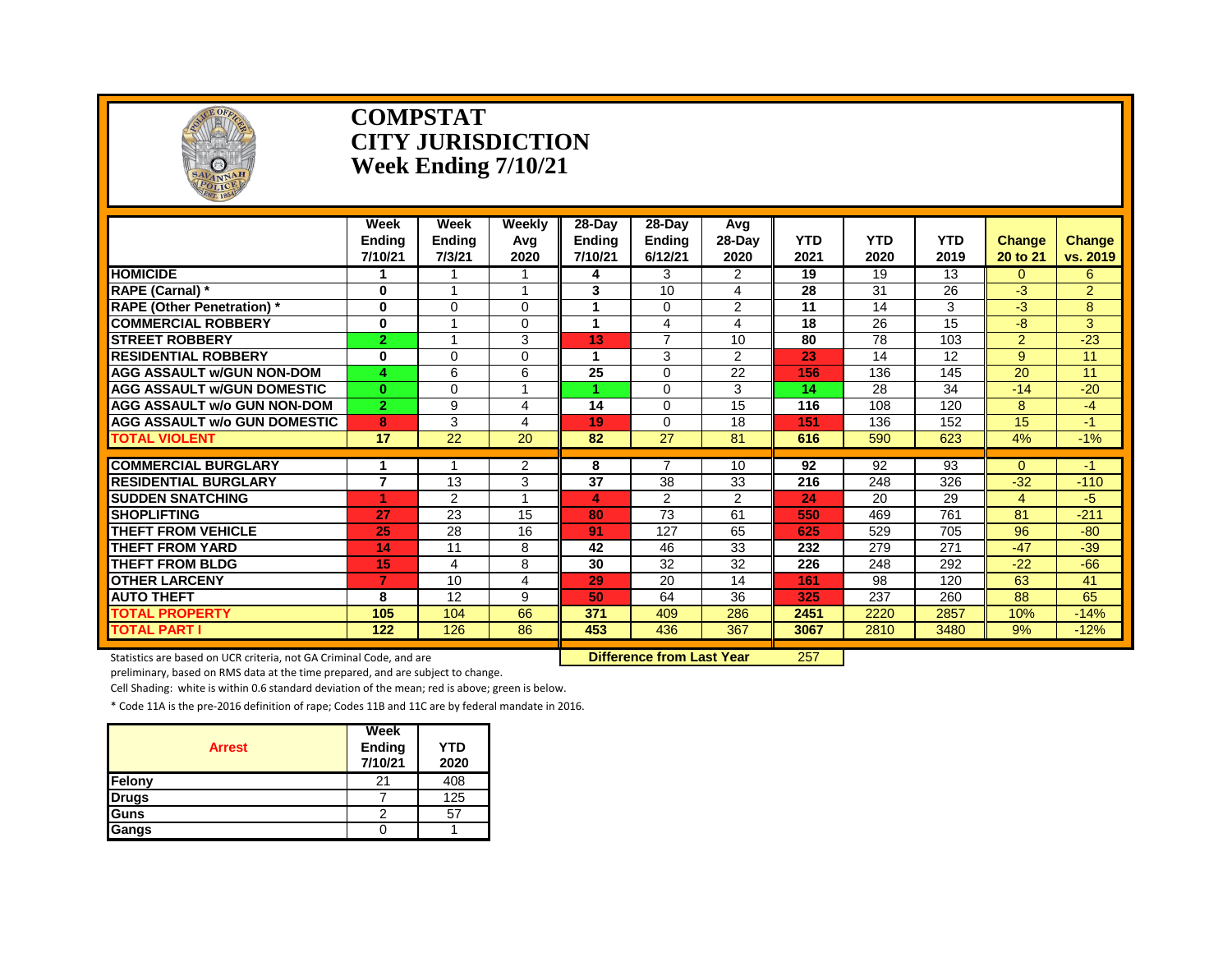

#### **COMPSTAT PRECINCT COMMANDER: NORTH PRECINCT** CAPT. BEN HERRON **Week Ending 7/10/21**





|                                     | Week<br><b>Ending</b><br>7/10/21 | Week<br><b>Ending</b><br>7/3/21 | Weekly<br>Avg<br>2020 | 28-Day<br><b>Ending</b><br>7/10/21 | 28-Day<br><b>Ending</b><br>6/12/21 | Avg<br>$28-Day$<br>2020 | <b>YTD</b><br>2021 | <b>YTD</b><br>2020 | <b>YTD</b><br>2019 | Change<br>20 to 21 | <b>Change</b><br>vs. 2019 |
|-------------------------------------|----------------------------------|---------------------------------|-----------------------|------------------------------------|------------------------------------|-------------------------|--------------------|--------------------|--------------------|--------------------|---------------------------|
| <b>HOMICIDE</b>                     | 0                                | $\Omega$                        | $\Omega$              |                                    |                                    |                         | 3                  | 3                  | 3                  | $\overline{0}$     | $\mathbf{0}$              |
| RAPE (Carnal) *                     | 0                                | 1                               | $\Omega$              | $\overline{2}$                     | 3                                  | $\overline{ }$          | 8                  | 11                 | 6                  | -3                 | $\overline{2}$            |
| <b>RAPE (Other Penetration)</b> *   | $\bf{0}$                         | 0                               | $\Omega$              | 1                                  | $\Omega$                           | $\Omega$                | 3                  | 3                  |                    | $\Omega$           | $\overline{2}$            |
| <b>COMMERCIAL ROBBERY</b>           | $\bf{0}$                         | 0                               | $\Omega$              | 0                                  | 3                                  |                         | 4                  | 3                  | $\overline{2}$     | 4                  | $\overline{2}$            |
| <b>STREET ROBBERY</b>               | $\bf{0}$                         | 0                               |                       | 4                                  | $\Omega$                           | 3                       | 32                 | 24                 | 29                 | 8                  | 3                         |
| <b>RESIDENTIAL ROBBERY</b>          | $\Omega$                         | 0                               | $\Omega$              | 0                                  | $\Omega$                           | $\Omega$                | $\overline{2}$     | 3                  | 3                  | $-1$               | $-1$                      |
| <b>AGG ASSAULT w/GUN NON-DOM</b>    | $\mathbf{2}$                     | 2                               | $\overline{2}$        | $\overline{7}$                     | $\Omega$                           | $\overline{7}$          | 30                 | 40                 | $\overline{37}$    | $-10$              | $-7$                      |
| <b>AGG ASSAULT w/GUN DOMESTIC</b>   | $\mathbf{0}$                     | 0                               | $\Omega$              | $\mathbf{0}$                       | $\Omega$                           | $\overline{ }$          | 5.                 | $\overline{7}$     | 5                  | $-2$               | $\Omega$                  |
| <b>AGG ASSAULT w/o GUN NON-DOM</b>  | $\overline{2}$                   | 1                               |                       | 4                                  | $\Omega$                           | 4                       | 40                 | 30                 | 42                 | 10                 | $-2$                      |
| <b>AGG ASSAULT w/o GUN DOMESTIC</b> | 3                                |                                 |                       | 6                                  | 0                                  | 4                       | 31                 | 22                 | 31                 | 9                  | $\Omega$                  |
| <b>TOTAL VIOLENT</b>                | $\overline{7}$                   | 5.                              | 5                     | 25                                 | $\overline{7}$                     | 22                      | 158                | 146                | 159                | 8%                 | $-1%$                     |
| <b>COMMERCIAL BURGLARY</b>          | $\bf{0}$                         |                                 |                       | 3                                  |                                    | 2                       | 24                 | 29                 | 18                 | -5                 | 6                         |
| <b>RESIDENTIAL BURGLARY</b>         | 1                                | $\overline{2}$                  |                       | 5                                  | 3                                  | $\overline{ }$          | 30                 | 53                 | 48                 | $-23$              | $-18$                     |
| <b>SUDDEN SNATCHING</b>             | 4                                | 1                               | $\Omega$              | $\overline{2}$                     |                                    |                         | 17                 | 12                 | 11                 | 5                  | 6                         |
| <b>SHOPLIFTING</b>                  | 6                                | 4                               | 2                     | 13                                 | 4                                  | 8                       | 60                 | 79                 | 81                 | $-19$              | $-21$                     |
| <b>THEFT FROM VEHICLE</b>           | 7                                | 6                               | 4                     | 23                                 | 52                                 | 15                      | 230                | 97                 | 164                | 133                | 66                        |
| <b>THEFT FROM YARD</b>              | 4                                | 2                               | 2                     | 14                                 | 16                                 | 9                       | 70                 | 76                 | 68                 | $-6$               | $\overline{2}$            |
| <b>THEFT FROM BLDG</b>              | 3                                | 0                               | $\overline{2}$        | 6                                  | 10                                 | $\overline{7}$          | 63                 | 45                 | 67                 | 18                 | $-4$                      |
| <b>OTHER LARCENY</b>                | $\overline{2}$                   | $\overline{2}$                  |                       | $\overline{7}$                     | 4                                  | 4                       | 29                 | 18                 | 18                 | 11                 | 11                        |
| <b>AUTO THEFT</b>                   | 5                                | 0                               | 2                     | 13                                 | 19                                 | $\overline{7}$          | 98                 | 47                 | 36                 | 51                 | 62                        |
| <b>TOTAL PROPERTY</b>               | 29                               | 18                              | 14                    | 86                                 | 110                                | 59                      | 621                | 456                | 511                | 36%                |                           |
| <b>TOTAL PART I</b>                 | 36                               | 23                              | 19                    | 111                                | 117                                | 81                      | 779                | 602                | 670                | 29%                | 22%                       |
|                                     |                                  |                                 |                       |                                    |                                    |                         |                    |                    |                    |                    | 16%                       |

Statistics are based on UCR criteria, not GA Criminal Code, and are **Difference from Last Year** 177

preliminary, based on RMS data at the time prepared, and are subject to change.

Cell Shading: white is within 0.6 standard deviation of the mean; red is above; green is below.

| <b>Arrests</b> | Week<br><b>Ending</b><br>7/10/21 | YTD<br>2020 |
|----------------|----------------------------------|-------------|
| Felony         |                                  | 119         |
| <b>Drugs</b>   |                                  | 28          |
| Guns           |                                  |             |
| Gangs          |                                  |             |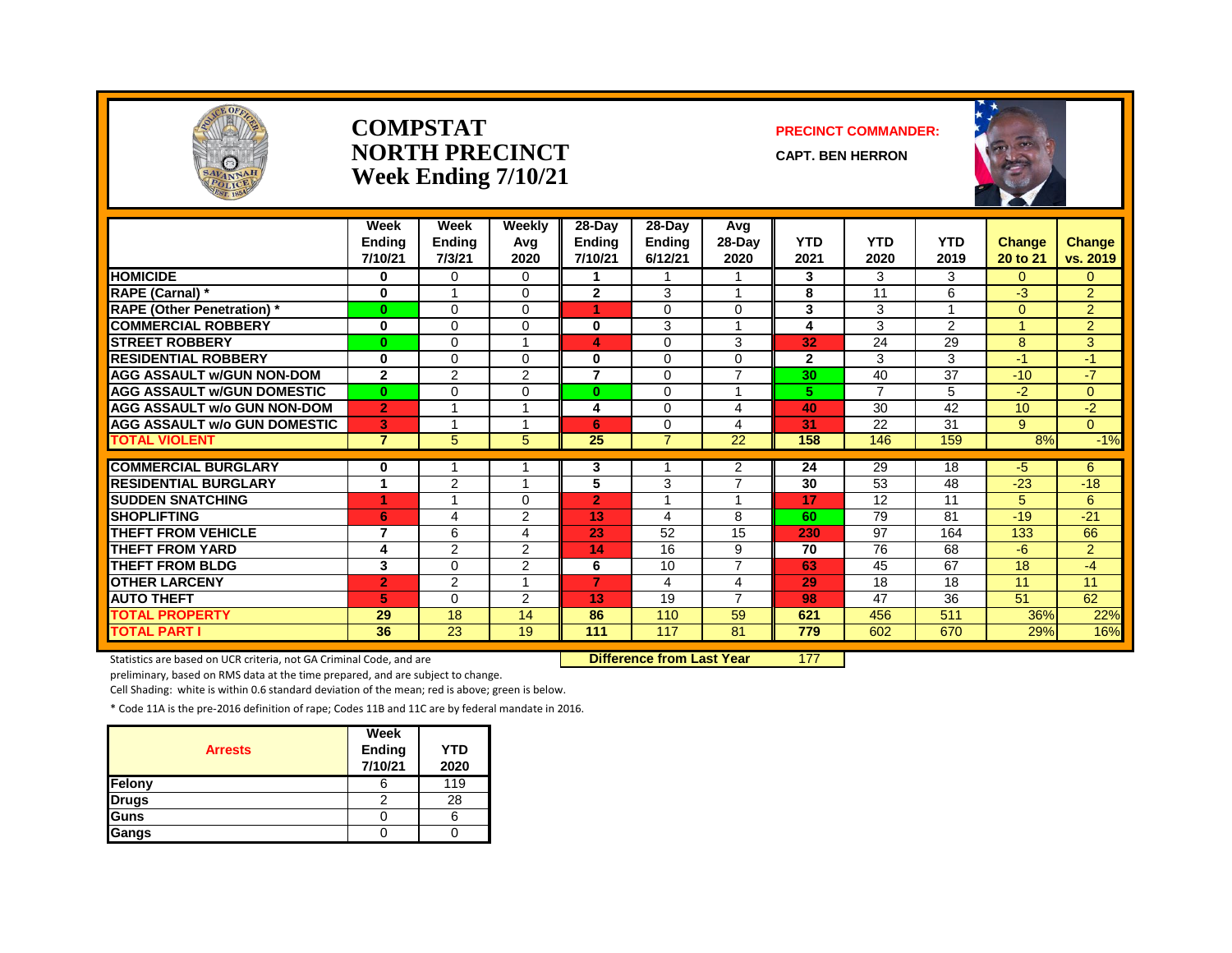

#### **COMPSTAT PRECINCT COMMANDER: CENTRAL PRECINCT** CAPT. TONYA REID **Week Ending 7/10/21**



|                                                     | Week<br><b>Ending</b><br>7/10/21 | Week<br><b>Ending</b><br>7/3/21 | Weekly<br>Avg<br>2020 | $28-Day$<br><b>Ending</b><br>7/10/21 | 28-Day<br><b>Ending</b><br>6/12/21 | Avg<br>$28-Dav$<br>2020 | <b>YTD</b><br>2021 | <b>YTD</b><br>2020 | <b>YTD</b><br>2019 | <b>Change</b><br>20 to 21 | <b>Change</b><br>vs. 2019 |
|-----------------------------------------------------|----------------------------------|---------------------------------|-----------------------|--------------------------------------|------------------------------------|-------------------------|--------------------|--------------------|--------------------|---------------------------|---------------------------|
| <b>HOMICIDE</b>                                     | $\bf{0}$                         | $\Omega$                        | 0                     | $\bf{0}$                             | $\Omega$                           | 1                       | 5.                 | 10                 | $\overline{2}$     | $-5$                      | 3                         |
| RAPE (Carnal) *                                     | 0                                | $\Omega$                        | 0                     | $\bf{0}$                             |                                    | 1                       | 5                  | 9                  | 6                  | $-4$                      | $-1$                      |
| <b>RAPE (Other Penetration)</b> *                   | 0                                | $\Omega$                        | 0                     | $\bf{0}$                             | $\Omega$                           | $\Omega$                | 3                  | 3                  | 1                  | $\Omega$                  | $\overline{2}$            |
| <b>COMMERCIAL ROBBERY</b>                           | 0                                |                                 | 0                     | 1                                    | $\Omega$                           |                         | 4                  | 5                  | 5                  | -1                        | $-1$                      |
| <b>STREET ROBBERY</b>                               | 1                                |                                 |                       | 5                                    |                                    | 3                       | 19                 | 25                 | 31                 | -6                        | $-12$                     |
| <b>RESIDENTIAL ROBBERY</b>                          | $\bf{0}$                         | $\Omega$                        | 0                     | $\bf{0}$                             | $\Omega$                           | $\overline{\mathbf{A}}$ | 4                  | 5                  | 3                  | $-1$                      | 1                         |
| <b>AGG ASSAULT W/GUN NON-DOM</b>                    | $\mathbf{2}$                     | 3                               | 2                     | 10                                   | $\Omega$                           | 6                       | 59                 | 34                 | 47                 | 25                        | 12                        |
| <b>AGG ASSAULT W/GUN DOMESTIC</b>                   | $\bf{0}$                         | $\Omega$                        | 0                     | 1                                    | $\Omega$                           | 1                       | 5.                 | 6                  | 9                  | -1                        | -4                        |
| <b>AGG ASSAULT W/o GUN NON-DOM</b>                  | $\bf{0}$                         | 5                               |                       | 5                                    | $\Omega$                           | 4                       | 21                 | 23                 | 28                 | $-2$                      | $-7$                      |
| <b>AGG ASSAULT w/o GUN DOMESTIC</b>                 | $\overline{2}$                   | $\overline{2}$                  |                       | 4                                    | $\Omega$                           | 5                       | 33                 | 38                 | 41                 | $-5$                      | $-8-$                     |
| TOTAL VIOLENT                                       | 5                                | 12                              | 6                     | 26                                   | $\overline{2}$                     | 24                      | 158                | 158                | 173                | 0%                        | $-9%$                     |
| <b>COMMERCIAL BURGLARY</b>                          |                                  | 0                               |                       |                                      |                                    |                         | 29                 | 27                 | 25                 | 2                         |                           |
| <b>RESIDENTIAL BURGLARY</b>                         | 1                                | 5                               |                       | 4<br>9                               | 4<br>11                            | 4<br>11                 | 77                 | 77                 | 103                | $\Omega$                  | 4<br>$-26$                |
| <b>SUDDEN SNATCHING</b>                             | $\bf{0}$                         |                                 | 0                     | 1                                    | $\Omega$                           | 1                       | 3                  | 3                  | 4                  | $\Omega$                  | -1                        |
|                                                     |                                  |                                 |                       |                                      |                                    |                         | 90                 |                    |                    | 4                         |                           |
| <b>SHOPLIFTING</b>                                  | 3                                | 4                               | 3                     | 12<br>17                             | 13                                 | 12<br>16                |                    | 89<br>117          | 123                | $-2$                      | $-33$<br>$-49$            |
| <b>THEFT FROM VEHICLE</b><br><b>THEFT FROM YARD</b> | 8                                | 3                               | 4<br>3                | 12                                   | 21<br>16                           | 11                      | 115<br>72          | 88                 | 164                | $-16$                     | $-28$                     |
|                                                     | 3<br>$\overline{7}$              | 4                               |                       |                                      |                                    |                         |                    |                    | 100                |                           |                           |
| <b>THEFT FROM BLDG</b>                              |                                  |                                 | 2                     | 12                                   | 4                                  | 8                       | 45                 | 62                 | 67                 | $-17$                     | $-22$                     |
| <b>OTHER LARCENY</b>                                | $\bf{0}$                         | 5                               |                       | 10                                   | 4                                  | 5                       | 48                 | 29                 | 43                 | 19                        | 5 <sup>5</sup>            |
| <b>AUTO THEFT</b>                                   | $\mathbf{2}$                     | 3                               | 3                     | 11                                   | 19                                 | 12                      | 81                 | 77                 | 72                 | 4                         | 9                         |
| <b>TOTAL PROPERTY</b>                               | 25                               | 26                              | 18                    | 88                                   | 92                                 | 80                      | 560                | 569                | 701                | $-2%$                     | $-20%$                    |
| <b>TOTAL PART I</b>                                 | 30                               | 38                              | 24                    | 114                                  | 94                                 | 104                     | 718                | 727                | 874                | $-1%$                     | $-18%$                    |

Statistics are based on UCR criteria, not GA Criminal Code, and are **Difference from Last Year** -9

preliminary, based on RMS data at the time prepared, and are subject to change.

Cell Shading: white is within 0.6 standard deviation of the mean; red is above; green is below.

| <b>Arrests</b> | Week<br>Ending<br>7/10/21 | <b>YTD</b><br>2020 |
|----------------|---------------------------|--------------------|
| Felony         | 15                        | 289                |
| <b>Drugs</b>   | b                         | 97                 |
| Guns           |                           | 51                 |
| Gangs          |                           |                    |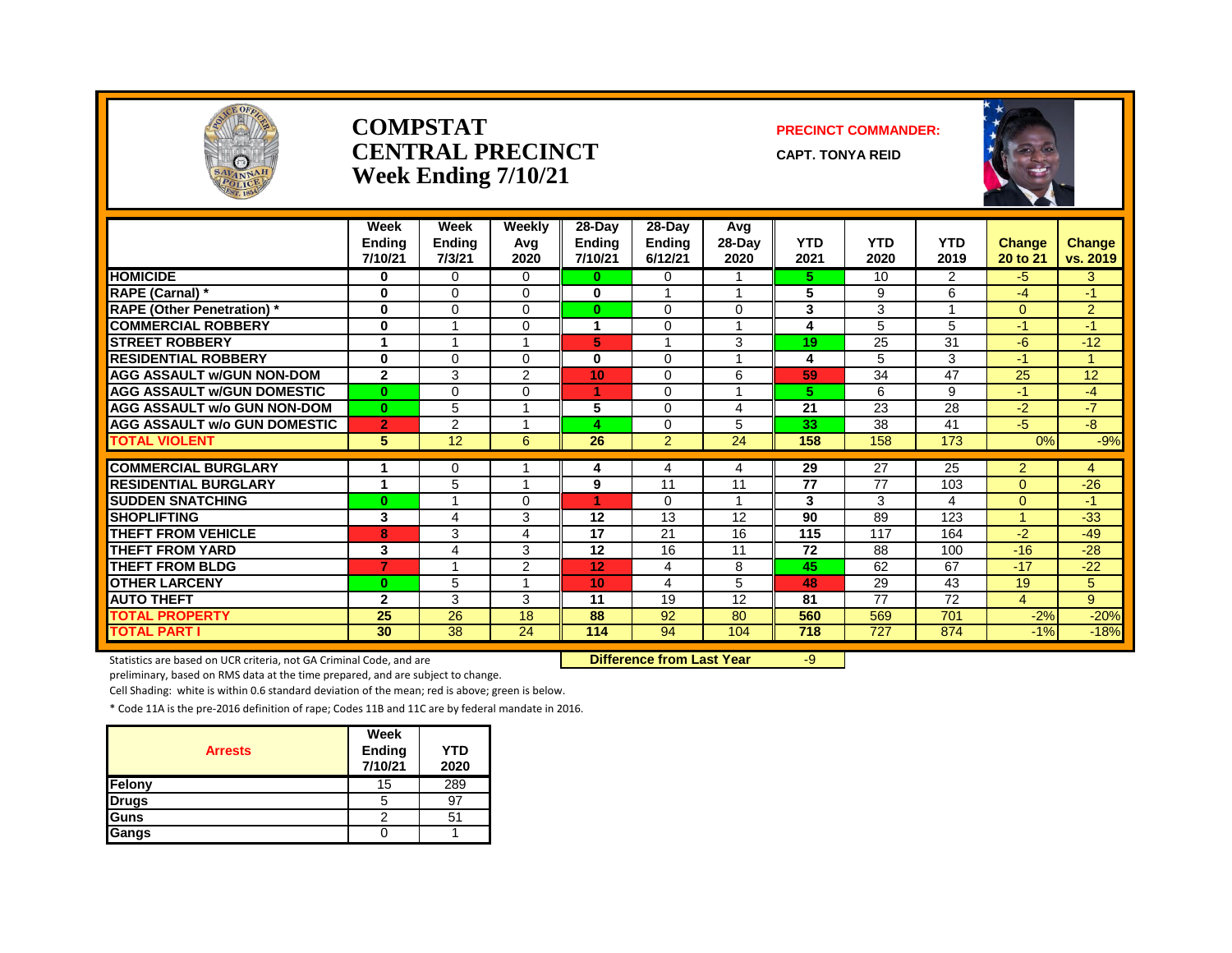

#### **COMPSTAT PRECINCT COMMANDER: SOUTH PRECINCT CAPT. ALEX TOBAR Week Ending 7/10/21**



|                                     | Week<br><b>Endina</b><br>7/10/21 | Week<br><b>Ending</b><br>7/3/21 | Weekly<br>Avg<br>2020 | 28-Day<br><b>Ending</b><br>7/10/21 | 28-Dav<br><b>Ending</b><br>6/12/21 | Avg<br>$28-Day$<br>2020 | <b>YTD</b><br>2021 | <b>YTD</b><br>2020 | <b>YTD</b><br>2019       | <b>Change</b><br>20 to 21 | <b>Change</b><br>vs. 2019 |
|-------------------------------------|----------------------------------|---------------------------------|-----------------------|------------------------------------|------------------------------------|-------------------------|--------------------|--------------------|--------------------------|---------------------------|---------------------------|
| <b>HOMICIDE</b>                     | 0                                | $\Omega$                        | $\Omega$              | 0                                  | $\Omega$                           | 0                       | 4                  | 3                  | 5                        |                           | -1                        |
| RAPE (Carnal) *                     | $\bf{0}$                         | $\Omega$                        | $\Omega$              |                                    | 3                                  |                         | $\overline{7}$     | 11                 | $\overline{\phantom{a}}$ | $-4$                      | 0                         |
| <b>RAPE (Other Penetration)*</b>    | $\bf{0}$                         | $\Omega$                        | $\Omega$              | $\bf{0}$                           | $\Omega$                           |                         | 4                  | 5                  | $\Omega$                 | -1                        | 4                         |
| <b>COMMERCIAL ROBBERY</b>           | 0                                | $\Omega$                        | $\Omega$              | 0                                  | $\Omega$                           |                         | 5                  | 14                 | 6                        | -9                        | 47                        |
| <b>STREET ROBBERY</b>               | $\bf{0}$                         | $\Omega$                        |                       |                                    | 2                                  | 2                       | 14                 | 15                 | 18                       | $-1$                      | $-4$                      |
| <b>RESIDENTIAL ROBBERY</b>          | 0                                | $\Omega$                        | $\Omega$              | 0                                  |                                    |                         | 8                  | 4                  | 3                        | 4                         | 5                         |
| <b>AGG ASSAULT W/GUN NON-DOM</b>    | $\bf{0}$                         | $\Omega$                        |                       | 5                                  | $\Omega$                           | 3                       | 28                 | 33                 | 25                       | $-5$                      | 3                         |
| <b>AGG ASSAULT W/GUN DOMESTIC</b>   | $\bf{0}$                         | $\Omega$                        | $\Omega$              | $\bf{0}$                           | $\Omega$                           | $\Omega$                | $\overline{2}$     | 5                  | 8                        | $-3$                      | -6                        |
| <b>AGG ASSAULT w/o GUN NON-DOM</b>  | $\mathbf{0}$                     | 2                               |                       | 3                                  | $\Omega$                           | 3                       | 25                 | 17                 | 17                       | 8                         | 8                         |
| <b>AGG ASSAULT W/o GUN DOMESTIC</b> | $\overline{2}$                   | $\Omega$                        |                       | 6                                  | $\Omega$                           | 3                       | 51                 | 26                 | 32                       | 25                        | 19                        |
| <b>TOTAL VIOLENT</b>                | $\overline{2}$                   | $\overline{2}$                  | $\overline{4}$        | 16                                 | 6                                  | 16                      | 148                | 133                | 121                      | 11%                       | 22%                       |
|                                     |                                  |                                 |                       |                                    |                                    |                         |                    |                    |                          |                           |                           |
| <b>COMMERCIAL BURGLARY</b>          | 0                                | 0                               |                       | 1                                  | 2                                  | 2                       | 30                 | 20                 | 38                       | 10 <sup>1</sup>           | $-8$                      |
| <b>RESIDENTIAL BURGLARY</b>         | 1                                | 3                               |                       | 6                                  | 8                                  | 6                       | 31                 | 47                 | 54                       | $-16$                     | $-23$                     |
| <b>SUDDEN SNATCHING</b>             | $\bf{0}$                         | $\Omega$                        | $\Omega$              |                                    |                                    | 0                       | 4                  | 3                  | $\overline{ }$           | 4.                        | $-3$                      |
| <b>SHOPLIFTING</b>                  | 9                                | 12                              | 6                     | 34                                 | 27                                 | 25                      | 248                | 161                | 387                      | 87                        | $-139$                    |
| <b>THEFT FROM VEHICLE</b>           | $\mathbf{2}$                     | 10                              | 5                     | 24                                 | 30                                 | 19                      | 161                | 174                | 203                      | $-13$                     | $-42$                     |
| <b>THEFT FROM YARD</b>              | $\bf{0}$                         | -4                              | 2                     | 3                                  | $\overline{7}$                     | 6                       | 41                 | 49                 | 41                       | -8                        | $\Omega$                  |
| <b>THEFT FROM BLDG</b>              | $\mathbf{2}$                     | $\Omega$                        | 2                     | 5                                  | 11                                 | 9                       | 66                 | 60                 | 86                       | 6                         | $-20$                     |
| <b>OTHER LARCENY</b>                | 4                                | 3                               |                       | 9                                  | $\overline{7}$                     | 3                       | 44                 | 22                 | 25                       | 22                        | 19                        |
| <b>AUTO THEFT</b>                   | 1                                | 3                               | $\overline{2}$        | 8                                  | 14                                 | 8                       | 66                 | 63                 | 73                       | 3                         | $-7$                      |
| TOTAL PROPERTY                      | 19                               | 32                              | 19                    | 91                                 | 107                                | 79                      | 691                | 599                | 914                      | 15%                       | $-24%$                    |
| <b>TOTAL PART I</b>                 | 21                               | 34                              | 23                    | 107                                | 113                                | 95                      | 839                | 732                | 1035                     | 15%                       | $-19%$                    |

Statistics are based on UCR criteria, not GA Criminal Code, and are **Difference from Last Year** 107

preliminary, based on RMS data at the time prepared, and are subject to change.

Cell Shading: white is within 0.6 standard deviation of the mean; red is above; green is below.

| <b>Arrests</b> | Week<br>Ending<br>7/10/21 | <b>YTD</b><br>2020 |
|----------------|---------------------------|--------------------|
| Felony         |                           |                    |
| <b>Drugs</b>   |                           |                    |
| Guns           |                           |                    |
| Gangs          |                           |                    |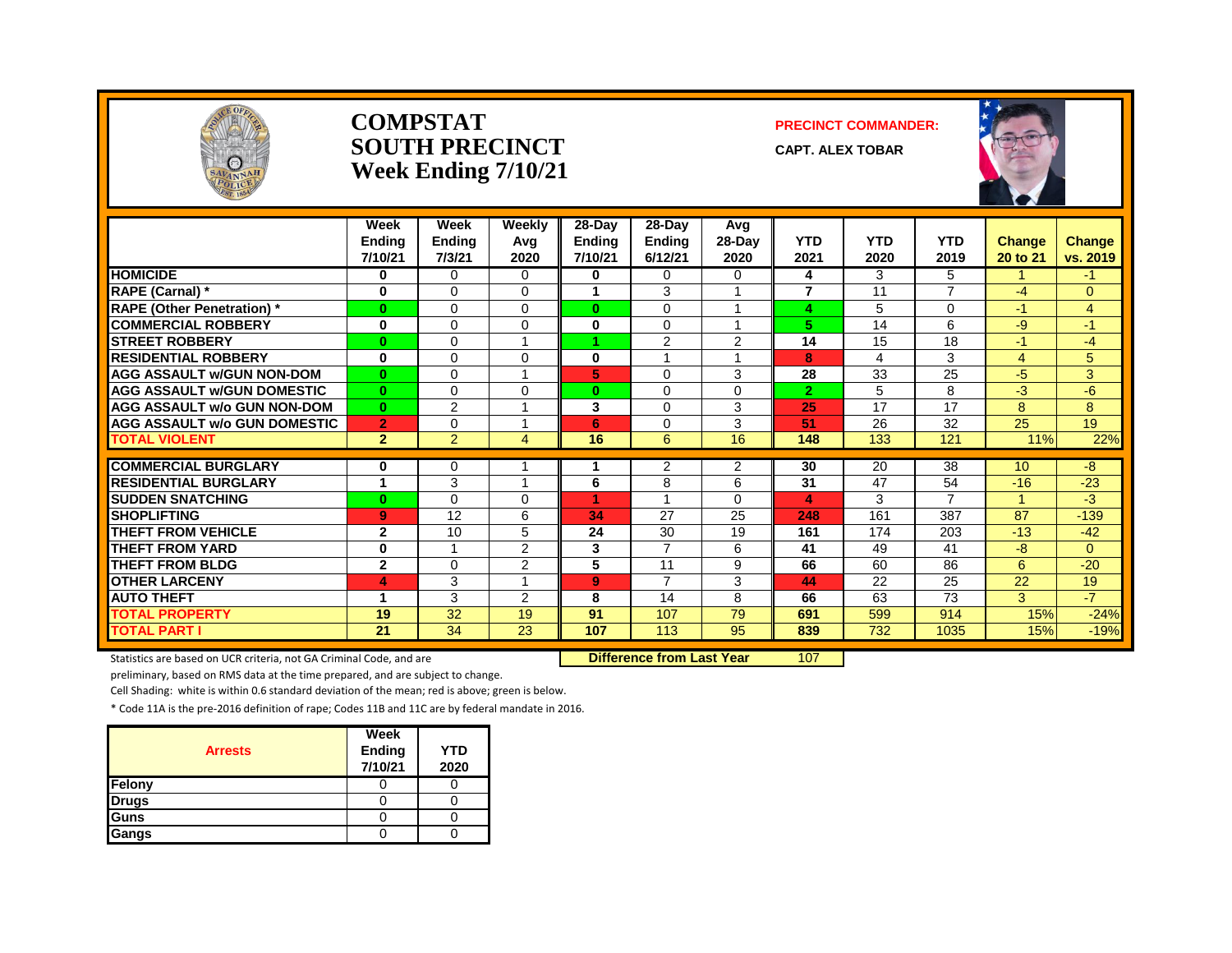

#### **COMPSTAT PRECINCT COMMANDER: EAST PRECINCT** CAPT. SHINITA YOUNG **Week Ending 7/10/21**



|                                     | Week<br><b>Endina</b><br>7/10/21 | Week<br><b>Ending</b><br>7/3/21 | Weekly<br>Avq<br>2020 | 28-Day<br><b>Ending</b><br>7/10/21 | 28-Day<br><b>Ending</b><br>6/12/21 | Avg<br>$28-Day$<br>2020 | <b>YTD</b><br>2021 | <b>YTD</b><br>2020 | <b>YTD</b><br>2019 | <b>Change</b><br>20 to 21 | <b>Change</b><br>vs. 2019 |
|-------------------------------------|----------------------------------|---------------------------------|-----------------------|------------------------------------|------------------------------------|-------------------------|--------------------|--------------------|--------------------|---------------------------|---------------------------|
| <b>HOMICIDE</b>                     |                                  |                                 | 0                     | 3                                  | $\overline{2}$                     | $\Omega$                | $\overline{7}$     | 3                  | 3                  | 4                         | 4                         |
| RAPE (Carnal) *                     | $\bf{0}$                         | $\Omega$                        | $\Omega$              | 0                                  | 3                                  | $\Omega$                | 8                  | $\Omega$           | $\overline{ }$     | 8                         | $\mathbf{1}$              |
| <b>RAPE (Other Penetration)</b> *   | $\bf{0}$                         | $\Omega$                        | $\Omega$              | $\bf{0}$                           | $\Omega$                           | $\overline{\mathbf{A}}$ | 1                  | 3                  |                    | $-2$                      | $\Omega$                  |
| <b>COMMERCIAL ROBBERY</b>           | $\bf{0}$                         | $\Omega$                        | 0                     | 0                                  |                                    |                         | 5                  | 4                  | 2                  |                           | 3                         |
| <b>STREET ROBBERY</b>               | 1                                | $\Omega$                        | $\Omega$              | 3                                  | 4                                  | 2                       | 15                 | 14                 | 25                 |                           | $-10$                     |
| <b>RESIDENTIAL ROBBERY</b>          | $\bf{0}$                         | $\Omega$                        | $\Omega$              |                                    | $\overline{2}$                     | 0                       | 9                  | 2                  | 3                  | $\overline{z}$            | 6                         |
| <b>AGG ASSAULT w/GUN NON-DOM</b>    | $\bf{0}$                         |                                 | 2                     | 3.                                 | 0                                  | 6                       | 39                 | 29                 | 36                 | 10                        | 3                         |
| <b>AGG ASSAULT w/GUN DOMESTIC</b>   | $\bf{0}$                         | $\Omega$                        | $\Omega$              | $\bf{0}$                           | $\Omega$                           | $\overline{\mathbf{A}}$ | $\overline{2}$     | 10                 | 12                 | $-8$                      | $-10$                     |
| AGG ASSAULT w/o GUN NON-DOM         | $\bf{0}$                         |                                 |                       | $\overline{2}$                     | $\Omega$                           | 4                       | 30                 | 38                 | 33                 | $-8$                      | $-3$                      |
| <b>AGG ASSAULT w/o GUN DOMESTIC</b> | 1                                | 0                               |                       | 3.                                 | $\mathbf 0$                        | 5                       | 36                 | 50                 | 48                 | $-14$                     | $-12$                     |
| <b>TOTAL VIOLENT</b>                | 3                                | $\overline{3}$                  | 5.                    | $\overline{15}$                    | 12                                 | $\overline{20}$         | 152                | 153                | 170                | $-1%$                     | $-11%$                    |
|                                     |                                  |                                 |                       |                                    |                                    |                         |                    |                    |                    |                           |                           |
| <b>COMMERCIAL BURGLARY</b>          | 0                                | 0                               | 0                     | 0                                  | $\Omega$                           | $\overline{2}$          | 9                  | 16                 | 12                 | $-7$<br>$\overline{7}$    | $-3$                      |
| <b>RESIDENTIAL BURGLARY</b>         | 4                                | 3                               |                       | 17                                 | 16                                 | 9                       | 78                 | 71                 | 121<br>7           |                           | $-43$                     |
| <b>SUDDEN SNATCHING</b>             | 0                                | $\Omega$                        | 0                     | $\bf{0}$                           | $\Omega$                           | 0                       | $\mathbf{0}$       | 2                  |                    | $-2$                      | $-7$                      |
| <b>SHOPLIFTING</b>                  | 9                                | 3                               | 4                     | 21                                 | 29                                 | 16                      | 152                | 140                | 170                | 12                        | $-18$                     |
| <b>THEFT FROM VEHICLE</b>           | 8                                | 9                               | 4                     | 27                                 | 24                                 | 15                      | 119                | 141                | 174                | $-22$                     | $-55$                     |
| <b>THEFT FROM YARD</b>              | 7                                | 4                               | 2                     | 13                                 | $\overline{7}$                     | $\overline{7}$          | 49                 | 66                 | 62                 | $-17$                     | $-13$                     |
| <b>THEFT FROM BLDG</b>              | 3                                | 3                               | 2                     | 7                                  | $\overline{7}$                     | 8                       | 52                 | 81                 | 72                 | $-29$                     | $-20$                     |
| <b>OTHER LARCENY</b>                | 1                                | $\Omega$                        |                       | 3                                  | 5                                  | 3                       | 40                 | 29                 | 34                 | 11                        | 6                         |
| <b>AUTO THEFT</b>                   | $\mathbf{0}$                     | 6                               | 2                     | 18                                 | 12                                 | 8                       | 80                 | 50                 | 79                 | 30                        | $\blacktriangleleft$      |
| <b>TOTAL PROPERTY</b>               | 32                               | 28                              | 15                    | 106                                | 100                                | 68                      | 579                | 596                | 731                | $-3%$                     | $-21%$                    |
| <b>TOTAL PART I</b>                 | 35                               | $\overline{31}$                 | 20                    | 121                                | 112                                | 88                      | 731                | 749                | 901                | $-2%$                     | $-19%$                    |

Statistics are based on UCR criteria, not GA Criminal Code, and are **Difference from Last Year** -18

preliminary, based on RMS data at the time prepared, and are subject to change.

Cell Shading: white is within 0.6 standard deviation of the mean; red is above; green is below.

| <b>Arrests</b> | Week<br>Ending<br>7/10/21 | <b>YTD</b><br>2020 |
|----------------|---------------------------|--------------------|
| Felony         |                           |                    |
| <b>Drugs</b>   |                           |                    |
| Guns           |                           |                    |
| Gangs          |                           |                    |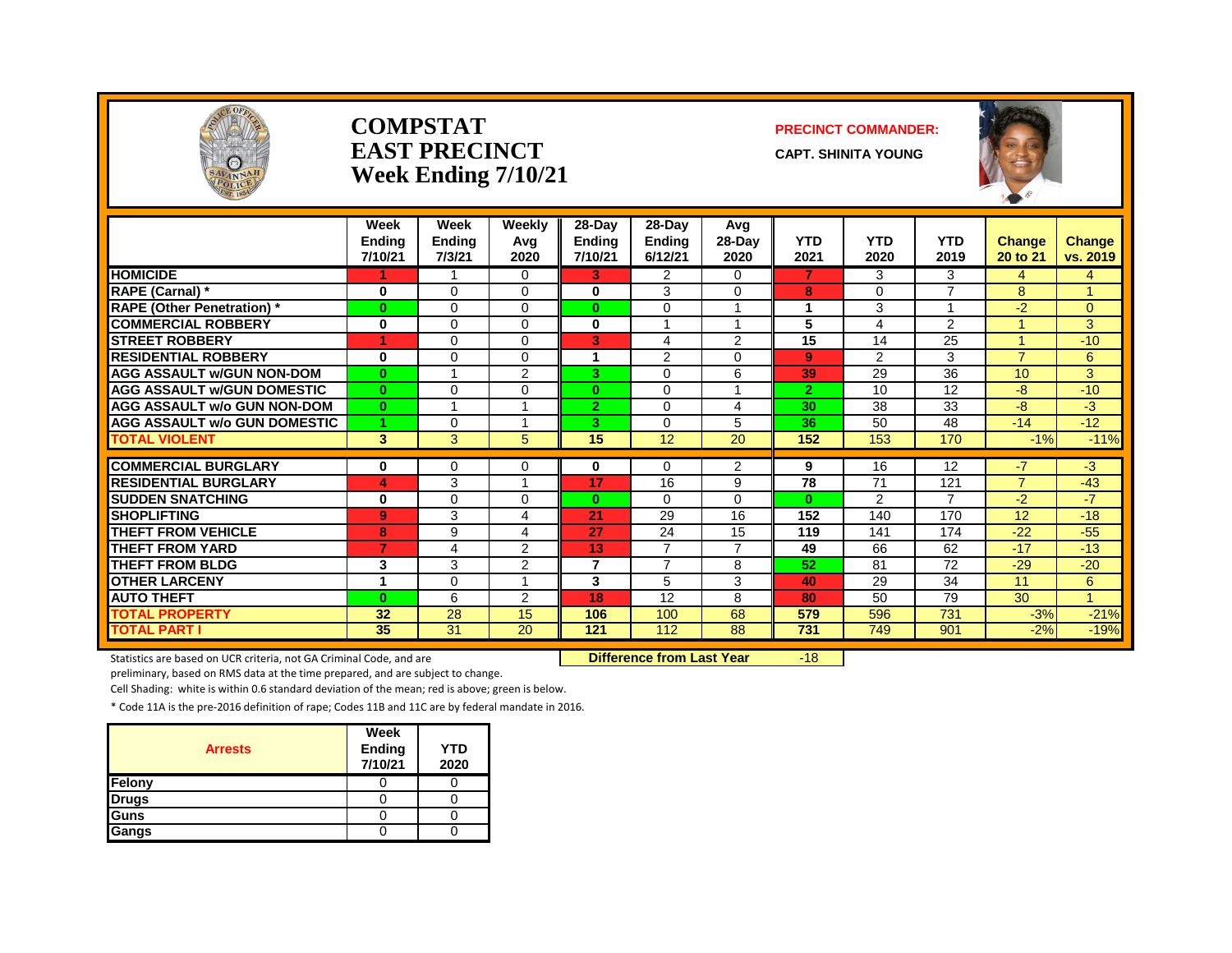# **BEAT 21 North Precinct Week Ending 7/10/21**

|                                     |               |                           | <b>Last 4 Weeks</b> |                | 28 Days        | 28 Day  |                |                |                |                |                      |
|-------------------------------------|---------------|---------------------------|---------------------|----------------|----------------|---------|----------------|----------------|----------------|----------------|----------------------|
|                                     | <b>Ending</b> | <b>Ending</b>             | <b>Ending</b>       | <b>Ending</b>  | <b>Ending</b>  | Average | <b>YTD</b>     | <b>YTD</b>     | <b>YTD</b>     | Change         | <b>Change</b>        |
|                                     | 6/19/21       | 6/26/21                   | 7/3/21              | 7/10/21        | 7/10/21        | 2020    | 2021           | 2020           | 2019           | 20 to 21       | vs. 2019             |
| <b>HOMICIDE</b>                     | 0             | $\mathbf{0}$              | 0                   | $\mathbf{0}$   | $\mathbf{0}$   | 0.0     | $\mathbf{0}$   | $\mathbf{0}$   | $\Omega$       | $\overline{0}$ | $\overline{0}$       |
| RAPE (Carnal) *                     | 0             | 0                         | 1                   | $\Omega$       | $\mathbf{1}$   | 0.2     | $\overline{2}$ | $\mathbf{1}$   | $\mathbf{1}$   | 1              | $\mathbf{1}$         |
| <b>RAPE (Other Penetration) *</b>   | 0             | $\mathbf{0}$              | $\Omega$            | $\Omega$       | $\Omega$       | 0.0     | $\Omega$       | $\Omega$       | $\Omega$       | $\Omega$       | $\Omega$             |
| <b>COMMERCIAL ROBBERY</b>           | $\Omega$      | $\mathbf{0}$              | $\Omega$            | $\Omega$       | $\mathbf{0}$   | 0.0     | $\Omega$       | $\Omega$       | $\Omega$       | $\Omega$       | $\Omega$             |
| <b>STREET ROBBERY</b>               | 0             | $\mathbf{1}$              | $\Omega$            | $\Omega$       | $\mathbf{1}$   | 0.4     | $\overline{2}$ | $\overline{2}$ | $\Omega$       | $\Omega$       | 2                    |
| <b>RESIDENTIAL ROBBERY</b>          | 0             | $\mathbf{0}$              | 0                   | $\mathbf{0}$   | 0              | 0.0     | $\mathbf{0}$   | 0              | 0              | $\Omega$       | $\Omega$             |
| <b>AGG ASSAULT w/GUN NON-DOM</b>    | 0             | $\Omega$                  | $\Omega$            | $\mathbf{0}$   | 0              | 0.4     | $\mathbf{1}$   | $\overline{2}$ | 3              | $-1$           | $-2$                 |
| <b>AGG ASSAULT W/GUN DOMESTIC</b>   | $\Omega$      | $\mathbf{0}$              | $\Omega$            | $\mathbf{0}$   | $\Omega$       | 0.2     | $\Omega$       | $\overline{2}$ | $\Omega$       | $-2$           | $\overline{0}$       |
| <b>AGG ASSAULT w/o GUN NON-DOM</b>  | $\Omega$      | $\Omega$                  | $\Omega$            | $\Omega$       | 0              | 0.1     | $\Omega$       | $\mathbf{1}$   | $\mathbf{1}$   | $-1$           | $-1$                 |
| <b>AGG ASSAULT w/o GUN DOMESTIC</b> | 0             | $\Omega$                  | 0                   | $\mathbf{1}$   | $\mathbf{1}$   | 1.2     | 5              | 5              | 5              | $\Omega$       | $\Omega$             |
| <b>TOTAL VIOLENT</b>                | $\Omega$      | $\mathbf{1}$              | $\mathbf{1}$        | $\mathbf{1}$   | $\overline{3}$ | 2.5     | 10             | 13             | 10             | $-23%$         | 0%                   |
| <b>COMMERCIAL BURGLARY</b>          | 0             | $\Omega$                  | $\Omega$            | $\Omega$       | $\Omega$       | 0.2     | $\mathbf{1}$   | $\mathbf{1}$   | $\mathbf{1}$   | $\Omega$       | $\overline{0}$       |
| <b>RESIDENTIAL BURGLARY</b>         | 0             | $\mathbf{0}$              | $\Omega$            | $\mathbf{0}$   | 0              | 0.8     | 4              | 3              | 11             | $\mathbf{1}$   | $-7$                 |
| <b>SUDDEN SNATCHING</b>             | 0             | 0                         | $\Omega$            | $\mathbf{0}$   | 0              | 0.2     | $\mathbf{1}$   | $\Omega$       | 0              | $\mathbf{1}$   | $\blacktriangleleft$ |
| <b>SHOPLIFTING</b>                  | 0             | $\mathbf{0}$              | $\Omega$            | $\mathbf{0}$   | $\mathbf 0$    | 0.2     | $\overline{2}$ | $\overline{2}$ | 6              | $\Omega$       | $-4$                 |
| <b>THEFT FROM VEHICLE</b>           | $\mathbf{1}$  | $\Omega$                  | $\Omega$            | $\Omega$       | $\mathbf{1}$   | 1.0     | 15             | 3              | 35             | 12             | $-20$                |
| <b>THEFT FROM YARD</b>              | 0             | 0                         | 0                   | $\mathbf{1}$   | $\mathbf{1}$   | 0.5     | 8              | $\mathbf{1}$   | 3              | $\overline{7}$ | 5                    |
| <b>THEFT FROM BLDG</b>              | 0             | $\mathbf{1}$              | $\Omega$            | $\Omega$       | $\mathbf{1}$   | 0.7     | 9              | 5              | $\overline{2}$ | $\overline{4}$ | $\overline{7}$       |
| <b>OTHER LARCENY</b>                | $\Omega$      | $\mathbf{0}$              | $\mathbf{1}$        | $\mathbf{0}$   | $\mathbf{1}$   | 0.2     | $\overline{2}$ | $\Omega$       | $\mathbf{1}$   | $\overline{2}$ | $\mathbf{1}$         |
| <b>AUTO THEFT</b>                   | 0             | 0                         | 0                   | $\mathbf{0}$   | $\Omega$       | 0.6     | 5              | $\mathbf{1}$   | 12             | $\overline{4}$ | $-7$                 |
| <b>TOTAL PROPERTY</b>               | $\mathbf{1}$  | $\mathbf{1}$              | $\mathbf{1}$        | $\mathbf{1}$   | 4              | 4.4     | 47             | 16             | 71             | 194%           | $-34%$               |
| <b>TOTAL PART I</b>                 | $\mathbf{1}$  | $\overline{2}$            | $\overline{2}$      | $\overline{2}$ | $\overline{7}$ | 6.8     | 57             | 29             | 81             | 97%            | $-30%$               |
|                                     |               | Difference from Last Year |                     | <b>28</b>      |                |         |                |                |                |                |                      |

**Difference from Last Year** 

Statistics are based on UCR criteria, not GA Criminal Code.

\* Rape Code 11A is the historical definition of rape (aka Legacy Rape); Rape Codes 11B and 11C are those moved from Part II to Part I in 2017.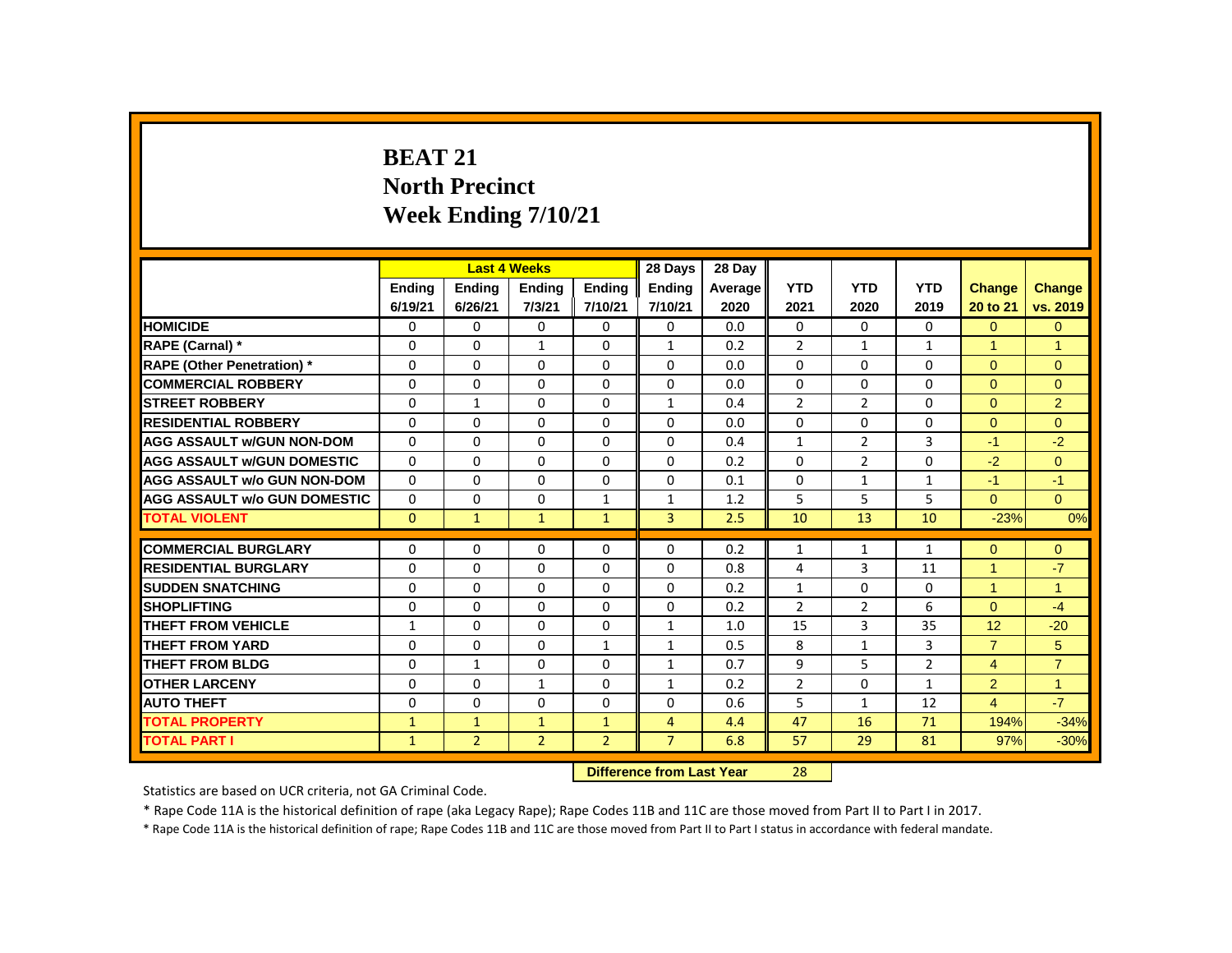# **BEAT 22 North Precinct Week Ending 7/10/21**

|                                     |                |                | <b>Last 4 Weeks</b> |                | 28 Days                   | 28 Day  |                |                |                |                |                |
|-------------------------------------|----------------|----------------|---------------------|----------------|---------------------------|---------|----------------|----------------|----------------|----------------|----------------|
|                                     | <b>Ending</b>  | <b>Ending</b>  | <b>Ending</b>       | <b>Ending</b>  | <b>Ending</b>             | Average | <b>YTD</b>     | <b>YTD</b>     | <b>YTD</b>     | <b>Change</b>  | Change         |
|                                     | 6/19/21        | 6/26/21        | 7/3/21              | 7/10/21        | 7/10/21                   | 2020    | 2021           | 2020           | 2019           | 20 to 21       | vs. 2019       |
| <b>HOMICIDE</b>                     | 0              | 0              | 0                   | 0              | 0                         | 0.2     | 0              | $\mathbf{1}$   | $\mathbf{1}$   | $-1$           | $-1$           |
| RAPE (Carnal) *                     | 0              | $\Omega$       | $\Omega$            | $\Omega$       | 0                         | 0.2     | 0              | $\overline{2}$ | $\mathbf{1}$   | $-2$           | $-1$           |
| <b>RAPE (Other Penetration)*</b>    | 0              | $\Omega$       | $\Omega$            | $\Omega$       | $\Omega$                  | 0.1     | $\Omega$       | $\mathbf{1}$   | 0              | $-1$           | $\mathbf{0}$   |
| <b>COMMERCIAL ROBBERY</b>           | 0              | 0              | 0                   | 0              | 0                         | 0.1     | 0              | $\mathbf{1}$   | $\mathbf{1}$   | $-1$           | $-1$           |
| <b>STREET ROBBERY</b>               | 0              | $\Omega$       | $\Omega$            | $\Omega$       | 0                         | 0.5     | $\mathbf{1}$   | $\overline{2}$ | 6              | $-1$           | $-5$           |
| <b>RESIDENTIAL ROBBERY</b>          | $\Omega$       | $\Omega$       | $\Omega$            | $\Omega$       | 0                         | 0.1     | 0              | $\mathbf{1}$   | $\mathbf{1}$   | $-1$           | $-1$           |
| <b>AGG ASSAULT w/GUN NON-DOM</b>    | 0              | 0              | $\mathbf{1}$        | $\mathbf{1}$   | $\overline{2}$            | 2.6     | 14             | 18             | 11             | $-4$           | 3              |
| <b>AGG ASSAULT w/GUN DOMESTIC</b>   | $\Omega$       | $\Omega$       | $\Omega$            | $\Omega$       | 0                         | 0.2     | $\overline{2}$ | $\overline{2}$ | $\overline{2}$ | $\Omega$       | $\Omega$       |
| <b>AGG ASSAULT w/o GUN NON-DOM</b>  | $\Omega$       | 0              | 0                   | 0              | 0                         | 0.5     | 4              | 3              | 8              | $\mathbf{1}$   | $-4$           |
| <b>AGG ASSAULT w/o GUN DOMESTIC</b> | $\Omega$       | 1              | 0                   | 0              | $\mathbf{1}$              | 0.7     | 5              | $\overline{2}$ | 5              | 3              | $\Omega$       |
| <b>TOTAL VIOLENT</b>                | $\mathbf{0}$   | $\mathbf{1}$   | $\mathbf{1}$        | $\mathbf{1}$   | 3                         | 5.0     | 26             | 33             | 36             | $-21%$         | $-28%$         |
| <b>COMMERCIAL BURGLARY</b>          | 1              | 0              | 0                   | 0              | 1                         | 0.3     | 8              | $\overline{2}$ | 3              | 6              | 5              |
| <b>RESIDENTIAL BURGLARY</b>         | $\Omega$       | $\Omega$       | $\Omega$            | $\Omega$       | 0                         | 2.3     | 5              | 24             | 8              | $-19$          | $-3$           |
| <b>SUDDEN SNATCHING</b>             | $\Omega$       | $\Omega$       | $\Omega$            | $\Omega$       | $\Omega$                  | 0.1     | $\Omega$       | $\mathbf{1}$   | $\overline{2}$ | $-1$           | $-2$           |
| <b>SHOPLIFTING</b>                  | $\Omega$       | $\Omega$       | $\Omega$            | $\Omega$       | $\Omega$                  | 0.5     | $\overline{2}$ | 4              | 6              | $-2$           | $-4$           |
| THEFT FROM VEHICLE                  | 0              | 0              | 1                   | 1              | $\overline{2}$            | 2.3     | 21             | 14             | 14             | $\overline{7}$ | $\overline{7}$ |
| THEFT FROM YARD                     | $\mathbf{1}$   | 0              | 0                   | 0              | $\mathbf{1}$              | 0.9     | 11             | 9              | 8              | $\overline{2}$ | 3              |
| <b>THEFT FROM BLDG</b>              | 0              | $\Omega$       | $\Omega$            | $\Omega$       | $\Omega$                  | 1.1     | 10             | $\overline{7}$ | 12             | 3              | $-2$           |
| <b>OTHER LARCENY</b>                | $\Omega$       | $\Omega$       | $\Omega$            | $\Omega$       | $\Omega$                  | 0.6     | $\overline{2}$ | $\mathbf{1}$   | $\Omega$       | $\mathbf{1}$   | $\overline{2}$ |
| <b>AUTO THEFT</b>                   | 0              | $\mathbf{1}$   | 0                   | 0              | $\mathbf{1}$              | 1.7     | 10             | 9              | 5              | $\mathbf{1}$   | 5              |
| <b>TOTAL PROPERTY</b>               | $\overline{2}$ | $\mathbf{1}$   | $\mathbf{1}$        | $\mathbf{1}$   | 5                         | 9.8     | 69             | 71             | 58             | $-3%$          | 19%            |
| <b>TOTAL PART I</b>                 | $\overline{2}$ | $\overline{2}$ | $\overline{2}$      | $\overline{2}$ | 8                         | 14.8    | 95             | 104            | 94             | $-9%$          | 1%             |
|                                     |                |                |                     |                | Difference from Last Year |         | $Q_{-}$        |                |                |                |                |

 **Difference from Last Year** -9

Statistics are based on UCR criteria, not GA Criminal Code.

\* Rape Code 11A is the historical definition of rape (aka Legacy Rape); Rape Codes 11B and 11C are those moved from Part II to Part I in 2017.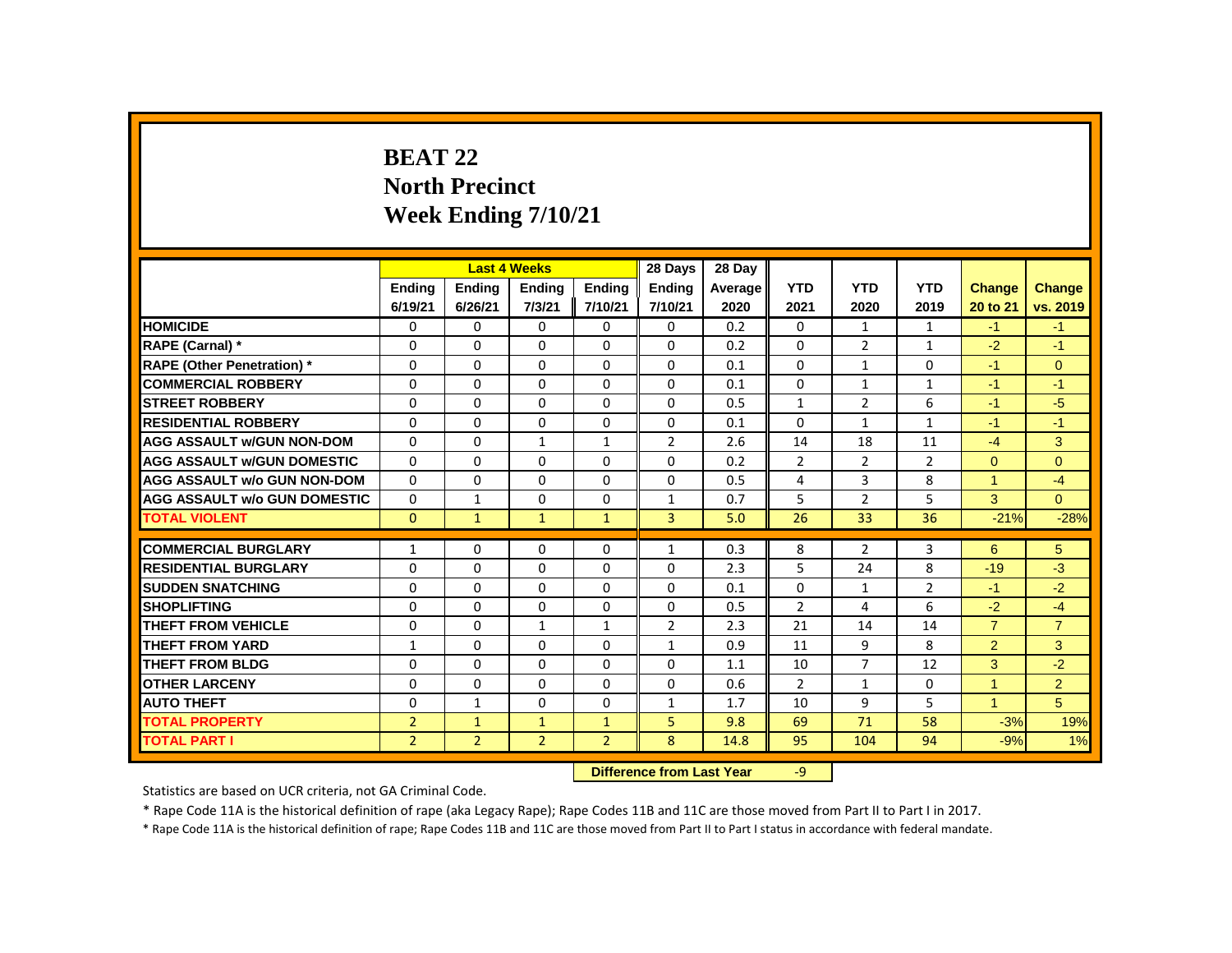# **BEAT 23 North Precinct Week Ending 7/10/21**

|                                     | <b>Last 4 Weeks</b><br><b>Ending</b><br><b>Ending</b><br><b>Ending</b> |                |                                  | 28 Days        | 28 Day         |         |                |                |                |                      |                |
|-------------------------------------|------------------------------------------------------------------------|----------------|----------------------------------|----------------|----------------|---------|----------------|----------------|----------------|----------------------|----------------|
|                                     |                                                                        |                |                                  | <b>Ending</b>  | <b>Ending</b>  | Average | <b>YTD</b>     | <b>YTD</b>     | <b>YTD</b>     | <b>Change</b>        | Change         |
|                                     | 6/19/21                                                                | 6/26/21        | 7/3/21                           | 7/10/21        | 7/10/21        | 2020    | 2021           | 2020           | 2019           | 20 to 21             | vs. 2019       |
| <b>HOMICIDE</b>                     | 0                                                                      | $\mathbf{1}$   | 0                                | 0              | $\mathbf{1}$   | 0.3     | $\mathbf{1}$   | $\mathbf{1}$   | $\overline{2}$ | $\overline{0}$       | $-1$           |
| RAPE (Carnal) *                     | 0                                                                      | 0              | 0                                | 0              | 0              | 0.2     | $\mathbf{1}$   | $\mathbf{0}$   | $\mathbf{1}$   | $\blacktriangleleft$ | $\Omega$       |
| <b>RAPE (Other Penetration)*</b>    | $\Omega$                                                               | $\Omega$       | $\Omega$                         | $\Omega$       | $\Omega$       | 0.2     | $\Omega$       | $\overline{2}$ | $\Omega$       | $-2$                 | $\Omega$       |
| <b>COMMERCIAL ROBBERY</b>           | 0                                                                      | 0              | 0                                | 0              | 0              | 0.0     | 0              | $\mathbf{0}$   | 0              | $\Omega$             | $\mathbf{0}$   |
| <b>STREET ROBBERY</b>               | 0                                                                      | 0              | 0                                | 0              | 0              | 0.3     | $\overline{7}$ | 8              | $\overline{2}$ | $-1$                 | 5              |
| <b>RESIDENTIAL ROBBERY</b>          | 0                                                                      | 0              | $\Omega$                         | 0              | 0              | 0.0     | $\mathbf{1}$   | $\mathbf{1}$   | 0              | $\Omega$             | $\mathbf{1}$   |
| <b>AGG ASSAULT w/GUN NON-DOM</b>    | $\Omega$                                                               | $\mathbf{1}$   | $\Omega$                         | $\Omega$       | $\mathbf{1}$   | 1.6     | 4              | 3              | 8              | $\mathbf{1}$         | $-4$           |
| <b>AGG ASSAULT w/GUN DOMESTIC</b>   | $\Omega$                                                               | $\Omega$       | $\Omega$                         | $\Omega$       | 0              | 0.2     | $\mathbf{1}$   | $\overline{2}$ | $\mathbf{1}$   | $-1$                 | $\Omega$       |
| <b>AGG ASSAULT w/o GUN NON-DOM</b>  | $\Omega$                                                               | 0              | 0                                | 0              | 0              | 0.4     | 3              | $\mathbf{1}$   | 9              | $\overline{2}$       | $-6$           |
| <b>AGG ASSAULT w/o GUN DOMESTIC</b> | 0                                                                      | 0              | 1                                | 0              | 1              | 0.8     | 8              | 3              | 8              | 5                    | $\Omega$       |
| <b>TOTAL VIOLENT</b>                | $\Omega$                                                               | $\overline{2}$ | $\mathbf{1}$                     | $\Omega$       | 3              | 3.9     | 26             | 21             | 31             | 24%                  | $-16%$         |
| <b>COMMERCIAL BURGLARY</b>          | 0                                                                      | $\mathbf{1}$   | $\mathbf{1}$                     | 0              | $\overline{2}$ | 0.7     | 8              | 5              | 5              | 3                    | 3              |
| <b>RESIDENTIAL BURGLARY</b>         | $\mathbf{1}$                                                           | $\mathbf{1}$   | $\mathbf{1}$                     | $\Omega$       | 3              | 1.6     | 6              | 9              | 6              | $-3$                 | $\mathbf{0}$   |
| <b>SUDDEN SNATCHING</b>             | $\Omega$                                                               | $\Omega$       | $\Omega$                         | $\Omega$       | $\Omega$       | 0.2     | 3              | $\overline{2}$ | $\mathbf{1}$   | $\mathbf{1}$         | $\overline{2}$ |
| <b>SHOPLIFTING</b>                  | 0                                                                      | 0              | 0                                | 0              | 0              | 1.2     | $\overline{2}$ | 8              | 4              | $-6$                 | $-2$           |
| <b>THEFT FROM VEHICLE</b>           | $\Omega$                                                               | $\mathbf{1}$   | $\mathbf{1}$                     | $\mathbf{1}$   | 3              | 2.5     | 18             | 18             | 16             | $\Omega$             | $\overline{2}$ |
| <b>THEFT FROM YARD</b>              | $\Omega$                                                               | $\mathbf{1}$   | $\Omega$                         | $\Omega$       | $\mathbf{1}$   | 2.3     | 10             | 16             | 5              | $-6$                 | 5              |
| <b>THEFT FROM BLDG</b>              | 0                                                                      | $\Omega$       | $\Omega$                         | $\Omega$       | $\Omega$       | 0.9     | 5              | 5              | 6              | $\Omega$             | $-1$           |
| <b>OTHER LARCENY</b>                | 0                                                                      | 0              | 0                                | 0              | 0              | 0.4     | 3              | $\overline{2}$ | $\overline{2}$ | $\blacktriangleleft$ | $\overline{1}$ |
| <b>AUTO THEFT</b>                   | $\mathbf{1}$                                                           | 0              | 0                                | $\overline{2}$ | 3              | 1.5     | 15             | 5              | 6              | 10                   | 9              |
| <b>TOTAL PROPERTY</b>               | $\overline{2}$                                                         | $\overline{4}$ | 3                                | 3              | 12             | 11.4    | 70             | 70             | 51             | 0%                   | 37%            |
| <b>TOTAL PART I</b>                 | $\overline{2}$                                                         | 6              | $\overline{4}$                   | 3              | 15             | 15.4    | 96             | 91             | 82             | 5%                   | 17%            |
|                                     |                                                                        |                |                                  |                |                |         |                |                |                |                      |                |
|                                     |                                                                        |                | <b>Difference from Last Year</b> |                | 5              |         |                |                |                |                      |                |

Statistics are based on UCR criteria, not GA Criminal Code.

\* Rape Code 11A is the historical definition of rape (aka Legacy Rape); Rape Codes 11B and 11C are those moved from Part II to Part I in 2017.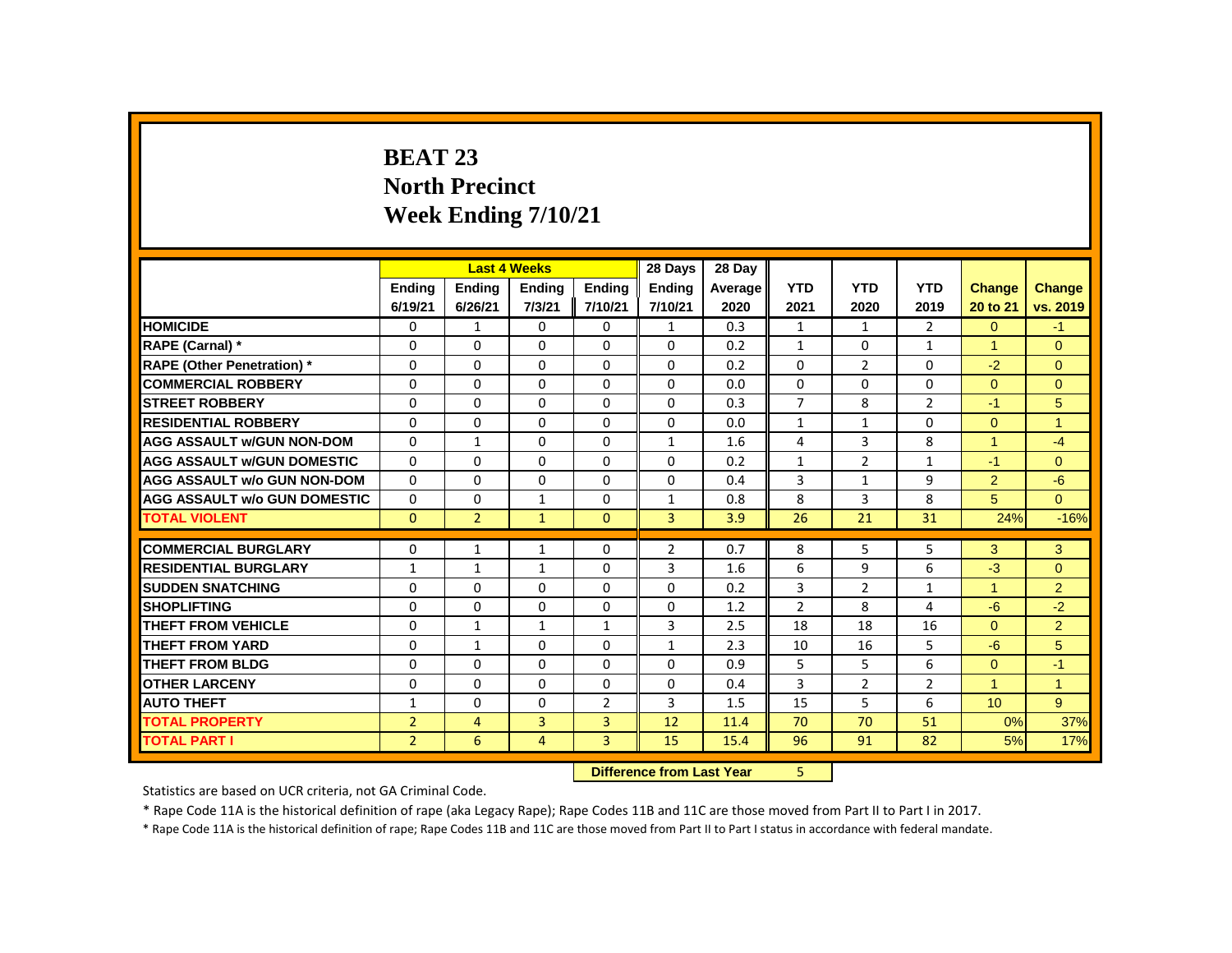# **BEAT 24 North Precinct Week Ending 7/10/21**

|                                     |               |                           | <b>Last 4 Weeks</b> |                | 28 Days      | 28 Day  |                |                |                |                |                |
|-------------------------------------|---------------|---------------------------|---------------------|----------------|--------------|---------|----------------|----------------|----------------|----------------|----------------|
|                                     | <b>Ending</b> | <b>Ending</b>             | Ending              | Ending         | Ending       | Average | <b>YTD</b>     | <b>YTD</b>     | <b>YTD</b>     | <b>Change</b>  | Change         |
|                                     | 6/19/21       | 6/26/21                   | 7/3/21              | 7/10/21        | 7/10/21      | 2020    | 2021           | 2020           | 2019           | 20 to 21       | vs. 2019       |
| <b>HOMICIDE</b>                     | 0             | 0                         | 0                   | 0              | 0            | 0.1     | 0              | $\mathbf{1}$   | 0              | $-1$           | $\mathbf{0}$   |
| RAPE (Carnal) *                     | 0             | $\Omega$                  | $\Omega$            | $\Omega$       | 0            | 0.2     | $\mathbf{1}$   | $\mathbf{1}$   | $\mathbf{1}$   | $\Omega$       | $\Omega$       |
| <b>RAPE (Other Penetration)</b> *   | 0             | 0                         | 0                   | 0              | 0            | 0.0     | 0              | 0              | $\mathbf{1}$   | $\mathbf{0}$   | $-1$           |
| <b>COMMERCIAL ROBBERY</b>           | $\Omega$      | $\Omega$                  | $\Omega$            | $\Omega$       | $\Omega$     | 0.6     | $\Omega$       | $\mathbf{1}$   | $\Omega$       | $-1$           | $\Omega$       |
| <b>STREET ROBBERY</b>               | $\Omega$      | $\Omega$                  | $\Omega$            | $\Omega$       | 0            | 0.4     | 6              | 4              | $\overline{2}$ | $\overline{2}$ | $\overline{4}$ |
| <b>RESIDENTIAL ROBBERY</b>          | 0             | 0                         | 0                   | 0              | 0            | 0.0     | 0              | 0              | $\mathbf{1}$   | $\Omega$       | $-1$           |
| <b>AGG ASSAULT w/GUN NON-DOM</b>    | $\Omega$      | $\Omega$                  | $\Omega$            | $\Omega$       | $\Omega$     | 0.6     | $\mathbf{1}$   | 5              | $\overline{2}$ | $-4$           | $-1$           |
| <b>AGG ASSAULT w/GUN DOMESTIC</b>   | $\Omega$      | $\Omega$                  | $\Omega$            | $\Omega$       | $\Omega$     | 0.0     | $\Omega$       | $\Omega$       | $\Omega$       | $\Omega$       | $\overline{0}$ |
| <b>AGG ASSAULT w/o GUN NON-DOM</b>  | $\Omega$      | $\Omega$                  | $\Omega$            | $\Omega$       | $\Omega$     | 0.5     | $\overline{2}$ | 3              | $\overline{2}$ | $-1$           | $\Omega$       |
| <b>AGG ASSAULT w/o GUN DOMESTIC</b> | $\Omega$      | 0                         | 0                   | 0              | 0            | 0.3     | $\overline{2}$ | $\overline{2}$ | $\overline{2}$ | $\Omega$       | $\Omega$       |
| <b>TOTAL VIOLENT</b>                | $\mathbf{0}$  | $\mathbf{0}$              | $\mathbf{0}$        | $\mathbf{0}$   | $\mathbf{0}$ | 2.7     | 12             | 17             | 11             | $-29%$         | 9%             |
| <b>COMMERCIAL BURGLARY</b>          | 0             | 0                         | 0                   | 0              | 0            | 0.2     | $\mathbf{1}$   | $\mathbf{1}$   | $\overline{2}$ | $\overline{0}$ | $-1$           |
| <b>RESIDENTIAL BURGLARY</b>         | 0             | $\Omega$                  | $\Omega$            | $\mathbf{1}$   | $\mathbf{1}$ | 0.8     | 9              | 5              | 6              | $\overline{4}$ | 3              |
| <b>SUDDEN SNATCHING</b>             | $\Omega$      | $\Omega$                  | $\Omega$            | $\Omega$       | 0            | 0.1     | $\Omega$       | $\mathbf{1}$   | $\Omega$       | $-1$           | $\mathbf{0}$   |
| <b>SHOPLIFTING</b>                  | 0             | $\mathbf{1}$              | $\overline{2}$      | $\overline{2}$ | 5            | 2.2     | 16             | 18             | 20             | $-2$           | $-4$           |
| THEFT FROM VEHICLE                  | $\mathbf{1}$  | $\mathbf{1}$              | 0                   | $\overline{2}$ | 4            | 3.5     | 20             | 16             | 29             | $\overline{4}$ | $-9$           |
| THEFT FROM YARD                     | $\Omega$      | $\mathbf{1}$              | $\overline{2}$      | $\mathbf{1}$   | 4            | 1.7     | 9              | 14             | 28             | $-5$           | $-19$          |
| <b>THEFT FROM BLDG</b>              | $\Omega$      | $\Omega$                  | $\Omega$            | $\Omega$       | 0            | 0.8     | $\overline{2}$ | 6              | 4              | $-4$           | $-2$           |
| <b>OTHER LARCENY</b>                | 0             | $\Omega$                  | $\Omega$            | $\mathbf{1}$   | $\mathbf{1}$ | 1.2     | 8              | 9              | $\overline{7}$ | $-1$           | $\mathbf{1}$   |
| <b>AUTO THEFT</b>                   | $\Omega$      | 0                         | $\Omega$            | $\mathbf{1}$   | $\mathbf{1}$ | 1.3     | 11             | 9              | 4              | $\overline{2}$ | $\overline{7}$ |
| <b>TOTAL PROPERTY</b>               | $\mathbf{1}$  | 3                         | $\overline{4}$      | 8              | 16           | 11.8    | 76             | 79             | 100            | $-4%$          | $-24%$         |
| <b>TOTAL PART I</b>                 | $\mathbf{1}$  | $\overline{3}$            | $\overline{4}$      | 8              | 16           | 14.5    | 88             | 96             | 111            | $-8%$          | $-21%$         |
|                                     |               | Difference from Last Year |                     | $-8$           |              |         |                |                |                |                |                |

*<u>IIIEIENCE IIOIII LAST TEAR</u>* 

Statistics are based on UCR criteria, not GA Criminal Code.

\* Rape Code 11A is the historical definition of rape (aka Legacy Rape); Rape Codes 11B and 11C are those moved from Part II to Part I in 2017.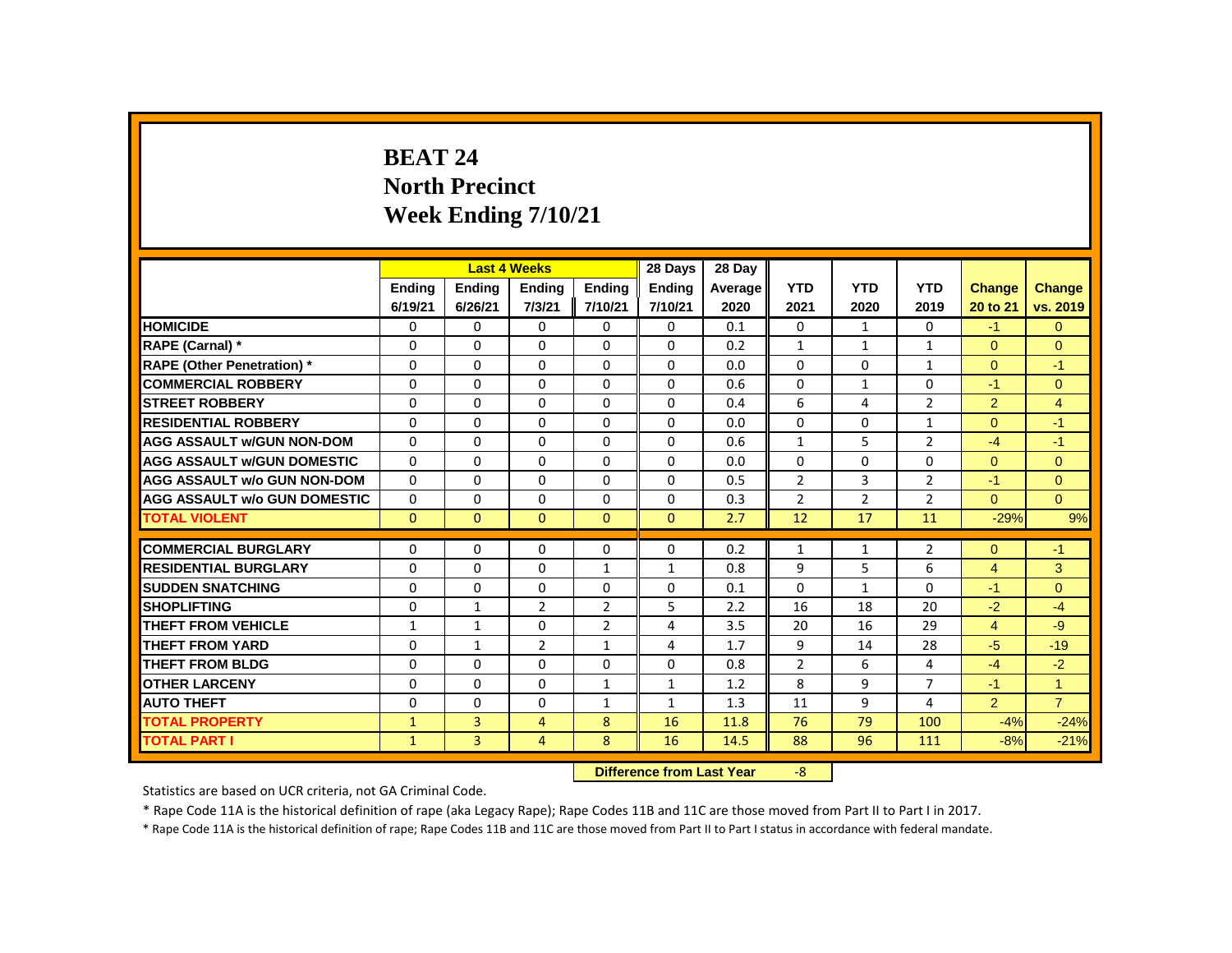# **BEAT 25 North Precinct Week Ending 7/10/21**

|                                     |                |                | <b>Last 4 Weeks</b> |               | 28 Days                          | 28 Dav  |                |                |                |                      |                      |
|-------------------------------------|----------------|----------------|---------------------|---------------|----------------------------------|---------|----------------|----------------|----------------|----------------------|----------------------|
|                                     | Ending         | Ending         | <b>Ending</b>       | <b>Ending</b> | <b>Ending</b>                    | Average | <b>YTD</b>     | <b>YTD</b>     | <b>YTD</b>     | <b>Change</b>        | <b>Change</b>        |
|                                     | 6/19/21        | 6/26/21        | 7/3/21              | 7/10/21       | 7/10/21                          | 2020    | 2021           | 2020           | 2019           | 20 to 21             | vs. 2019             |
| <b>HOMICIDE</b>                     | 0              | $\Omega$       | 0                   | $\Omega$      | 0                                | 0.1     | $\Omega$       | 0              | 0              | $\overline{0}$       | $\mathbf{0}$         |
| RAPE (Carnal) *                     | $\mathbf{1}$   | $\Omega$       | $\Omega$            | $\Omega$      | 1                                | 0.2     | 2              | $\overline{2}$ | $\mathbf{1}$   | $\Omega$             | $\overline{1}$       |
| <b>RAPE (Other Penetration)</b> *   | $\Omega$       | $\Omega$       | $\Omega$            | $\Omega$      | $\Omega$                         | 0.0     | $\Omega$       | $\Omega$       | $\Omega$       | $\Omega$             | $\mathbf{0}$         |
| <b>COMMERCIAL ROBBERY</b>           | $\Omega$       | $\Omega$       | $\Omega$            | $\Omega$      | $\mathbf{0}$                     | 0.0     | $\Omega$       | $\Omega$       | $\mathbf{1}$   | $\Omega$             | $-1$                 |
| <b>ISTREET ROBBERY</b>              | 0              | 0              | 0                   | 0             | 0                                | 0.2     | 4              | $\mathbf{0}$   | 3              | $\overline{4}$       | $\overline{1}$       |
| <b>RESIDENTIAL ROBBERY</b>          | $\Omega$       | $\Omega$       | $\Omega$            | $\Omega$      | $\Omega$                         | 0.2     | 1              | $\mathbf{1}$   | $\Omega$       | $\Omega$             | $\overline{1}$       |
| <b>AGG ASSAULT W/GUN NON-DOM</b>    | $\mathbf{1}$   | $\Omega$       | $\Omega$            | $\Omega$      | $\mathbf{1}$                     | 0.0     | 4              | $\Omega$       | $\overline{2}$ | $\overline{4}$       | 2                    |
| <b>AGG ASSAULT W/GUN DOMESTIC</b>   | $\Omega$       | $\Omega$       | $\Omega$            | $\Omega$      | $\Omega$                         | 0.0     | $\Omega$       | $\Omega$       | $\Omega$       | $\Omega$             | $\Omega$             |
| <b>AGG ASSAULT w/o GUN NON-DOM</b>  | $\mathbf{1}$   | $\Omega$       | $\Omega$            | $\Omega$      | 1                                | 0.5     | $\overline{2}$ | 5              | $\overline{2}$ | $-3$                 | $\Omega$             |
| <b>AGG ASSAULT w/o GUN DOMESTIC</b> | $\mathbf{1}$   | $\Omega$       | $\Omega$            | $\Omega$      | 1                                | 0.5     | $\mathbf{1}$   | 5              | $\mathbf{1}$   | $-4$                 | $\Omega$             |
| <b>TOTAL VIOLENT</b>                | $\overline{4}$ | $\mathbf{0}$   | $\mathbf{0}$        | $\mathbf{0}$  | $\overline{4}$                   | 1.5     | 14             | 13             | 10             | 8%                   | 40%                  |
| <b>COMMERCIAL BURGLARY</b>          | 0              | $\Omega$       | $\Omega$            | $\Omega$      | $\mathbf{0}$                     | 0.6     | 2              | 6              | 1              | $-4$                 | $\blacktriangleleft$ |
| <b>RESIDENTIAL BURGLARY</b>         | $\Omega$       | $\Omega$       | $\Omega$            | $\Omega$      | $\mathbf{0}$                     | 0.8     | 4              | 8              | 12             | $-4$                 | $-8$                 |
| <b>SUDDEN SNATCHING</b>             | $\Omega$       | $\Omega$       | $\mathbf{1}$        | $\Omega$      | $\mathbf{1}$                     | 0.2     | 3              | $\overline{2}$ | $\mathbf{1}$   | $\blacktriangleleft$ | $\overline{2}$       |
| <b>SHOPLIFTING</b>                  | $\mathbf{1}$   | $\mathbf{1}$   | $\overline{2}$      | 1             | 5                                | 1.5     | 19             | 14             | 12             | 5                    | $\overline{7}$       |
| <b>THEFT FROM VEHICLE</b>           | $\mathbf{1}$   | $\Omega$       | $\overline{2}$      | 1             | 4                                | 3.1     | 44             | 17             | 30             | 27                   | 14                   |
| <b>THEFT FROM YARD</b>              | $\mathbf{1}$   | $\Omega$       | $\Omega$            | $\mathbf{1}$  | $\overline{2}$                   | 1.3     | 17             | 11             | 12             | 6                    | 5                    |
| <b>THEFT FROM BLDG</b>              | $\Omega$       | $\Omega$       | $\Omega$            | $\mathbf{1}$  | 1                                | 0.8     | 15             | 5              | 11             | 10                   | $\overline{4}$       |
| <b>OTHER LARCENY</b>                | 0              | $\overline{2}$ | 1                   | $\mathbf 0$   | 3                                | 1.1     | 10             | 5              | 4              | 5 <sup>5</sup>       | 6                    |
| <b>AUTO THEFT</b>                   | $\Omega$       | $\Omega$       | $\Omega$            | 1             | $\mathbf{1}$                     | 0.8     | 14             | 6              | 4              | 8                    | 10 <sup>10</sup>     |
| <b>TOTAL PROPERTY</b>               | 3              | 3              | 6                   | 5             | 17                               | 10.0    | 128            | 74             | 87             | 73%                  | 47%                  |
| <b>TOTAL PART I</b>                 | 7 <sup>1</sup> | 3              | 6                   | 5.            | 21                               | 11.4    | 142            | 87             | 97             | 63%                  | 46%                  |
|                                     |                |                |                     |               | <b>Difference from Last Year</b> |         | 55             |                |                |                      |                      |

Statistics are based on UCR criteria, not GA Criminal Code.

\* Rape Code 11A is the historical definition of rape (aka Legacy Rape); Rape Codes 11B and 11C are those moved from Part II to Part I in 2017.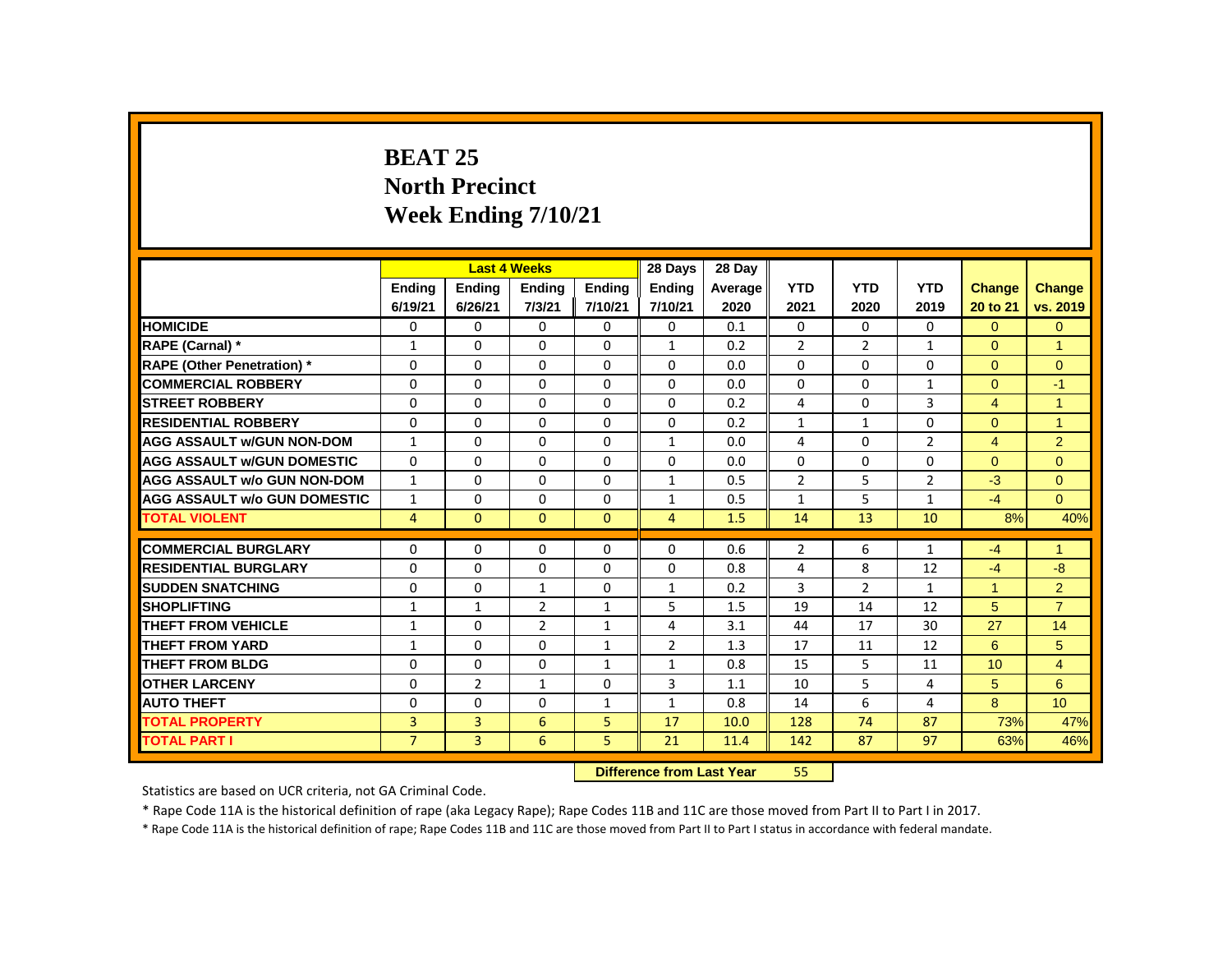# **BEAT 26 North Precinct Week Ending 7/10/21**

|                                     |               |                | <b>Last 4 Weeks</b>       |                | 28 Days        | 28 Day  |                |                |                |                      |                |
|-------------------------------------|---------------|----------------|---------------------------|----------------|----------------|---------|----------------|----------------|----------------|----------------------|----------------|
|                                     | <b>Ending</b> | <b>Ending</b>  | <b>Ending</b>             | <b>Ending</b>  | <b>Ending</b>  | Average | <b>YTD</b>     | <b>YTD</b>     | <b>YTD</b>     | <b>Change</b>        | Change         |
|                                     | 6/19/21       | 6/26/21        | 7/3/21                    | 7/10/21        | 7/10/21        | 2020    | 2021           | 2020           | 2019           | 20 to 21             | vs. 2019       |
| <b>HOMICIDE</b>                     | 0             | 0              | 0                         | 0              | 0              | 0.0     | 0              | 0              | 0              | $\Omega$             | $\mathbf{0}$   |
| <b>RAPE (Carnal) *</b>              | 0             | 0              | 0                         | 0              | 0              | 0.1     | $\Omega$       | 3              | $\mathbf{1}$   | $-3$                 | $-1$           |
| <b>RAPE (Other Penetration)</b> *   | $\Omega$      | $\Omega$       | $\Omega$                  | $\Omega$       | $\Omega$       | 0.0     | $\mathbf{1}$   | $\Omega$       | $\Omega$       | $\mathbf{1}$         | $\mathbf{1}$   |
| <b>COMMERCIAL ROBBERY</b>           | $\Omega$      | $\Omega$       | $\Omega$                  | $\Omega$       | $\Omega$       | 0.0     | 4              | $\mathbf{1}$   | $\Omega$       | 3                    | $\overline{4}$ |
| <b>STREET ROBBERY</b>               | 1             | $\mathbf{1}$   | 0                         | 0              | $\overline{2}$ | 0.1     | 5              | 4              | 6              | $\blacktriangleleft$ | $-1$           |
| <b>RESIDENTIAL ROBBERY</b>          | $\Omega$      | 0              | $\Omega$                  | $\Omega$       | $\Omega$       | 0.0     | $\Omega$       | 0              | $\Omega$       | $\Omega$             | $\Omega$       |
| <b>AGG ASSAULT W/GUN NON-DOM</b>    | 0             | 0              | 0                         | $\Omega$       | $\Omega$       | 0.1     | $\Omega$       | $\overline{2}$ | 3              | $-2$                 | $-3$           |
| <b>AGG ASSAULT w/GUN DOMESTIC</b>   | $\mathbf{0}$  | $\Omega$       | $\Omega$                  | $\Omega$       | $\Omega$       | 0.0     | $\Omega$       | $\Omega$       | $\Omega$       | $\Omega$             | $\Omega$       |
| <b>AGG ASSAULT w/o GUN NON-DOM</b>  | $\Omega$      | $\Omega$       | $\Omega$                  | $\overline{2}$ | $\overline{2}$ | 0.3     | 12             | 9              | 9              | 3                    | 3              |
| <b>AGG ASSAULT W/o GUN DOMESTIC</b> | 0             | 0              | 0                         | 0              | 0              | 0.1     | $\overline{2}$ | 3              | $\overline{2}$ | $-1$                 | $\Omega$       |
| <b>TOTAL VIOLENT</b>                | $\mathbf{1}$  | $\mathbf{1}$   | $\mathbf{0}$              | $\overline{2}$ | 4              | 0.6     | 24             | 22             | 21             | 9%                   | 14%            |
| <b>COMMERCIAL BURGLARY</b>          | 0             | 0              | 0                         | 0              | 0              | 0.1     | $\overline{2}$ | 12             | 3              | $-10$                | $-1$           |
| <b>RESIDENTIAL BURGLARY</b>         | 0             | $\Omega$       | $\Omega$                  | $\Omega$       | $\Omega$       | 0.0     | $\Omega$       | $\Omega$       | $\mathbf{1}$   | $\Omega$             | $-1$           |
| <b>SUDDEN SNATCHING</b>             | $\Omega$      | $\Omega$       | $\Omega$                  | 0              | 0              | 0.1     | 6              | $\overline{2}$ | 5              | $\overline{4}$       | $\mathbf{1}$   |
| <b>SHOPLIFTING</b>                  | $\Omega$      | $\Omega$       | $\Omega$                  | $\Omega$       | $\Omega$       | 0.3     | 10             | 18             | 17             | $-8$                 | $-7$           |
| <b>THEFT FROM VEHICLE</b>           | $\mathbf{1}$  | $\Omega$       | $\mathbf{1}$              | $\mathbf{1}$   | 3              | 0.4     | 49             | 15             | 19             | 34                   | 30             |
| <b>THEFT FROM YARD</b>              | $\mathbf{1}$  | 3              | 0                         | 0              | 4              | 0.2     | 10             | 13             | 10             | $-3$                 | $\mathbf{0}$   |
| <b>THEFT FROM BLDG</b>              | $\Omega$      | $\mathbf{1}$   | $\Omega$                  | $\mathbf{1}$   | $\overline{2}$ | 0.2     | 14             | 5              | 12             | 9                    | $\overline{2}$ |
| <b>OTHER LARCENY</b>                | $\mathbf{1}$  | $\Omega$       | $\Omega$                  | $\Omega$       | $\mathbf{1}$   | 0.0     | 3              | $\mathbf{1}$   | $\overline{2}$ | $\overline{2}$       | $\overline{1}$ |
| <b>AUTO THEFT</b>                   | $\mathbf{1}$  | 3              | $\Omega$                  | $\Omega$       | 4              | 0.2     | 21             | 6              | $\overline{2}$ | 15                   | 19             |
| <b>TOTAL PROPERTY</b>               | 4             | $\overline{7}$ | 1                         | $\overline{2}$ | 14             | 1.6     | 115            | 72             | 71             | 60%                  | 62%            |
| <b>TOTAL PART I</b>                 | 5             | 8              | $\mathbf{1}$              | 4              | 18             | 2.2     | 139            | 94             | 92             | 48%                  | 51%            |
|                                     |               |                | Difference from Last Year |                | $\sqrt{5}$     |         |                |                |                |                      |                |

 **Difference from Last Year** 45

Statistics are based on UCR criteria, not GA Criminal Code.

\* Rape Code 11A is the historical definition of rape (aka Legacy Rape); Rape Codes 11B and 11C are those moved from Part II to Part I in 2017.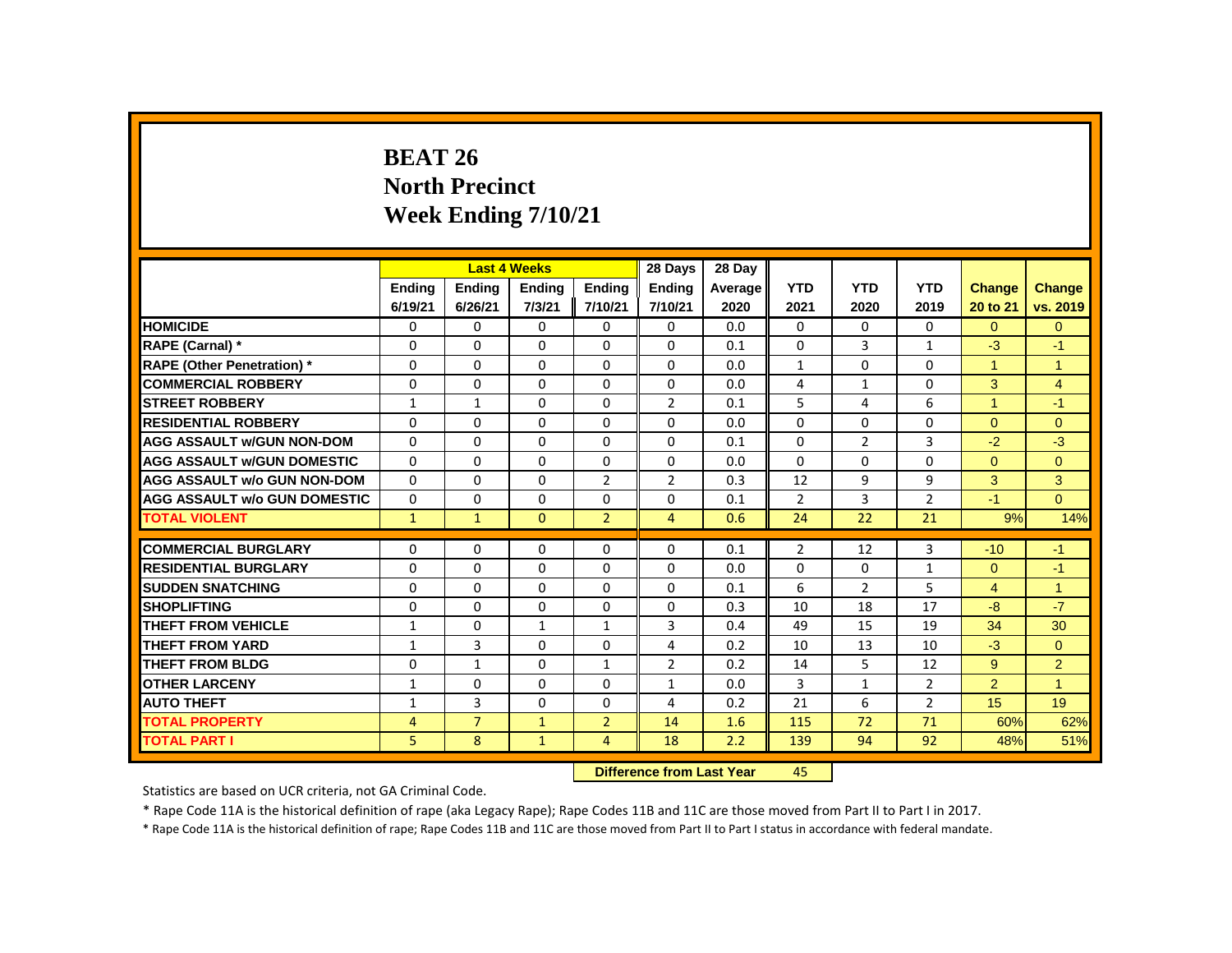# **BEAT 27 North Precinct Week Ending 7/10/21**

|                                     | <b>Last 4 Weeks</b><br><b>Ending</b><br><b>Ending</b><br><b>Ending</b> |                           |                |                | 28 Days        | 28 Day  |                |                |                |                |                |
|-------------------------------------|------------------------------------------------------------------------|---------------------------|----------------|----------------|----------------|---------|----------------|----------------|----------------|----------------|----------------|
|                                     |                                                                        |                           |                | <b>Ending</b>  | <b>Ending</b>  | Average | <b>YTD</b>     | <b>YTD</b>     | <b>YTD</b>     | Change         | <b>Change</b>  |
|                                     | 6/19/21                                                                | 6/26/21                   | 7/3/21         | 7/10/21        | 7/10/21        | 2020    | 2021           | 2020           | 2019           | 20 to 21       | vs. 2019       |
| <b>HOMICIDE</b>                     | 0                                                                      | $\Omega$                  | 0              | $\Omega$       | 0              | 0.0     | $\overline{2}$ | $\Omega$       | 0              | $\overline{2}$ | 2 <sup>1</sup> |
| RAPE (Carnal) *                     | 0                                                                      | $\Omega$                  | $\Omega$       | 0              | 0              | 0.3     | $\overline{2}$ | $\overline{2}$ | 0              | $\Omega$       | $\overline{2}$ |
| <b>RAPE (Other Penetration) *</b>   | $\mathbf{0}$                                                           | $\mathbf{1}$              | $\Omega$       | $\Omega$       | $\mathbf{1}$   | 0.1     | $\overline{2}$ | $\Omega$       | 0              | $\overline{2}$ | $\overline{2}$ |
| <b>COMMERCIAL ROBBERY</b>           | $\mathbf{0}$                                                           | $\Omega$                  | $\Omega$       | $\Omega$       | $\Omega$       | 0.1     | $\Omega$       | $\Omega$       | $\Omega$       | $\Omega$       | $\Omega$       |
| <b>STREET ROBBERY</b>               | $\mathbf{1}$                                                           | $\Omega$                  | $\Omega$       | $\Omega$       | 1              | 1.2     | $\overline{7}$ | 4              | 10             | 3              | $-3$           |
| <b>RESIDENTIAL ROBBERY</b>          | $\Omega$                                                               | $\Omega$                  | $\Omega$       | $\Omega$       | $\Omega$       | 0.0     | $\Omega$       | $\Omega$       | $\mathbf{1}$   | $\Omega$       | $-1$           |
| <b>AGG ASSAULT W/GUN NON-GUN</b>    | $\Omega$                                                               | $\mathbf{1}$              | $\mathbf{1}$   | $\mathbf{1}$   | 3              | 1.3     | 6              | 10             | 8              | $-4$           | $-2$           |
| <b>AGG ASSAULT W/GUN DOMESTIC</b>   | $\Omega$                                                               | 0                         | 0              | 0              | $\mathbf 0$    | 0.1     | $\overline{2}$ | $\mathbf{1}$   | $\overline{2}$ | $\mathbf{1}$   | $\overline{0}$ |
| <b>AGG ASSAULT w/o GUN NON-DOM</b>  | $\Omega$                                                               | $\mathbf{0}$              | $\mathbf{1}$   | $\Omega$       | $\mathbf{1}$   | 1.8     | 17             | 8              | 11             | $9^{\circ}$    | 6              |
| <b>AGG ASSAULT w/o GUN DOMESTIC</b> | $\Omega$                                                               | 0                         | $\Omega$       | $\overline{2}$ | $\overline{2}$ | 0.6     | 8              | $\overline{2}$ | 8              | 6              | $\Omega$       |
| <b>TOTAL VIOLENT</b>                | $\mathbf{1}$                                                           | $\overline{2}$            | $\overline{2}$ | $\overline{3}$ | 8              | 5.4     | 46             | 27             | 40             | 70%            | 15%            |
| <b>COMMERCIAL BURGLARY</b>          | 0                                                                      | $\Omega$                  | $\Omega$       | $\Omega$       | 0              | 0.3     | $\overline{2}$ | $\overline{2}$ | 3              | $\Omega$       | $-1$           |
| <b>RESIDENTIAL BURGLARY</b>         | $\mathbf{0}$                                                           | $\Omega$                  | 1              | $\Omega$       | $\mathbf{1}$   | 0.4     | $\overline{2}$ | 4              | 4              | $-2$           | $-2$           |
| <b>SUDDEN SNATCHING</b>             | 0                                                                      | 0                         | $\Omega$       | $\mathbf{1}$   | 1              | 0.5     | 4              | 4              | $\overline{2}$ | $\Omega$       | $\overline{2}$ |
| <b>SHOPLIFTING</b>                  | 0                                                                      | $\mathbf 0$               | 0              | 3              | 3              | 1.8     | 9              | 15             | 16             | $-6$           | $-7$           |
| <b>THEFT FROM VEHICLE</b>           | 3                                                                      | $\mathbf{1}$              | $\mathbf{1}$   | $\mathbf{1}$   | 6              | 1.9     | 63             | 14             | 21             | 49             | 42             |
| <b>THEFT FROM YARD</b>              | 0                                                                      | 0                         | $\Omega$       | 1              | $\mathbf{1}$   | 1.6     | 5              | 12             | $\overline{2}$ | $-7$           | 3              |
| <b>THEFT FROM BLDG</b>              | 0                                                                      | $\mathbf{1}$              | 0              | $\mathbf{1}$   | $\overline{2}$ | 2.1     | 8              | 12             | 20             | $-4$           | $-12$          |
| <b>OTHER LARCENY</b>                | 0                                                                      | $\mathbf{0}$              | $\Omega$       | $\mathbf{1}$   | 1              | 0.0     | $\mathbf{1}$   | $\Omega$       | $\overline{2}$ | $\mathbf{1}$   | $-1$           |
| <b>AUTO THEFT</b>                   | $\overline{2}$                                                         | 0                         | 0              | $\mathbf{1}$   | $\overline{3}$ | 1.4     | 22             | 11             | $\overline{3}$ | 11             | 19             |
| <b>TOTAL PROPERTY</b>               | 5                                                                      | $\overline{2}$            | $\overline{2}$ | 9              | 18             | 10.0    | 116            | 74             | 73             | 57%            | 59%            |
| <b>TOTAL PART I</b>                 | 6                                                                      | 4                         | $\overline{4}$ | 12             | 26             | 15.5    | 162            | 101            | 113            | 60%            | 43%            |
|                                     |                                                                        | Difference from Last Year |                | 61             |                |         |                |                |                |                |                |

 **Difference from Last Year** 61

Statistics are based on UCR criteria, not GA Criminal Code.

\* Rape Code 11A is the historical definition of rape (aka Legacy Rape); Rape Codes 11B and 11C are those moved from Part II to Part I in 2017.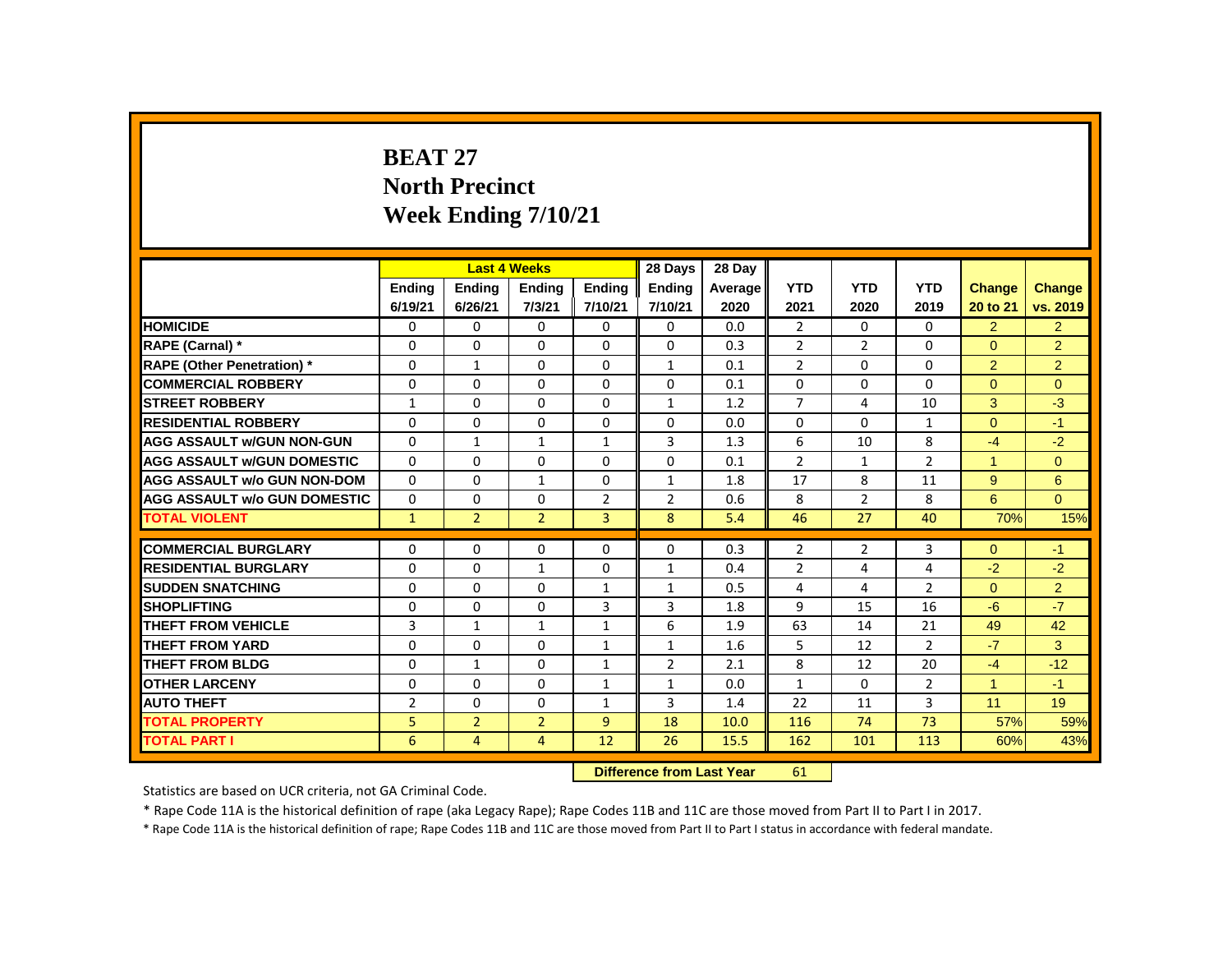# **BEAT 31 Central Precinct Week Ending 7/10/21**

|                                     |                |                | <b>Last 4 Weeks</b> |                | 28 Days                   | 28 Day  |                |                |                |                      |                |
|-------------------------------------|----------------|----------------|---------------------|----------------|---------------------------|---------|----------------|----------------|----------------|----------------------|----------------|
|                                     | Ending         | Ending         | <b>Ending</b>       | Ending         | Ending                    | Average | <b>YTD</b>     | <b>YTD</b>     | <b>YTD</b>     | Change               | Change         |
|                                     | 6/19/21        | 6/26/21        | 7/3/21              | 7/10/21        | 7/10/21                   | 2020    | 2021           | 2020           | 2019           | 20 to 21             | vs. 2019       |
| <b>HOMICIDE</b>                     | 0              | 0              | 0                   | 0              | $\mathbf{0}$              | 0.1     | $\mathbf{0}$   | $\mathbf{1}$   | $\mathbf{1}$   | $-1$                 | $-1$           |
| RAPE (Carnal) *                     | 0              | $\Omega$       | $\Omega$            | $\Omega$       | $\Omega$                  | 0.3     | $\overline{2}$ | 3              | 3              | $-1$                 | $-1$           |
| <b>RAPE (Other Penetration)</b> *   | 0              | 0              | 0                   | 0              | 0                         | 0.1     | $\mathbf{0}$   | $\mathbf{1}$   | 0              | $-1$                 | $\mathbf{0}$   |
| <b>COMMERCIAL ROBBERY</b>           | $\Omega$       | $\mathbf{0}$   | $\Omega$            | $\mathbf{0}$   | $\mathbf{0}$              | 0.1     | $\Omega$       | $\Omega$       | $\Omega$       | $\Omega$             | $\Omega$       |
| <b>STREET ROBBERY</b>               | 0              | $\mathbf{1}$   | $\Omega$            | $\Omega$       | $\mathbf{1}$              | 0.3     | 5              | 4              | $\overline{2}$ | $\blacktriangleleft$ | 3              |
| <b>RESIDENTIAL ROBBERY</b>          | 0              | 0              | 0                   | $\mathbf{0}$   | 0                         | 0.3     | $\mathbf{1}$   | $\mathbf{1}$   | 0              | $\Omega$             | $\mathbf{1}$   |
| <b>AGG ASSAULT w/GUN NON-DOM</b>    | $\Omega$       | $\mathbf{1}$   | $\overline{2}$      | $\overline{2}$ | 5                         | 1.2     | 16             | 6              | 9              | 10                   | $\overline{7}$ |
| <b>AGG ASSAULT W/GUN DOMESTIC</b>   | $\Omega$       | $\Omega$       | $\Omega$            | $\mathbf{0}$   | $\Omega$                  | 0.2     | $\mathbf{0}$   | $\overline{2}$ | $\mathbf{1}$   | $-2$                 | $-1$           |
| <b>AGG ASSAULT w/o GUN NON-DOM</b>  | $\Omega$       | $\Omega$       | $\mathbf{1}$        | $\Omega$       | $\mathbf{1}$              | 0.5     | $\mathbf{1}$   | $\overline{2}$ | 5              | $-1$                 | $-4$           |
| <b>AGG ASSAULT w/o GUN DOMESTIC</b> | $\Omega$       | 0              | $\mathbf{1}$        | $\Omega$       | $\mathbf{1}$              | 0.8     | 4              | 4              | 9              | $\overline{0}$       | $-5$           |
| <b>TOTAL VIOLENT</b>                | $\Omega$       | $\overline{2}$ | 4                   | $\overline{2}$ | 8                         | 3.7     | 29             | 24             | 30             | 21%                  | $-3%$          |
| <b>COMMERCIAL BURGLARY</b>          | 0              | $\mathbf{1}$   | 0                   | $\mathbf{0}$   | $\mathbf{1}$              | 0.6     | 4              | 4              | $\overline{7}$ | $\Omega$             | $-3$           |
| <b>RESIDENTIAL BURGLARY</b>         | 0              | $\Omega$       | $\mathbf{1}$        | $\mathbf{1}$   | $\overline{2}$            | 2.6     | 19             | 19             | 21             | $\Omega$             | $-2$           |
| <b>SUDDEN SNATCHING</b>             | $\Omega$       | $\Omega$       | $\mathbf{1}$        | $\Omega$       | $\mathbf{1}$              | 0.1     | $\mathbf{1}$   | $\mathbf{0}$   | $\overline{2}$ | $\mathbf{1}$         | $-1$           |
| <b>SHOPLIFTING</b>                  | 0              | $\mathbf{0}$   | $\Omega$            | $\mathbf{0}$   | $\Omega$                  | 0.5     | $\Omega$       | 6              | $\mathbf{1}$   | $-6$                 | $-1$           |
| THEFT FROM VEHICLE                  | 0              | $\mathbf{1}$   | $\Omega$            | $\overline{2}$ | 3                         | 2.8     | 24             | 17             | 28             | $\overline{7}$       | $-4$           |
| <b>THEFT FROM YARD</b>              | $\Omega$       | $\mathbf{1}$   | $\mathbf{1}$        | $\Omega$       | $\overline{2}$            | 2.7     | 13             | 20             | 29             | $-7$                 | $-16$          |
| <b>THEFT FROM BLDG</b>              | $\mathbf{1}$   | $\Omega$       | $\Omega$            | $\Omega$       | $\mathbf{1}$              | 1.4     | $\overline{7}$ | 6              | 11             | $\blacktriangleleft$ | $-4$           |
| <b>OTHER LARCENY</b>                | 0              | $\mathbf{1}$   | $\Omega$            | $\mathbf{0}$   | $\mathbf{1}$              | 1.5     | 12             | $\overline{7}$ | 11             | 5                    | $\mathbf{1}$   |
| <b>AUTO THEFT</b>                   | 1              | $\mathbf{1}$   | $\mathbf{1}$        | $\Omega$       | 3                         | 2.0     | 16             | 12             | $\overline{7}$ | $\overline{4}$       | 9              |
| <b>TOTAL PROPERTY</b>               | $\overline{2}$ | 5              | $\overline{4}$      | 3              | 14                        | 14.1    | 96             | 91             | 117            | 5%                   | $-18%$         |
| <b>TOTAL PART I</b>                 | $\overline{2}$ | $\overline{7}$ | 8                   | 5              | 22                        | 17.8    | 125            | 115            | 147            | 9%                   | $-15%$         |
|                                     |                |                |                     |                | Difference from Last Year |         | $10^{-1}$      |                |                |                      |                |

 **Difference from Last Year** 10

Statistics are based on UCR criteria, not GA Criminal Code.

\* Rape Code 11A is the historical definition of rape (aka Legacy Rape); Rape Codes 11B and 11C are those moved from Part II to Part I in 2017.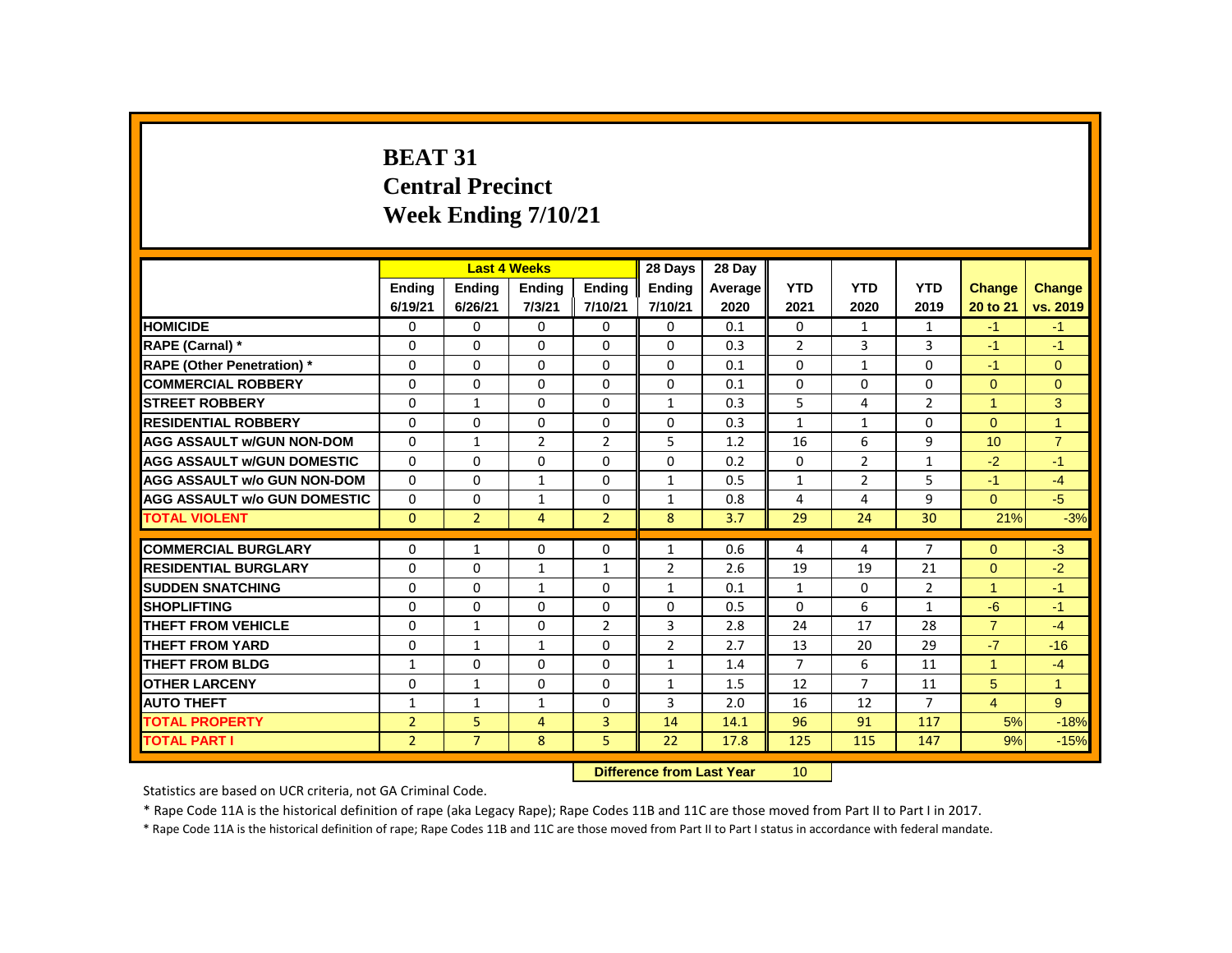# **BEAT 32 Central Precinct Week Ending 7/10/21**

|                                     |                |                | <b>Last 4 Weeks</b>              |                | 28 Days       | 28 Day  |                |                |                |                |                |
|-------------------------------------|----------------|----------------|----------------------------------|----------------|---------------|---------|----------------|----------------|----------------|----------------|----------------|
|                                     | <b>Ending</b>  | <b>Ending</b>  | <b>Ending</b>                    | <b>Ending</b>  | <b>Ending</b> | Average | <b>YTD</b>     | <b>YTD</b>     | <b>YTD</b>     | <b>Change</b>  | Change         |
|                                     | 6/19/21        | 6/26/21        | 7/3/21                           | 7/10/21        | 7/10/21       | 2020    | 2021           | 2020           | 2019           | 20 to 21       | vs. 2019       |
| <b>HOMICIDE</b>                     | 0              | 0              | 0                                | 0              | 0             | 0.0     | 0              | $\mathbf{0}$   | $\mathbf{0}$   | $\Omega$       | $\mathbf{0}$   |
| RAPE (Carnal) *                     | 0              | $\Omega$       | $\Omega$                         | $\Omega$       | 0             | 0.1     | $\Omega$       | $\Omega$       | $\Omega$       | $\Omega$       | $\Omega$       |
| <b>RAPE (Other Penetration)</b> *   | 0              | 0              | $\Omega$                         | $\Omega$       | $\Omega$      | 0.0     | $\overline{2}$ | $\Omega$       | 0              | $\overline{2}$ | $\overline{2}$ |
| <b>COMMERCIAL ROBBERY</b>           | $\Omega$       | $\Omega$       | $\Omega$                         | $\Omega$       | 0             | 0.5     | $\Omega$       | $\overline{2}$ | 3              | $-2$           | $-3$           |
| <b>STREET ROBBERY</b>               | 0              | 0              | 0                                | $\Omega$       | 0             | 0.2     | $\Omega$       | 0              | 3              | $\Omega$       | $-3$           |
| <b>RESIDENTIAL ROBBERY</b>          | $\Omega$       | $\Omega$       | $\Omega$                         | $\Omega$       | 0             | 0.0     | $\mathbf{1}$   | $\Omega$       | $\Omega$       | $\mathbf{1}$   | $\overline{1}$ |
| <b>AGG ASSAULT w/GUN NON-DOM</b>    | $\Omega$       | $\Omega$       | $\Omega$                         | $\Omega$       | $\Omega$      | 0.5     | $\overline{2}$ | $\overline{2}$ | $\overline{2}$ | $\Omega$       | $\mathbf{0}$   |
| <b>AGG ASSAULT w/GUN DOMESTIC</b>   | $\Omega$       | $\Omega$       | $\Omega$                         | $\Omega$       | 0             | 0.1     | $\Omega$       | $\mathbf{1}$   | $\Omega$       | $-1$           | $\mathbf{0}$   |
| <b>AGG ASSAULT w/o GUN NON-DOM</b>  | $\Omega$       | 0              | $\Omega$                         | 0              | 0             | 0.4     | $\overline{2}$ | $\mathbf{1}$   | 3              | $\mathbf{1}$   | $-1$           |
| <b>AGG ASSAULT w/o GUN DOMESTIC</b> | $\Omega$       | $\Omega$       | $\Omega$                         | $\Omega$       | $\Omega$      | 0.3     | $\overline{2}$ | 3              | 4              | $-1$           | $-2$           |
| <b>TOTAL VIOLENT</b>                | $\mathbf{0}$   | $\mathbf{0}$   | $\mathbf{0}$                     | $\mathbf{0}$   | $\mathbf{0}$  | 2.1     | 9              | 9              | 15             | 0%             | $-40%$         |
| <b>COMMERCIAL BURGLARY</b>          | 0              | 0              | 0                                | 0              | 0             | 0.6     | 5              | 6              | 3              | $-1$           | $\overline{2}$ |
| <b>RESIDENTIAL BURGLARY</b>         | $\Omega$       | $\Omega$       | $\mathbf{1}$                     | $\Omega$       | $\mathbf{1}$  | 1.9     | 12             | 9              | 12             | 3              | $\Omega$       |
| <b>SUDDEN SNATCHING</b>             | 0              | $\Omega$       | $\Omega$                         | 0              | 0             | 0.0     | 0              | 0              | $\mathbf{1}$   | $\Omega$       | $-1$           |
| <b>SHOPLIFTING</b>                  | 1              | $\overline{2}$ | $\mathbf{1}$                     | $\overline{2}$ | 6             | 2.4     | 28             | 16             | 23             | 12             | 5              |
| <b>THEFT FROM VEHICLE</b>           | $\Omega$       | $\Omega$       | $\overline{2}$                   | $\mathbf{1}$   | 3             | 2.5     | 19             | 26             | 30             | $-7$           | $-11$          |
| <b>THEFT FROM YARD</b>              | $\Omega$       | $\Omega$       | $\Omega$                         |                | $\mathbf{1}$  | 2.1     | 12             | 19             | 16             | $-7$           | $-4$           |
| <b>THEFT FROM BLDG</b>              |                |                |                                  | $\mathbf{1}$   |               |         |                |                |                | $-3$           | $-7$           |
|                                     | $\overline{2}$ | 0              | $\mathbf{1}$                     | 0              | 3             | 1.2     | $\overline{7}$ | 10             | 14             |                |                |
| <b>OTHER LARCENY</b>                | $\Omega$       | $\Omega$       | $\Omega$                         | $\Omega$       | 0             | 1.5     | 6              | 12             | $\overline{2}$ | $-6$           | $\overline{4}$ |
| <b>AUTO THEFT</b>                   | $\Omega$       | 2              | 1                                | $\Omega$       | 3             | 1.1     | 13             | 6              | 10             | $\overline{7}$ | $\overline{3}$ |
| <b>TOTAL PROPERTY</b>               | 3              | $\overline{4}$ | 6                                | $\overline{4}$ | 17            | 13.4    | 102            | 104            | 111            | $-2%$          | $-8%$          |
| <b>TOTAL PART I</b>                 | 3              | $\overline{4}$ | 6                                | 4              | 17            | 15.6    | 111            | 113            | 126            | $-2%$          | $-12%$         |
|                                     |                |                | <b>Difference from Last Year</b> |                | $-2$          |         |                |                |                |                |                |

Statistics are based on UCR criteria, not GA Criminal Code.

\* Rape Code 11A is the historical definition of rape (aka Legacy Rape); Rape Codes 11B and 11C are those moved from Part II to Part I in 2017.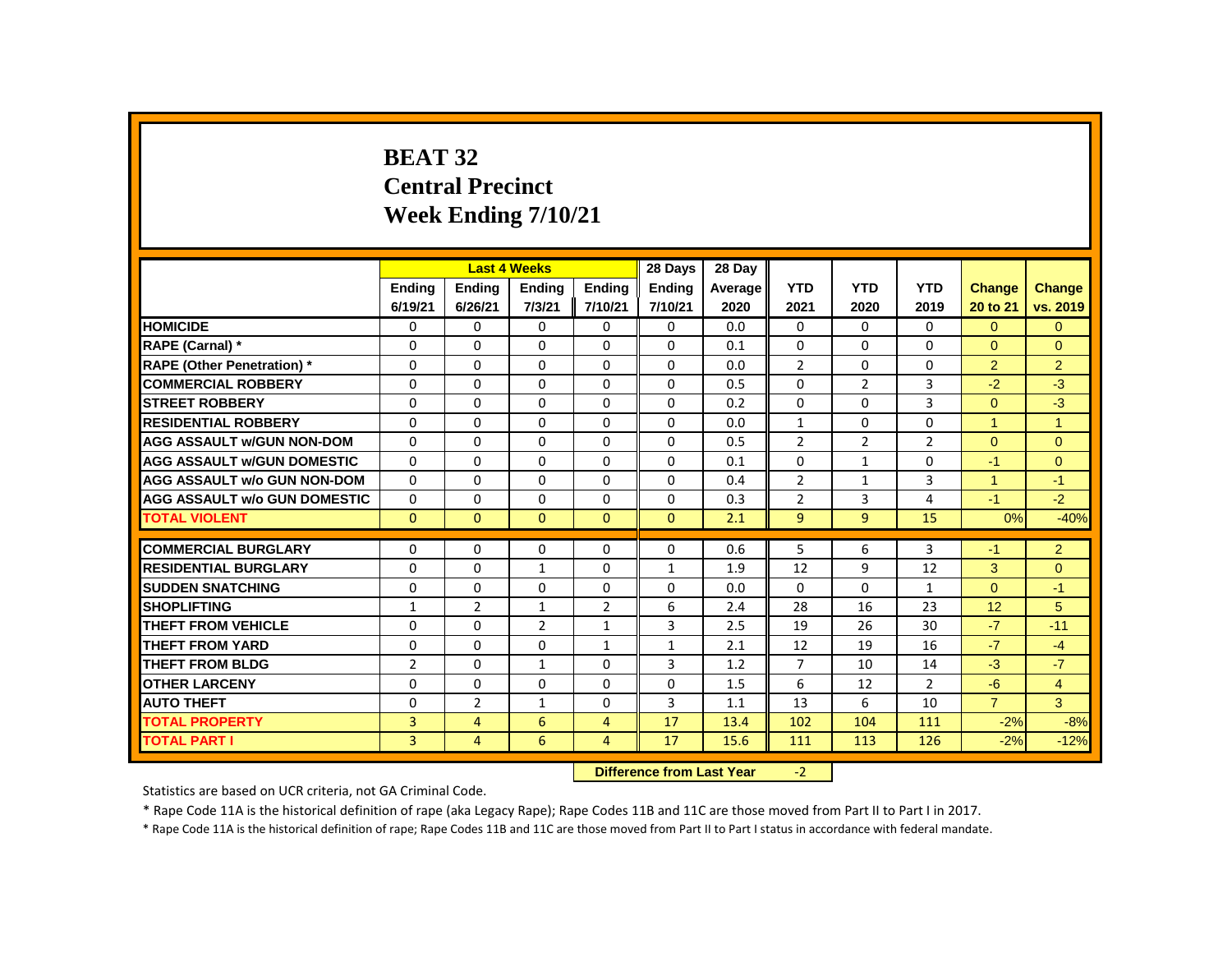# **BEAT 33 Central Precinct Week Ending 7/10/21**

|                                     |                |                           | <b>Last 4 Weeks</b> |                | 28 Days        | 28 Dav  |                |                |                |                      |                |
|-------------------------------------|----------------|---------------------------|---------------------|----------------|----------------|---------|----------------|----------------|----------------|----------------------|----------------|
|                                     | <b>Ending</b>  | <b>Ending</b>             | <b>Ending</b>       | <b>Ending</b>  | <b>Ending</b>  | Average | <b>YTD</b>     | <b>YTD</b>     | <b>YTD</b>     | Change               | Change         |
|                                     | 6/19/21        | 6/26/21                   | 7/3/21              | 7/10/21        | 7/10/21        | 2020    | 2021           | 2020           | 2019           | 20 to 21             | vs. 2019       |
| <b>HOMICIDE</b>                     | 0              | $\Omega$                  | 0                   | 0              | 0              | 0.2     | $\mathbf{1}$   | $\mathbf{1}$   | $\mathbf{1}$   | $\Omega$             | $\mathbf{0}$   |
| RAPE (Carnal) *                     | 0              | $\Omega$                  | $\Omega$            | $\Omega$       | 0              | 0.2     | $\mathbf{1}$   | $\Omega$       | $\Omega$       | $\blacktriangleleft$ | $\overline{1}$ |
| <b>RAPE (Other Penetration)</b> *   | $\Omega$       | $\Omega$                  | $\Omega$            | $\Omega$       | $\Omega$       | 0.0     | $\Omega$       | $\Omega$       | $\Omega$       | $\Omega$             | $\Omega$       |
| <b>COMMERCIAL ROBBERY</b>           | $\Omega$       | $\Omega$                  | 1                   | $\Omega$       | 1              | 0.3     | $\mathbf{1}$   | $\mathbf{1}$   | $\overline{2}$ | $\Omega$             | $-1$           |
| <b>STREET ROBBERY</b>               | $\overline{2}$ | $\Omega$                  | $\Omega$            | $\Omega$       | $\overline{2}$ | 1.0     | 5              | 6              | 8              | $-1$                 | $-3$           |
| <b>RESIDENTIAL ROBBERY</b>          | $\Omega$       | $\Omega$                  | $\Omega$            | $\Omega$       | 0              | 0.0     | $\Omega$       | $\Omega$       | $\Omega$       | $\Omega$             | $\Omega$       |
| <b>AGG ASSAULT w/GUN NON-DOM</b>    | $\mathbf{1}$   | $\Omega$                  | $\Omega$            | $\Omega$       | $\mathbf{1}$   | 0.7     | $\overline{7}$ | 5              | 8              | $\overline{2}$       | $-1$           |
| <b>AGG ASSAULT W/GUN DOMESTIC</b>   | $\Omega$       | 0                         | 0                   | 0              | 0              | 0.1     | 3              | $\mathbf{1}$   | $\overline{2}$ | $\overline{2}$       | $\overline{1}$ |
| <b>AGG ASSAULT w/o GUN NON-DOM</b>  | $\Omega$       | $\Omega$                  | $\overline{2}$      | $\Omega$       | $\overline{2}$ | 0.6     | 5              | 5              | 10             | $\Omega$             | $-5$           |
| <b>AGG ASSAULT w/o GUN DOMESTIC</b> | $\Omega$       | 0                         | $\Omega$            | $\Omega$       | 0              | 0.8     | $\mathbf{1}$   | 6              | $\overline{7}$ | $-5$                 | $-6$           |
| <b>TOTAL VIOLENT</b>                | $\overline{3}$ | $\mathbf{0}$              | 3                   | $\mathbf{0}$   | 6              | 3.8     | 24             | 25             | 38             | $-4%$                | $-37%$         |
| <b>COMMERCIAL BURGLARY</b>          | $\Omega$       | $\Omega$                  | $\Omega$            | $\Omega$       | 0              | 0.8     | 5              | $\overline{7}$ | 4              | $-2$                 | $\overline{1}$ |
| <b>RESIDENTIAL BURGLARY</b>         | $\Omega$       | $\Omega$                  | $\Omega$            | $\Omega$       | 0              | 1.2     | 8              | 9              | 17             | $-1$                 | $-9$           |
| <b>SUDDEN SNATCHING</b>             | $\Omega$       | 0                         | $\Omega$            | $\Omega$       | 0              | 0.2     | $\Omega$       | $\mathbf{1}$   | 0              | $-1$                 | $\Omega$       |
| <b>SHOPLIFTING</b>                  | 0              | $\mathbf{1}$              | $\overline{2}$      | 0              | 3              | 2.4     | 16             | 19             | 49             | $-3$                 | $-33$          |
| <b>THEFT FROM VEHICLE</b>           | $\overline{2}$ | $\mathbf{1}$              | $\Omega$            | $\mathbf{1}$   | 4              | 2.9     | 16             | 18             | 27             | $-2$                 | $-11$          |
| <b>THEFT FROM YARD</b>              | 1              | 0                         | 1                   | 1              | 3              | 3.3     | 16             | 28             | 31             | $-12$                | $-15$          |
| <b>THEFT FROM BLDG</b>              | 0              | 0                         | $\Omega$            | $\mathbf{1}$   | $\mathbf{1}$   | 1.2     | 6              | 12             | 9              | $-6$                 | $-3$           |
| <b>OTHER LARCENY</b>                | $\Omega$       | $\Omega$                  | $\overline{2}$      | $\Omega$       | 2              | 1.0     | 9              | 4              | 20             | 5                    | $-11$          |
| <b>AUTO THEFT</b>                   | 0              | $\Omega$                  | $\Omega$            | $\mathbf{1}$   | $\mathbf{1}$   | 1.5     | 12             | 12             | 11             | $\Omega$             | $\mathbf{1}$   |
| <b>TOTAL PROPERTY</b>               | 3              | $\overline{2}$            | 5                   | $\overline{4}$ | 14             | 14.4    | 88             | 110            | 168            | $-20%$               | $-48%$         |
| <b>TOTAL PART I</b>                 | 6              | $\overline{2}$            | 8                   | $\overline{4}$ | 20             | 18.3    | 112            | 135            | 206            | $-17%$               | $-46%$         |
|                                     |                | Difference from Last Year |                     | $-22$          |                |         |                |                |                |                      |                |

 **Difference from Last Year** -23

Statistics are based on UCR criteria, not GA Criminal Code.

\* Rape Code 11A is the historical definition of rape (aka Legacy Rape); Rape Codes 11B and 11C are those moved from Part II to Part I in 2017.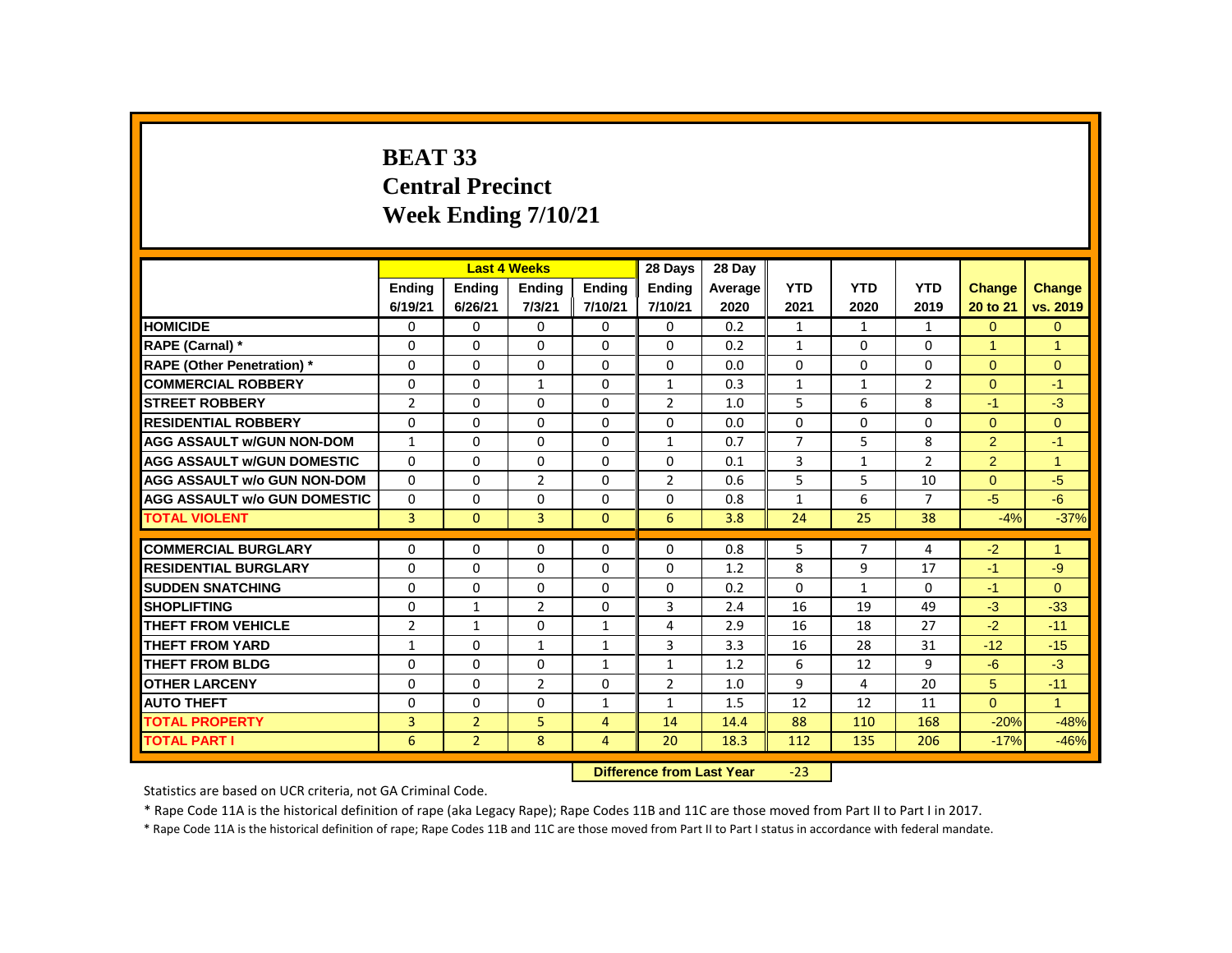# **BEAT 34 Central Precinct Week Ending 7/10/21**

|                                     |                |               | <b>Last 4 Weeks</b> |                | 28 Days                   | 28 Day  |                |                |                |                |                |
|-------------------------------------|----------------|---------------|---------------------|----------------|---------------------------|---------|----------------|----------------|----------------|----------------|----------------|
|                                     | <b>Endina</b>  | <b>Endina</b> | <b>Ending</b>       | <b>Endina</b>  | <b>Endina</b>             | Average | <b>YTD</b>     | <b>YTD</b>     | <b>YTD</b>     | <b>Change</b>  | Change         |
|                                     | 6/19/21        | 6/26/21       | 7/3/21              | 7/10/21        | 7/10/21                   | 2020    | 2021           | 2020           | 2019           | 20 to 21       | vs. 2019       |
| <b>HOMICIDE</b>                     | 0              | 0             | 0                   | $\mathbf{0}$   | $\mathbf{0}$              | 0.2     | $\mathbf{1}$   | 2              | 0              | $-1$           | $\mathbf{1}$   |
| RAPE (Carnal) *                     | 0              | $\Omega$      | $\Omega$            | $\Omega$       | $\Omega$                  | 0.4     | $\overline{2}$ | 2              | $\overline{2}$ | $\Omega$       | $\Omega$       |
| <b>RAPE (Other Penetration)</b> *   | 0              | 0             | 0                   | $\mathbf{0}$   | $\Omega$                  | 0.2     | $\mathbf{0}$   | $\mathbf{1}$   | $\mathbf{1}$   | $-1$           | $-1$           |
| <b>COMMERCIAL ROBBERY</b>           | $\Omega$       | $\mathbf{0}$  | $\Omega$            | $\mathbf{0}$   | $\mathbf{0}$              | 0.1     | $\Omega$       | $\Omega$       | $\Omega$       | $\Omega$       | $\Omega$       |
| <b>STREET ROBBERY</b>               | $\Omega$       | $\Omega$      | $\Omega$            | $\Omega$       | $\Omega$                  | 1.1     | 3              | 10             | $\overline{7}$ | $-7$           | $-4$           |
| <b>RESIDENTIAL ROBBERY</b>          | 0              | 0             | $\Omega$            | $\mathbf{0}$   | 0                         | 0.0     | $\Omega$       | 0              | $\overline{2}$ | $\overline{0}$ | $-2$           |
| <b>AGG ASSAULT w/GUN NON-DOM</b>    | $\mathbf{1}$   | 0             | $\Omega$            | $\mathbf{0}$   | $\mathbf{1}$              | 1.8     | 11             | 10             | 6              | 1              | 5              |
| <b>AGG ASSAULT W/GUN DOMESTIC</b>   | $\Omega$       | $\mathbf{0}$  | 0                   | $\mathbf{0}$   | 0                         | 0.0     | $\mathbf{1}$   | $\mathbf{0}$   | 4              | $\mathbf{1}$   | $-3$           |
| <b>AGG ASSAULT w/o GUN NON-DOM</b>  | $\Omega$       | $\mathbf{0}$  | $\mathbf{1}$        | $\mathbf{0}$   | $\mathbf{1}$              | 1.1     | 5              | 11             | 6              | $-6$           | $-1$           |
| <b>AGG ASSAULT w/o GUN DOMESTIC</b> | $\Omega$       | 0             | $\mathbf{1}$        | $\overline{2}$ | 3                         | 1.4     | 11             | 10             | 12             | $\mathbf{1}$   | $-1$           |
| <b>TOTAL VIOLENT</b>                | $\mathbf{1}$   | $\mathbf{0}$  | $\overline{2}$      | $\overline{2}$ | 5                         | 6.1     | 34             | 46             | 40             | $-26%$         | $-15%$         |
| <b>COMMERCIAL BURGLARY</b>          | 0              | $\Omega$      | $\Omega$            | 0              | $\Omega$                  | 0.5     | $\overline{2}$ | $\overline{2}$ | $\overline{2}$ | $\Omega$       | $\mathbf{0}$   |
| <b>RESIDENTIAL BURGLARY</b>         | 1              | $\Omega$      | $\overline{2}$      | $\Omega$       | 3                         | 2.0     | 18             | 16             | 22             | $\overline{2}$ | $-4$           |
| <b>SUDDEN SNATCHING</b>             | 0              | 0             | $\Omega$            | $\mathbf{0}$   | $\Omega$                  | 0.1     | $\mathbf{1}$   | $\mathbf{1}$   | $\mathbf{1}$   | $\Omega$       | $\Omega$       |
| <b>SHOPLIFTING</b>                  | 0              | $\mathbf{0}$  | 1                   | $\mathbf{1}$   | $\overline{2}$            | 0.6     | 4              | 4              | 6              | $\Omega$       | $-2$           |
| <b>THEFT FROM VEHICLE</b>           | 0              | $\Omega$      | $\Omega$            | $\mathbf{1}$   | $\mathbf{1}$              | 2.3     | 15             | 15             | 16             | $\Omega$       | $-1$           |
| <b>THEFT FROM YARD</b>              | $\mathbf{1}$   | $\mathbf{0}$  | $\mathbf{1}$        | $\mathbf{0}$   | $\overline{2}$            | 1.3     | 10             | 9              | 15             | $\mathbf{1}$   | $-5$           |
| <b>THEFT FROM BLDG</b>              | 1              | $\mathbf{0}$  | $\Omega$            | $\overline{2}$ | 3                         | 1.4     | 12             | 11             | 8              | $\overline{1}$ | $\overline{4}$ |
| <b>OTHER LARCENY</b>                | $\overline{2}$ | $\mathbf{0}$  | $\overline{2}$      | $\Omega$       | $\overline{4}$            | 0.4     | 12             | $\mathbf{1}$   | $\overline{2}$ | 11             | 10             |
| <b>AUTO THEFT</b>                   | 0              | $\mathbf{0}$  | $\Omega$            | $\mathbf{0}$   | $\mathbf{0}$              | 2.1     | 12             | 13             | 13             | $-1$           | $-1$           |
| <b>TOTAL PROPERTY</b>               | 5              | $\Omega$      | 6                   | $\overline{4}$ | 15                        | 10.7    | 86             | 72             | 85             | 19%            | 1%             |
| <b>TOTAL PART I</b>                 | 6              | $\mathbf{0}$  | 8                   | 6              | 20                        | 16.8    | 120            | 118            | 125            | 2%             | $-4%$          |
|                                     |                |               |                     |                | Difference from Loot Vear |         | $\mathcal{D}$  |                |                |                |                |

**Difference from Last Year** 

Statistics are based on UCR criteria, not GA Criminal Code.

\* Rape Code 11A is the historical definition of rape (aka Legacy Rape); Rape Codes 11B and 11C are those moved from Part II to Part I in 2017.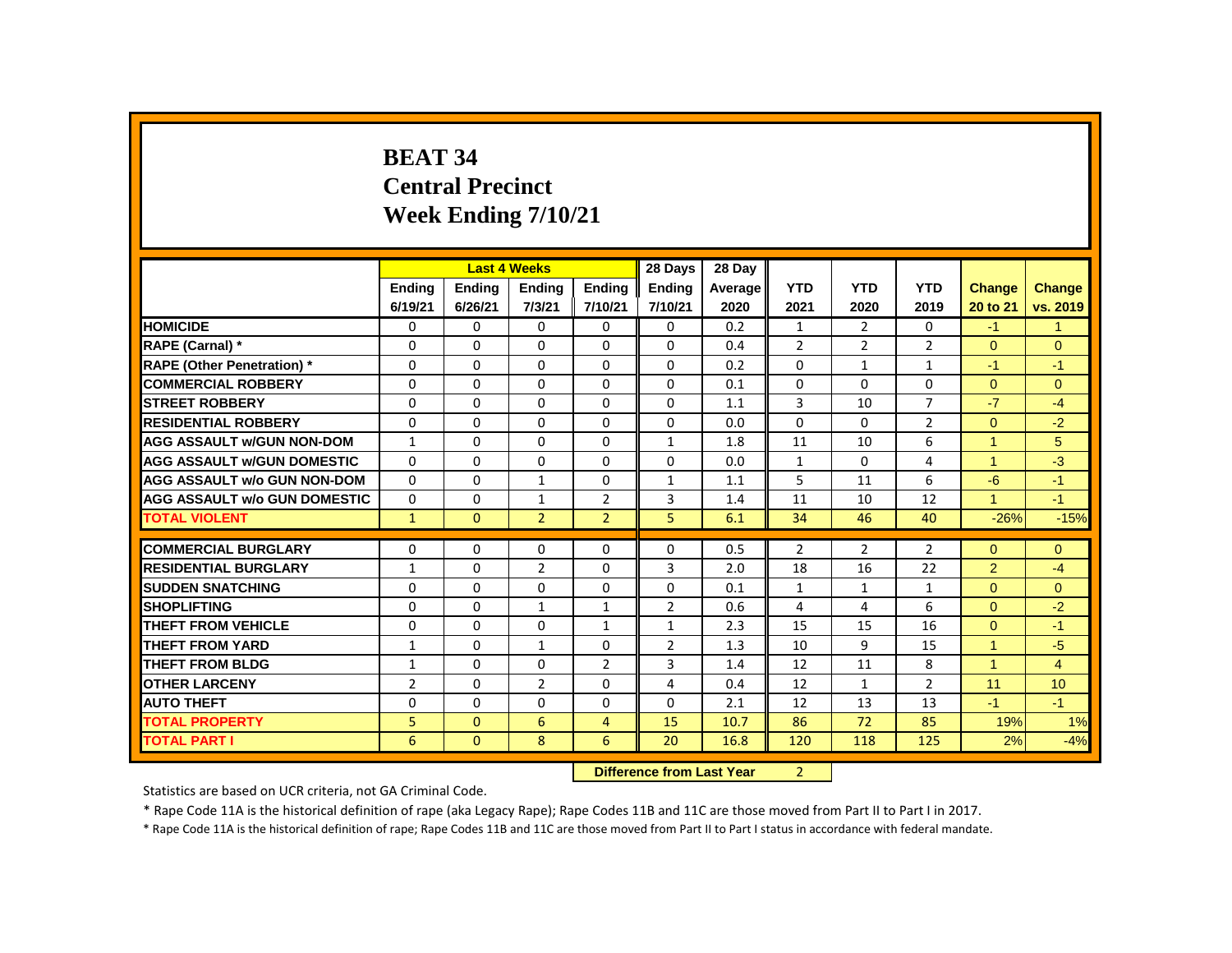# **BEAT 35 Central Precinct Week Ending 7/10/21**

|                                     |               |                | <b>Last 4 Weeks</b> |                                           | 28 Days        | 28 Day  |                |                |                |                |                |
|-------------------------------------|---------------|----------------|---------------------|-------------------------------------------|----------------|---------|----------------|----------------|----------------|----------------|----------------|
|                                     | <b>Ending</b> | <b>Ending</b>  | <b>Ending</b>       | Ending                                    | <b>Ending</b>  | Average | <b>YTD</b>     | <b>YTD</b>     | <b>YTD</b>     | <b>Change</b>  | <b>Change</b>  |
|                                     | 6/19/21       | 6/26/21        | 7/3/21              | 7/10/21                                   | 7/10/21        | 2020    | 2021           | 2020           | 2019           | 20 to 21       | vs. 2019       |
| <b>HOMICIDE</b>                     | 0             | 0              | 0                   | $\mathbf{0}$                              | 0              | 0.5     | $\overline{2}$ | 5              | 0              | $-3$           | $\overline{2}$ |
| RAPE (Carnal) *                     | 0             | $\mathbf{0}$   | $\Omega$            | $\mathbf{0}$                              | $\Omega$       | 0.2     | $\Omega$       | $\overline{2}$ | $\Omega$       | $-2$           | $\Omega$       |
| <b>RAPE (Other Penetration)</b> *   | 0             | 0              | $\Omega$            | 0                                         | $\Omega$       | 0.1     | $\mathbf{0}$   | $\mathbf{1}$   | 0              | $-1$           | $\Omega$       |
| <b>COMMERCIAL ROBBERY</b>           | $\Omega$      | $\mathbf{0}$   | $\Omega$            | $\mathbf{0}$                              | $\mathbf{0}$   | 0.3     | $\overline{2}$ | $\overline{2}$ | $\Omega$       | $\Omega$       | 2              |
| <b>STREET ROBBERY</b>               | 0             | $\Omega$       | $\mathbf{1}$        | $\Omega$                                  | $\mathbf{1}$   | 0.5     | 4              | 4              | $\overline{7}$ | $\Omega$       | $-3$           |
| <b>RESIDENTIAL ROBBERY</b>          | 0             | $\Omega$       | $\Omega$            | $\Omega$                                  | 0              | 0.1     | $\mathbf{0}$   | $\mathbf{1}$   | 0              | $-1$           | $\Omega$       |
| <b>AGG ASSAULT w/GUN NON-DOM</b>    | $\mathbf{1}$  | 0              | $\mathbf{1}$        | $\mathbf{0}$                              | 2              | 1.7     | 11             | 10             | 15             | 1              | $-4$           |
| <b>AGG ASSAULT W/GUN DOMESTIC</b>   | 0             | $\mathbf{1}$   | $\Omega$            | $\Omega$                                  | $\mathbf{1}$   | 0.2     | $\mathbf{1}$   | $\mathbf{1}$   | $\mathbf{1}$   | $\mathbf{0}$   | $\overline{0}$ |
| <b>AGG ASSAULT w/o GUN NON-DOM</b>  | $\Omega$      | $\Omega$       | $\mathbf{1}$        | $\Omega$                                  | $\mathbf{1}$   | 0.5     | 4              | 3              | 3              | $\mathbf{1}$   | $\overline{1}$ |
| <b>AGG ASSAULT w/o GUN DOMESTIC</b> | 0             | 0              | $\Omega$            | 0                                         | 0              | 1.1     | 9              | 6              | 6              | 3              | 3              |
| <b>TOTAL VIOLENT</b>                | $\mathbf{1}$  | $\mathbf{1}$   | 3                   | $\mathbf{0}$                              | 5              | 5.1     | 33             | 35             | 32             | $-6%$          | 3%             |
| <b>COMMERCIAL BURGLARY</b>          | 0             | $\mathbf{1}$   | $\Omega$            | 0                                         | 1              | 0.5     | 4              | 5              | 3              | $-1$           | $\mathbf{1}$   |
| <b>RESIDENTIAL BURGLARY</b>         | 0             | $\overline{2}$ | 1                   | $\Omega$                                  | 3              | 2.3     | 15             | 16             | 18             | $-1$           | $-3$           |
| <b>SUDDEN SNATCHING</b>             | 0             | 0              | $\Omega$            | $\mathbf{0}$                              | 0              | 0.0     | $\Omega$       | 0              | $\Omega$       | $\Omega$       | $\overline{0}$ |
| <b>SHOPLIFTING</b>                  | $\Omega$      | $\mathbf{1}$   | $\Omega$            | $\Omega$                                  | $\mathbf{1}$   | 2.5     | 20             | 18             | 21             | $\overline{2}$ | $-1$           |
| <b>THEFT FROM VEHICLE</b>           | 0             | $\mathbf{1}$   | $\mathbf{1}$        | $\mathbf{1}$                              | 3              | 3.0     | 21             | 18             | 44             | 3              | $-23$          |
| <b>THEFT FROM YARD</b>              | 0             | $\mathbf{1}$   | 0                   | $\mathbf{1}$                              | $\overline{2}$ | 0.5     | 13             | 3              | 4              | 10             | 9              |
| <b>THEFT FROM BLDG</b>              | 0             | 0              | 0                   | $\overline{2}$                            | $\overline{2}$ | 1.2     | $\overline{7}$ | 11             | 11             | $-4$           | $-4$           |
| <b>OTHER LARCENY</b>                | $\Omega$      | $\mathbf{1}$   | $\Omega$            | $\Omega$                                  | $\mathbf{1}$   | 0.3     | 4              | 3              | 8              | $\mathbf{1}$   | $-4$           |
| <b>AUTO THEFT</b>                   | $\Omega$      | $\Omega$       | $\mathbf{1}$        | $\mathbf{0}$                              | $\mathbf{1}$   | 2.8     | 14             | 19             | 15             | $-5$           | $-1$           |
| <b>TOTAL PROPERTY</b>               | $\Omega$      | $\overline{7}$ | 3                   | 4                                         | 14             | 13.1    | 98             | 93             | 124            | 5%             | $-21%$         |
| <b>TOTAL PART I</b>                 | $\mathbf{1}$  | 8              | 6                   | 4                                         | 19             | 18.3    | 131            | 128            | 156            | 2%             | $-16%$         |
|                                     |               |                |                     | Difference from Loot Vear<br>$\mathbf{P}$ |                |         |                |                |                |                |                |

**Difference from Last Year** 

Statistics are based on UCR criteria, not GA Criminal Code.

\* Rape Code 11A is the historical definition of rape (aka Legacy Rape); Rape Codes 11B and 11C are those moved from Part II to Part I in 2017.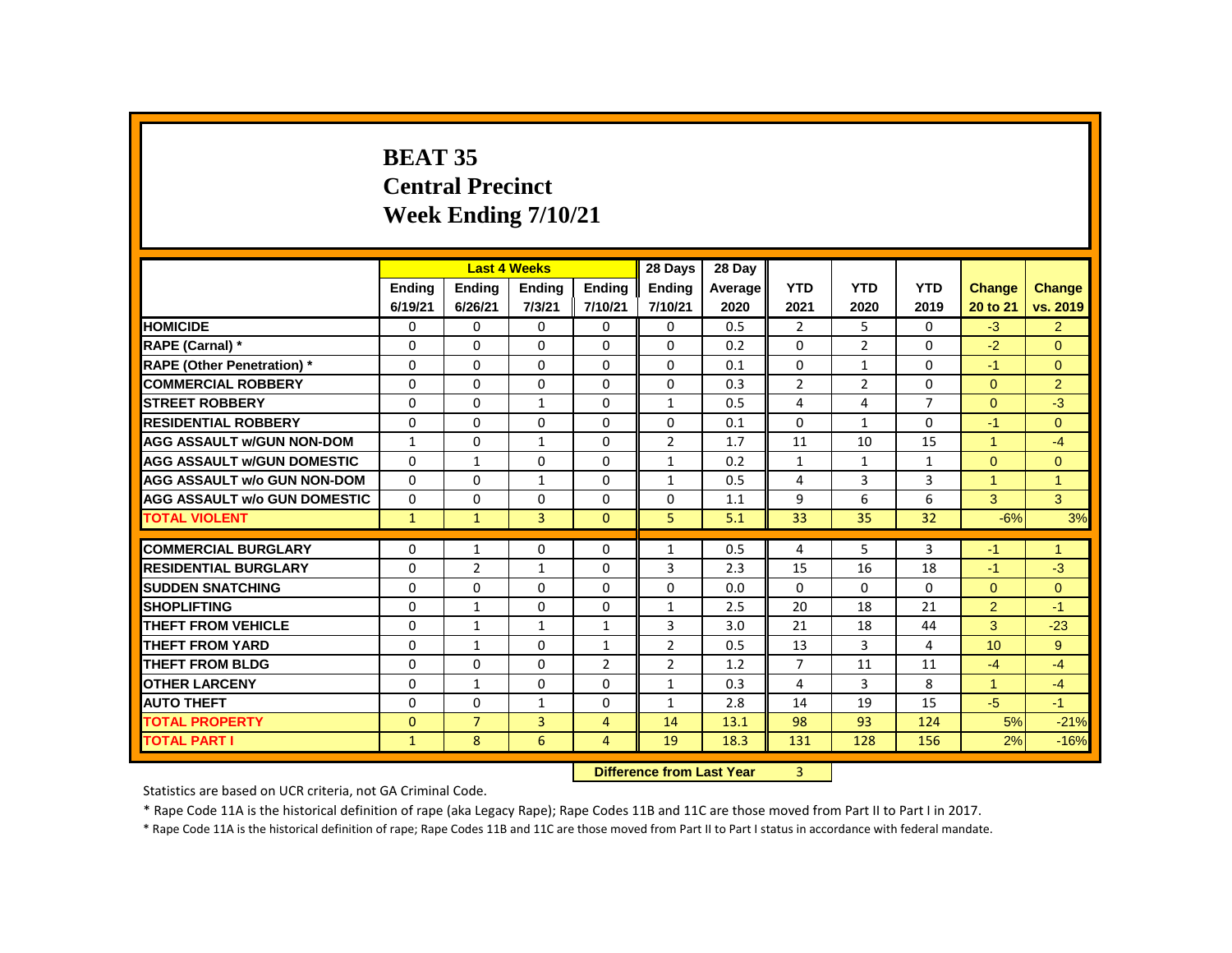# **BEAT 36 Central Precinct Week Ending 7/10/21**

|                                     |                          |                          | <b>Last 4 Weeks</b>     |                          | 28 Days                  | 28 Day          |                    |                    |                    |                           |                           |
|-------------------------------------|--------------------------|--------------------------|-------------------------|--------------------------|--------------------------|-----------------|--------------------|--------------------|--------------------|---------------------------|---------------------------|
|                                     | <b>Endina</b><br>6/19/21 | <b>Endina</b><br>6/26/21 | <b>Ending</b><br>7/3/21 | <b>Endina</b><br>7/10/21 | <b>Endina</b><br>7/10/21 | Average<br>2020 | <b>YTD</b><br>2021 | <b>YTD</b><br>2020 | <b>YTD</b><br>2019 | <b>Change</b><br>20 to 21 | <b>Change</b><br>vs. 2019 |
| <b>HOMICIDE</b>                     | 0                        | $\mathbf{0}$             | 0                       | 0                        | 0                        | 0.2             | $\mathbf{1}$       | $\mathbf{1}$       | 0                  | $\Omega$                  | $\mathbf{1}$              |
| RAPE (Carnal) *                     | 0                        | $\Omega$                 | $\Omega$                | $\Omega$                 | 0                        | 0.4             | $\Omega$           | $\overline{2}$     | $\mathbf{1}$       | $-2$                      | $-1$                      |
| <b>RAPE (Other Penetration)</b> *   | $\Omega$                 | 0                        | 0                       | 0                        | 0                        | 0.0             | 1                  | $\mathbf{0}$       | 0                  | $\blacktriangleleft$      | $\overline{1}$            |
| <b>COMMERCIAL ROBBERY</b>           | $\Omega$                 | $\Omega$                 | $\Omega$                | $\Omega$                 | 0                        | 0.0             | $\mathbf{1}$       | $\Omega$           | $\Omega$           | $\blacktriangleleft$      | $\overline{1}$            |
| <b>STREET ROBBERY</b>               | 0                        | $\Omega$                 | $\Omega$                | $\mathbf{1}$             | $\mathbf{1}$             | 0.2             | $\overline{2}$     | $\mathbf{1}$       | 4                  | $\mathbf{1}$              | $-2$                      |
| <b>RESIDENTIAL ROBBERY</b>          | $\Omega$                 | $\Omega$                 | $\Omega$                | $\Omega$                 | $\Omega$                 | 0.3             | 2                  | 3                  | $\mathbf{1}$       | $-1$                      | $\overline{1}$            |
| <b>AGG ASSAULT W/GUN NON-DOM</b>    | $\mathbf{1}$             | 0                        | 0                       | 0                        | 1                        | 0.4             | 12                 | $\mathbf{1}$       | $\overline{7}$     | 11                        | 5                         |
| <b>AGG ASSAULT W/GUN DOMESTIC</b>   | $\Omega$                 | $\Omega$                 | $\Omega$                | $\Omega$                 | 0                        | 0.2             | $\Omega$           | $\mathbf{1}$       | $\mathbf{1}$       | $-1$                      | $-1$                      |
| <b>AGG ASSAULT w/o GUN NON-DOM</b>  | $\Omega$                 | $\Omega$                 | $\Omega$                | $\Omega$                 | $\Omega$                 | 0.5             | 4                  | $\mathbf{1}$       | $\mathbf{1}$       | 3                         | 3                         |
| <b>AGG ASSAULT W/o GUN DOMESTIC</b> | $\Omega$                 | $\Omega$                 | $\Omega$                | $\Omega$                 | 0                        | 1.0             | 6                  | 9                  | 3                  | $-3$                      | 3                         |
| <b>TOTAL VIOLENT</b>                | $\mathbf{1}$             | $\mathbf{0}$             | $\mathbf{0}$            | $\mathbf{1}$             | $\overline{2}$           | 3.0             | 29                 | 19                 | 18                 | 53%                       | 61%                       |
| <b>COMMERCIAL BURGLARY</b>          | 1                        | $\Omega$                 | $\Omega$                | $\mathbf{1}$             | $\overline{2}$           | 0.6             | 9                  | 3                  | 6                  | 6                         | 3                         |
| <b>RESIDENTIAL BURGLARY</b>         | $\Omega$                 | $\Omega$                 | $\Omega$                | $\Omega$                 | 0                        | 1.0             | 5                  | 8                  | 13                 | $-3$                      | $-8$                      |
| <b>SUDDEN SNATCHING</b>             | $\Omega$                 | 0                        | $\Omega$                | 0                        | $\Omega$                 | 0.2             | $\mathbf{1}$       | $\mathbf{1}$       | 0                  | $\Omega$                  | $\overline{1}$            |
| <b>SHOPLIFTING</b>                  | 0                        | 0                        | $\Omega$                | $\Omega$                 | 0                        | 3.9             | 22                 | 26                 | 23                 | $-4$                      | $-1$                      |
| <b>THEFT FROM VEHICLE</b>           | $\Omega$                 | $\mathbf{1}$             | $\Omega$                | $\overline{2}$           | 3                        | 2.8             | 20                 | 23                 | 19                 | $-3$                      | $\overline{1}$            |
| <b>THEFT FROM YARD</b>              | $\mathbf{1}$             | 0                        | $\mathbf{1}$            | 0                        | $\overline{2}$           | 1.4             | 8                  | 9                  | 5.                 | $-1$                      | 3                         |
| <b>THEFT FROM BLDG</b>              | $\Omega$                 | 0                        | 0                       | 2                        | 2                        | 1.5             | 6                  | 12                 | 14                 | $-6$                      | $-8$                      |
| <b>OTHER LARCENY</b>                | 0                        | $\mathbf{1}$             | $\mathbf{1}$            | 0                        | $\overline{2}$           | 0.2             | 5                  | $\overline{2}$     | 0                  | 3                         | 5                         |
| <b>AUTO THEFT</b>                   | $\overline{2}$           | $\Omega$                 | $\Omega$                | $\mathbf{1}$             | 3                        | 2.5             | 14                 | 15                 | 16                 | $-1$                      | $-2$                      |
| <b>TOTAL PROPERTY</b>               | 4                        | $\overline{2}$           | $\overline{2}$          | 6                        | 14                       | 14.0            | 90                 | 99                 | 96                 | $-9%$                     | $-6%$                     |
| <b>TOTAL PART I</b>                 | 5                        | $\overline{2}$           | $\overline{2}$          | $\overline{7}$           | 16                       | 17.0            | 119                | 118                | 114                | 1%                        | 4%                        |
|                                     |                          |                          |                         |                          |                          |                 |                    |                    |                    |                           |                           |

**Difference from Last Year** 1

Statistics are based on UCR criteria, not GA Criminal Code.

\* Rape Code 11A is the historical definition of rape (aka Legacy Rape); Rape Codes 11B and 11C are those moved from Part II to Part I in 2017.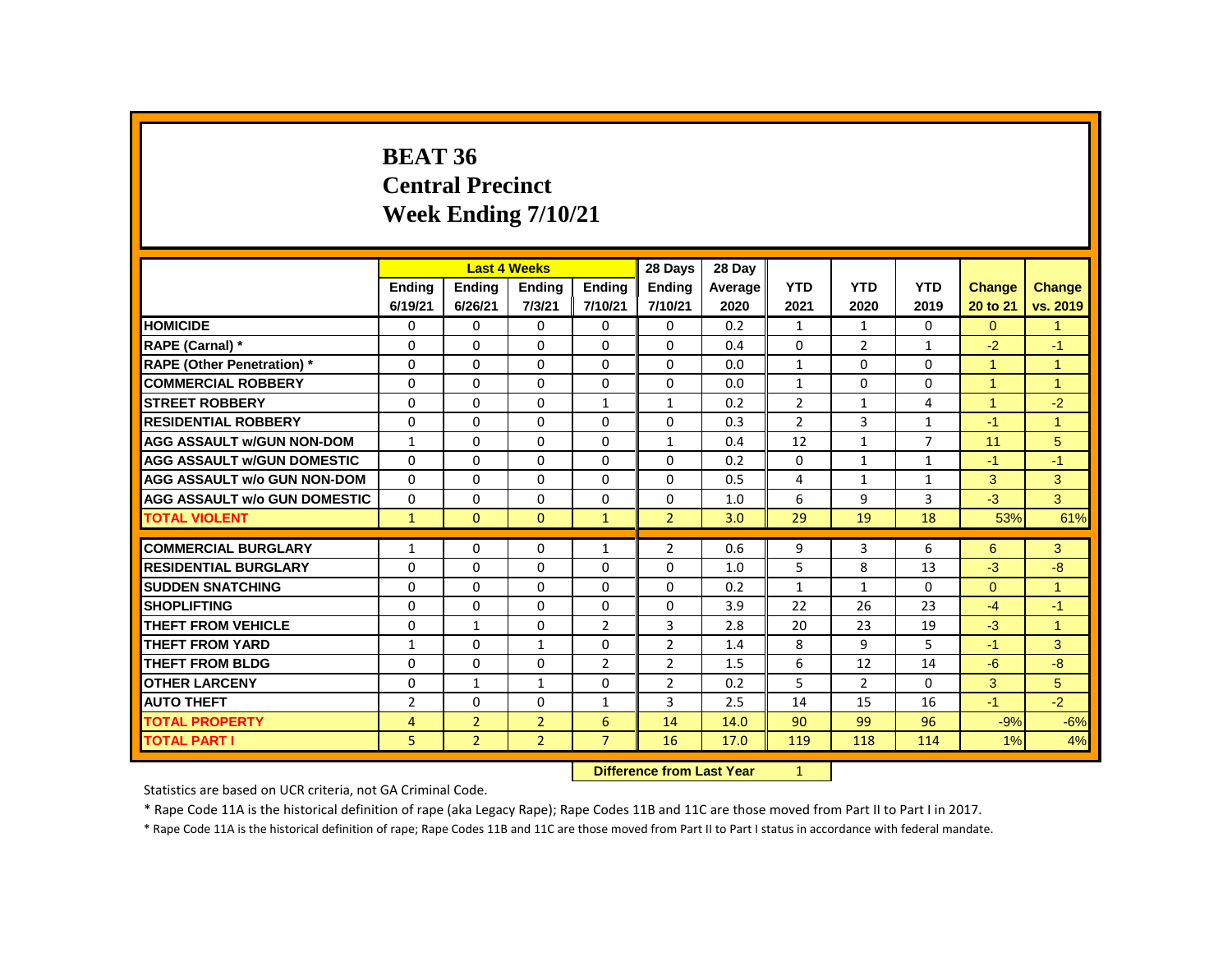# **BEAT 41 South Precinct Week Ending 7/10/21**

|                                     |                |                           | <b>Last 4 Weeks</b> |                | 28 Days        | 28 Dav  |                |                |                |                      |                      |
|-------------------------------------|----------------|---------------------------|---------------------|----------------|----------------|---------|----------------|----------------|----------------|----------------------|----------------------|
|                                     | <b>Ending</b>  | <b>Ending</b>             | <b>Ending</b>       | <b>Ending</b>  | <b>Ending</b>  | Average | <b>YTD</b>     | <b>YTD</b>     | <b>YTD</b>     | <b>Change</b>        | <b>Change</b>        |
|                                     | 6/19/21        | 6/26/21                   | 7/3/21              | 7/10/21        | 7/10/21        | 2020    | 2021           | 2020           | 2019           | 20 to 21             | vs. 2019             |
| <b>HOMICIDE</b>                     | 0              | $\Omega$                  | $\Omega$            | $\mathbf{0}$   | $\Omega$       | 0.0     | $\mathbf{0}$   | $\Omega$       | $\mathbf{1}$   | $\Omega$             | $-1$                 |
| RAPE (Carnal) *                     | 0              | $\Omega$                  | $\Omega$            | $\Omega$       | $\mathbf{0}$   | 0.1     | $\Omega$       | $\mathbf{1}$   | $\overline{2}$ | $-1$                 | $-2$                 |
| <b>RAPE (Other Penetration) *</b>   | $\Omega$       | $\Omega$                  | $\Omega$            | $\Omega$       | $\Omega$       | 0.1     | 3              | $\Omega$       | $\Omega$       | 3                    | 3                    |
| <b>COMMERCIAL ROBBERY</b>           | $\Omega$       | $\Omega$                  | $\Omega$            | $\Omega$       | $\mathbf{0}$   | 0.2     | $\mathbf{1}$   | $\Omega$       | $\mathbf{1}$   | $\overline{1}$       | $\Omega$             |
| <b>STREET ROBBERY</b>               | $\Omega$       | $\Omega$                  | $\Omega$            | $\Omega$       | $\Omega$       | 0.6     | 3              | 4              | 6              | $-1$                 | $-3$                 |
| <b>RESIDENTIAL ROBBERY</b>          | 0              | $\Omega$                  | $\Omega$            | $\Omega$       | $\Omega$       | 0.1     | $\Omega$       | $\Omega$       | $\mathbf{1}$   | $\Omega$             | $-1$                 |
| <b>AGG ASSAULT W/GUN NON-DOM</b>    | 0              | $\mathbf{1}$              | $\Omega$            | $\Omega$       | 1              | 0.5     | 6              | $\overline{2}$ | $\mathbf{1}$   | $\overline{4}$       | 5                    |
| <b>AGG ASSAULT W/GUN DOMESTIC</b>   | $\Omega$       | $\Omega$                  | $\Omega$            | $\Omega$       | $\Omega$       | 0.1     | $\Omega$       | $\mathbf{1}$   | $\mathbf{1}$   | $-1$                 | $-1$                 |
| <b>AGG ASSAULT w/o GUN NON-DOM</b>  | $\Omega$       | $\Omega$                  | $\mathbf{1}$        | $\Omega$       | 1              | 0.5     | 3              | $\mathbf{1}$   | $\overline{2}$ | $\overline{2}$       | $\overline{1}$       |
| <b>AGG ASSAULT W/o GUN DOMESTIC</b> | 0              | $\Omega$                  | $\Omega$            | $\Omega$       | $\Omega$       | 0.6     | $\mathbf{1}$   | 3              | 4              | $-2$                 | $-3$                 |
| <b>TOTAL VIOLENT</b>                | $\Omega$       | $\mathbf{1}$              | $\mathbf{1}$        | $\Omega$       | $\overline{2}$ | 2.6     | 17             | 12             | 19             | 42%                  | $-11%$               |
| <b>COMMERCIAL BURGLARY</b>          | 0              | $\Omega$                  | $\Omega$            | $\Omega$       | $\Omega$       | 0.5     | 9              | 6              | 8              | 3                    | $\overline{1}$       |
| <b>RESIDENTIAL BURGLARY</b>         | 0              | $\Omega$                  | $\Omega$            | $\Omega$       | $\mathbf{0}$   | 0.9     | $\overline{2}$ | $\overline{3}$ | 4              | $-1$                 | $-2$                 |
| <b>SUDDEN SNATCHING</b>             | $\mathbf{0}$   | $\Omega$                  | $\Omega$            | $\Omega$       | $\Omega$       | 0.1     | $\mathbf{1}$   | $\Omega$       | $\Omega$       | $\blacktriangleleft$ | $\blacktriangleleft$ |
| <b>SHOPLIFTING</b>                  | $\overline{2}$ | $\Omega$                  | $\Omega$            | $\Omega$       | $\overline{2}$ | 0.9     | 17             | $\overline{3}$ | 17             | 14                   | $\Omega$             |
| <b>THEFT FROM VEHICLE</b>           | $\mathbf{1}$   | $\Omega$                  | $\mathbf{1}$        | $\mathbf{1}$   | 3              | 3.5     | 18             | 27             | 48             | $-9$                 | $-30$                |
| <b>THEFT FROM YARD</b>              | $\mathbf{0}$   | 0                         | 0                   | $\Omega$       | $\Omega$       | 0.8     | 5              | 6              | 6              | $-1$                 | $-1$                 |
| <b>THEFT FROM BLDG</b>              | $\mathbf{1}$   | $\Omega$                  | $\Omega$            | $\mathbf{1}$   | $\overline{2}$ | 2.3     | 8              | 10             | 23             | $-2$                 | $-15$                |
| <b>OTHER LARCENY</b>                | $\Omega$       | $\Omega$                  | $\Omega$            | $\Omega$       | $\Omega$       | 0.4     | 4              | $\overline{3}$ | $\overline{2}$ | $\blacktriangleleft$ | $\overline{2}$       |
| <b>AUTO THEFT</b>                   | $\Omega$       | $\Omega$                  | $\Omega$            | $\Omega$       | $\mathbf{0}$   | 1.7     | 8              | 11             | 12             | $-3$                 | $-4$                 |
| <b>TOTAL PROPERTY</b>               | 4              | $\mathbf{0}$              | $\mathbf{1}$        | $\overline{2}$ | $\overline{7}$ | 11.1    | 72             | 69             | 120            | 4%                   | $-40%$               |
| <b>TOTAL PART I</b>                 | $\overline{4}$ | $\mathbf{1}$              | 2 <sup>2</sup>      | 2 <sup>1</sup> | $\overline{9}$ | 13.7    | 89             | 81             | 139            | 10%                  | $-36%$               |
|                                     |                | Difference from Last Vear |                     | $\Omega$       |                |         |                |                |                |                      |                      |

 **Difference from Last Year** 8

Statistics are based on UCR criteria, not GA Criminal Code.

\* Rape Code 11A is the historical definition of rape (aka Legacy Rape); Rape Codes 11B and 11C are those moved from Part II to Part I in 2017.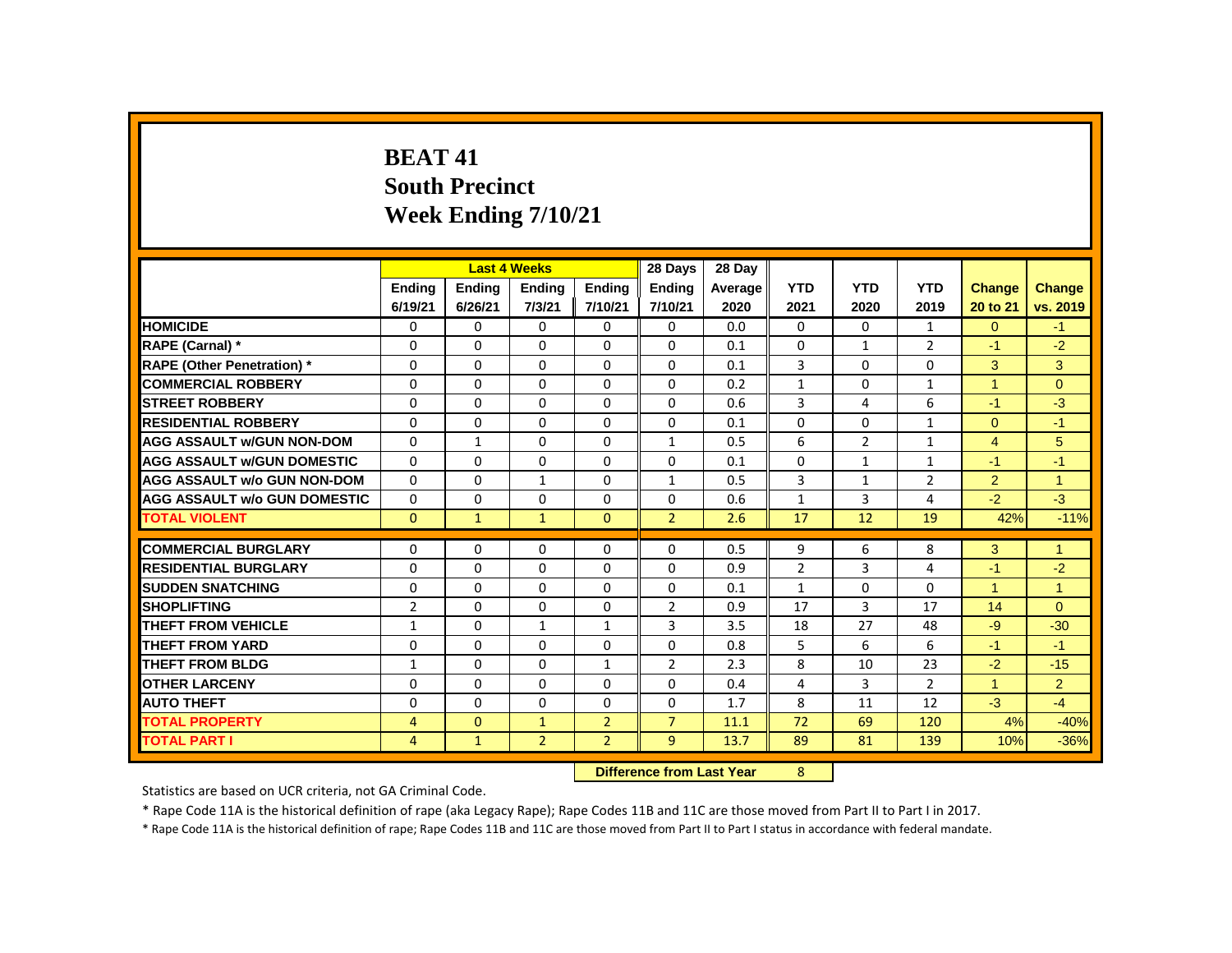# **BEAT 42 South Precinct Week Ending 7/10/21**

|                                     |                |                | <b>Last 4 Weeks</b>              |               | 28 Days        | 28 Day  |                |                |                |                      |                |
|-------------------------------------|----------------|----------------|----------------------------------|---------------|----------------|---------|----------------|----------------|----------------|----------------------|----------------|
|                                     | <b>Ending</b>  | <b>Ending</b>  | <b>Ending</b>                    | <b>Ending</b> | <b>Ending</b>  | Average | <b>YTD</b>     | <b>YTD</b>     | <b>YTD</b>     | <b>Change</b>        | Change         |
|                                     | 6/19/21        | 6/26/21        | 7/3/21                           | 7/10/21       | 7/10/21        | 2020    | 2021           | 2020           | 2019           | 20 to 21             | vs. 2019       |
| <b>HOMICIDE</b>                     | 0              | 0              | 0                                | 0             | 0              | 0.0     | 0              | 0              | 0              | $\overline{0}$       | $\mathbf{0}$   |
| RAPE (Carnal) *                     | 0              | 0              | 0                                | 0             | 0              | 0.3     | 0              | 3              | 0              | $-3$                 | $\Omega$       |
| <b>RAPE (Other Penetration)*</b>    | $\Omega$       | $\Omega$       | $\Omega$                         | $\Omega$      | $\Omega$       | 0.2     | $\Omega$       | $\mathbf{1}$   | $\Omega$       | $-1$                 | $\Omega$       |
| <b>COMMERCIAL ROBBERY</b>           | 0              | 0              | 0                                | 0             | 0              | 0.5     | $\mathbf{1}$   | 6              | $\overline{2}$ | $-5$                 | $-1$           |
| <b>STREET ROBBERY</b>               | 0              | 1              | 0                                | 0             | $\mathbf{1}$   | 0.2     | 3              | $\mathbf{0}$   | $\overline{2}$ | 3                    | $\overline{1}$ |
| <b>RESIDENTIAL ROBBERY</b>          | 0              | 0              | $\Omega$                         | 0             | 0              | 0.2     | $\mathbf{1}$   | $\overline{2}$ | $\mathbf{1}$   | $-1$                 | $\Omega$       |
| <b>AGG ASSAULT w/GUN NON-DOM</b>    | $\Omega$       | $\Omega$       | $\Omega$                         | $\Omega$      | $\Omega$       | 0.3     | 3              | $\overline{2}$ | 3              | $\mathbf{1}$         | $\Omega$       |
| <b>AGG ASSAULT w/GUN DOMESTIC</b>   | $\Omega$       | $\Omega$       | $\Omega$                         | $\Omega$      | 0              | 0.0     | $\Omega$       | 0              | $\mathbf{1}$   | $\Omega$             | $-1$           |
| <b>AGG ASSAULT w/o GUN NON-DOM</b>  | $\Omega$       | 0              | 0                                | 0             | 0              | 0.6     | 4              | $\overline{2}$ | 3              | $\overline{2}$       | $\mathbf{1}$   |
| <b>AGG ASSAULT w/o GUN DOMESTIC</b> | 0              | 0              | $\Omega$                         | 0             | $\Omega$       | 0.2     | 3              | $\overline{2}$ | $\mathbf{1}$   | $\blacktriangleleft$ | $\overline{2}$ |
| <b>TOTAL VIOLENT</b>                | $\Omega$       | $\mathbf{1}$   | $\mathbf{0}$                     | $\mathbf{0}$  | $\mathbf{1}$   | 2.5     | 15             | 18             | 13             | $-17%$               | 15%            |
| <b>COMMERCIAL BURGLARY</b>          | 0              | 0              | 0                                | 0             | 0              | 0.7     | $\overline{7}$ | 4              | 7              | 3                    | $\mathbf{0}$   |
| <b>RESIDENTIAL BURGLARY</b>         | 0              | $\mathbf{1}$   | $\mathbf{1}$                     | $\Omega$      | $\overline{2}$ | 0.2     | 4              | $\Omega$       | 3              | $\overline{4}$       | $\mathbf{1}$   |
| <b>SUDDEN SNATCHING</b>             | 0              | $\Omega$       | $\Omega$                         | $\Omega$      | 0              | 0.2     | $\mathbf{1}$   | $\Omega$       | $\overline{2}$ | $\blacktriangleleft$ | $-1$           |
| <b>SHOPLIFTING</b>                  | 3              | $\overline{2}$ | 4                                | 5             | 14             | 13.3    | 87             | 80             | 156            | $\overline{7}$       | $-69$          |
| <b>THEFT FROM VEHICLE</b>           | $\overline{2}$ | $\overline{2}$ | $\Omega$                         | $\Omega$      | 4              | 3.8     | 33             | 28             | 26             | 5                    | $\overline{7}$ |
| <b>THEFT FROM YARD</b>              | $\Omega$       | $\Omega$       | $\Omega$                         | $\Omega$      | $\Omega$       | 1.4     | 10             | 9              | 4              | $\mathbf{1}$         | 6              |
| <b>THEFT FROM BLDG</b>              | 0              | $\Omega$       | $\Omega$                         | $\mathbf{1}$  | $\mathbf{1}$   | 2.1     | 8              | 15             | 14             | $-7$                 | $-6$           |
| <b>OTHER LARCENY</b>                | 0              | 0              | $\mathbf{1}$                     | 0             | $\mathbf{1}$   | 0.6     | $\overline{7}$ | $\overline{2}$ | 7              | 5                    | $\mathbf{0}$   |
| <b>AUTO THEFT</b>                   | 0              | 0              | 0                                | 0             | 0              | 1.8     | 9              | 12             | 8              | $-3$                 | $\mathbf{1}$   |
| <b>TOTAL PROPERTY</b>               | 5              | 5              | 6                                | 6             | 22             | 24.1    | 166            | 150            | 227            | 11%                  | $-27%$         |
| <b>TOTAL PART I</b>                 | 5              | 6              | 6                                | 6             | 23             | 26.5    | 181            | 168            | 240            | 8%                   | $-25%$         |
|                                     |                |                | <b>Difference from Last Year</b> |               | 13             |         |                |                |                |                      |                |

Statistics are based on UCR criteria, not GA Criminal Code.

\* Rape Code 11A is the historical definition of rape (aka Legacy Rape); Rape Codes 11B and 11C are those moved from Part II to Part I in 2017.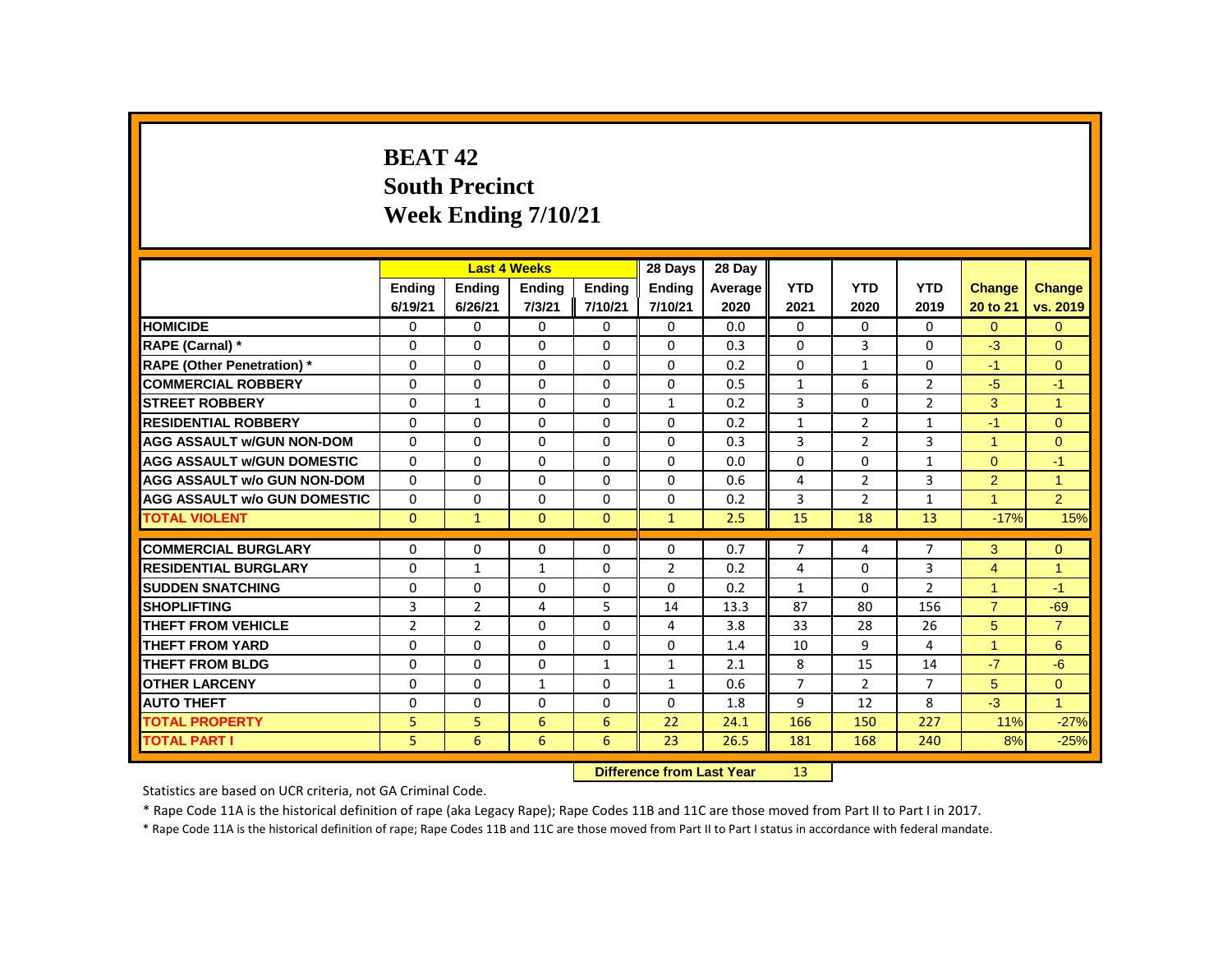# **BEAT 43 South Precinct Week Ending 7/10/21**

|                                     |                |                | <b>Last 4 Weeks</b> |                | 28 Days                   | 28 Day  |              |                |                |              |                |
|-------------------------------------|----------------|----------------|---------------------|----------------|---------------------------|---------|--------------|----------------|----------------|--------------|----------------|
|                                     | <b>Ending</b>  | <b>Ending</b>  | <b>Ending</b>       | <b>Ending</b>  | <b>Ending</b>             | Average | <b>YTD</b>   | <b>YTD</b>     | <b>YTD</b>     | Change       | <b>Change</b>  |
|                                     | 6/19/21        | 6/26/21        | 7/3/21              | 7/10/21        | 7/10/21                   | 2020    | 2021         | 2020           | 2019           | 20 to 21     | vs. 2019       |
| <b>HOMICIDE</b>                     | 0              | $\mathbf{0}$   | 0                   | $\mathbf{0}$   | 0                         | 0.0     | $\mathbf{1}$ | $\mathbf{0}$   | $\mathbf{1}$   | $\mathbf{1}$ | $\overline{0}$ |
| RAPE (Carnal) *                     | 0              | 0              | 0                   | $\mathbf{0}$   | 0                         | 0.0     | $\mathbf{1}$ | 0              | $\overline{2}$ | 1            | $-1$           |
| <b>RAPE (Other Penetration)</b> *   | 0              | $\mathbf{0}$   | $\Omega$            | $\mathbf{0}$   | 0                         | 0.0     | $\mathbf{0}$ | $\mathbf{1}$   | 0              | $-1$         | $\mathbf{0}$   |
| <b>COMMERCIAL ROBBERY</b>           | $\Omega$       | $\mathbf{0}$   | $\Omega$            | $\mathbf{0}$   | $\mathbf{0}$              | 0.1     | $\mathbf{1}$ | 4              | $\mathbf{1}$   | $-3$         | $\Omega$       |
| <b>STREET ROBBERY</b>               | 0              | $\Omega$       | $\Omega$            | 0              | $\Omega$                  | 0.1     | 3            | $\overline{2}$ | 3              | $\mathbf{1}$ | $\Omega$       |
| <b>RESIDENTIAL ROBBERY</b>          | 0              | $\Omega$       | $\Omega$            | $\Omega$       | $\Omega$                  | 0.0     | $\mathbf{1}$ | $\Omega$       | $\Omega$       | 1            | $\mathbf{1}$   |
| <b>AGG ASSAULT w/GUN ON-DOM</b>     | $\mathbf{1}$   | $\mathbf{1}$   | $\Omega$            | $\Omega$       | $\overline{2}$            | 0.2     | 6            | 12             | $\overline{7}$ | $-6$         | $-1$           |
| <b>AGG ASSAULT W/GUN DOMESTIC</b>   | $\mathbf{0}$   | $\mathbf{0}$   | $\Omega$            | $\mathbf{0}$   | $\Omega$                  | 0.0     | $\Omega$     | $\Omega$       | $\mathbf{1}$   | $\Omega$     | $-1$           |
| <b>AGG ASSAULT w/o GUN NON-DOM</b>  | $\mathbf{1}$   | $\Omega$       | $\Omega$            | $\Omega$       | $\mathbf{1}$              | 0.1     | 3            | 4              | 3              | $-1$         | $\overline{0}$ |
| <b>AGG ASSAULT w/o GUN DOMESTIC</b> | 0              | 0              | 0                   | 0              | $\Omega$                  | 0.2     | 8            | 11             | 5              | $-3$         | 3              |
| <b>TOTAL VIOLENT</b>                | $\overline{2}$ | $\mathbf{1}$   | $\Omega$            | $\mathbf{0}$   | $\overline{3}$            | 0.7     | 24           | 34             | 23             | $-29%$       | 4%             |
| <b>COMMERCIAL BURGLARY</b>          | 0              | $\Omega$       | $\Omega$            | $\Omega$       | $\Omega$                  | 0.1     | 5            | 3              | 6              | 2            | $-1$           |
| <b>RESIDENTIAL BURGLARY</b>         | 0              | 0              | 0                   | $\mathbf{0}$   | 0                         | 0.3     | 3            | 11             | 12             | $-8$         | $-9$           |
| <b>SUDDEN SNATCHING</b>             | 0              | 0              | $\Omega$            | $\mathbf{0}$   | $\Omega$                  | 0.0     | $\mathbf{1}$ | $\mathbf{1}$   | $\mathbf{1}$   | $\Omega$     | $\Omega$       |
| <b>SHOPLIFTING</b>                  | 0              | $\mathbf{1}$   | 1                   | $\Omega$       | $\overline{2}$            | 0.4     | 31           | 19             | 49             | 12           | $-18$          |
| <b>THEFT FROM VEHICLE</b>           | $\overline{2}$ | $\Omega$       | 3                   | $\Omega$       | 5                         | 0.6     | 25           | 28             | 20             | $-3$         | 5              |
| <b>THEFT FROM YARD</b>              | 0              | $\mathbf{0}$   | 0                   | $\mathbf{0}$   | 0                         | 0.2     | 6            | 7              | 6              | $-1$         | $\mathbf{0}$   |
| <b>THEFT FROM BLDG</b>              | 0              | 0              | 0                   | $\mathbf{0}$   | 0                         | 0.2     | 10           | 5              | 17             | 5            | $-7$           |
| <b>OTHER LARCENY</b>                | 0              | $\mathbf 0$    | $\Omega$            | $\mathbf{1}$   | $\mathbf{1}$              | 0.1     | 6            | 5              | $\mathbf{1}$   | $\mathbf{1}$ | 5              |
| <b>AUTO THEFT</b>                   | $\Omega$       | $\Omega$       | $\overline{2}$      | $\mathbf{1}$   | $\overline{3}$            | 0.3     | 8            | 9              | 11             | $-1$         | $-3$           |
| <b>TOTAL PROPERTY</b>               | $\overline{2}$ | $\mathbf{1}$   | 6                   | $\overline{2}$ | 11                        | 2.2     | 95           | 88             | 123            | 8%           | $-23%$         |
| <b>TOTAL PART I</b>                 | 4              | $\overline{2}$ | 6                   | $\overline{2}$ | 14                        | 2.9     | 119          | 122            | 146            | $-2%$        | $-18%$         |
|                                     |                |                |                     |                | Difference from Loot Vear |         | $\mathbf{P}$ |                |                |              |                |

**Difference from Last Year** 

Statistics are based on UCR criteria, not GA Criminal Code.

\* Rape Code 11A is the historical definition of rape (aka Legacy Rape); Rape Codes 11B and 11C are those moved from Part II to Part I in 2017.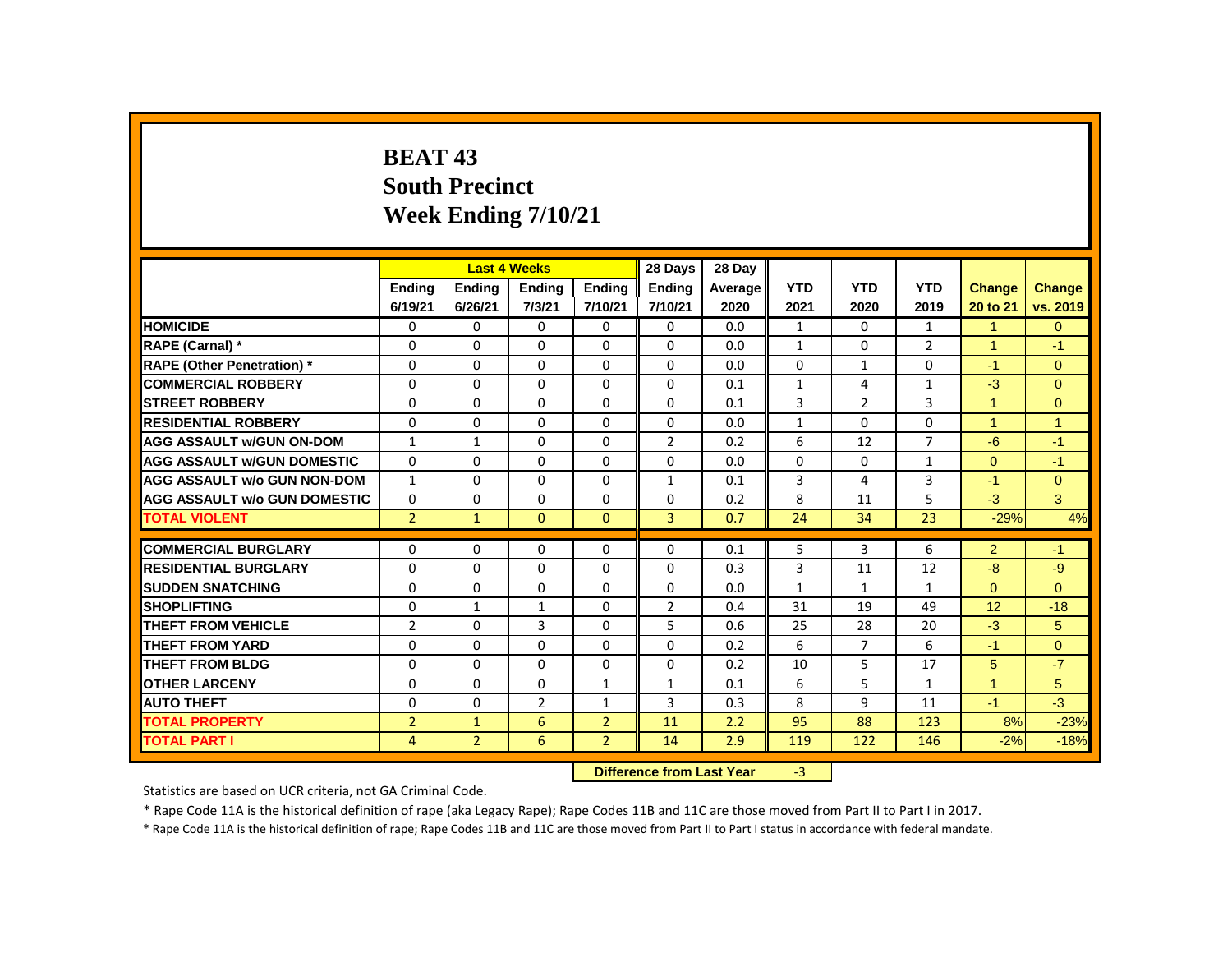# **BEAT 44 South Precinct Week Ending 7/10/21**

|                                     |                |                | <b>Last 4 Weeks</b> |                | 28 Days                   | 28 Day  |                |                |                |                      |                |
|-------------------------------------|----------------|----------------|---------------------|----------------|---------------------------|---------|----------------|----------------|----------------|----------------------|----------------|
|                                     | <b>Endina</b>  | <b>Endina</b>  | <b>Ending</b>       | <b>Endina</b>  | <b>Endina</b>             | Average | <b>YTD</b>     | <b>YTD</b>     | <b>YTD</b>     | <b>Change</b>        | Change         |
|                                     | 6/19/21        | 6/26/21        | 7/3/21              | 7/10/21        | 7/10/21                   | 2020    | 2021           | 2020           | 2019           | 20 to 21             | vs. 2019       |
| <b>HOMICIDE</b>                     | 0              | 0              | 0                   | $\mathbf{0}$   | $\mathbf{0}$              | 0.1     | $\overline{2}$ | $\mathbf{1}$   | $\mathbf{1}$   | $\mathbf{1}$         | $\mathbf{1}$   |
| RAPE (Carnal) *                     | 1              | $\Omega$       | $\Omega$            | $\Omega$       | $\mathbf{1}$              | 0.2     | 3              | 2              | $\overline{2}$ | 1                    | $\mathbf 1$    |
| <b>RAPE (Other Penetration)</b> *   | 0              | 0              | 0                   | $\mathbf{0}$   | $\Omega$                  | 0.2     | $\Omega$       | $\overline{2}$ | 0              | $-2$                 | $\mathbf{0}$   |
| <b>COMMERCIAL ROBBERY</b>           | $\Omega$       | $\mathbf{0}$   | $\Omega$            | $\mathbf{0}$   | $\mathbf{0}$              | 0.1     | $\mathbf{1}$   | $\mathbf{1}$   | $\Omega$       | $\Omega$             | $\overline{1}$ |
| <b>STREET ROBBERY</b>               | $\Omega$       | $\Omega$       | $\Omega$            | $\Omega$       | $\Omega$                  | 0.5     | 0              | 4              | 4              | $-4$                 | $-4$           |
| <b>RESIDENTIAL ROBBERY</b>          | 0              | 0              | $\Omega$            | $\mathbf{0}$   | 0                         | 0.2     | 5              | $\mathbf{1}$   | $\Omega$       | $\overline{4}$       | 5              |
| <b>AGG ASSAULT w/GUN NON-DOM</b>    | 0              | $\mathbf{1}$   | 0                   | $\mathbf{0}$   | $\mathbf{1}$              | 0.9     | 7              | 8              | 8              | $-1$                 | $-1$           |
| <b>AGG ASSAULT W/GUN DOMESTIC</b>   | $\Omega$       | $\mathbf{0}$   | 0                   | $\mathbf{0}$   | 0                         | 0.1     | $\mathbf{0}$   | $\mathbf{1}$   | $\overline{2}$ | $-1$                 | $-2$           |
| <b>AGG ASSAULT w/o GUN NON-DOM</b>  | $\Omega$       | $\mathbf{0}$   | $\Omega$            | $\mathbf{0}$   | 0                         | 0.5     | 3              | 3              | 3              | $\Omega$             | $\overline{0}$ |
| <b>AGG ASSAULT w/o GUN DOMESTIC</b> | $\Omega$       | $\mathbf{1}$   | $\Omega$            | $\mathbf{1}$   | $\overline{2}$            | 1.1     | 11             | 5              | 10             | 6                    | $\overline{1}$ |
| <b>TOTAL VIOLENT</b>                | $\mathbf{1}$   | $\overline{2}$ | $\mathbf{0}$        | $\mathbf{1}$   | 4                         | 3.6     | 32             | 28             | 30             | 14%                  | 7%             |
| <b>COMMERCIAL BURGLARY</b>          | 0              | $\Omega$       | $\Omega$            | 0              | $\Omega$                  | 0.2     | 4              | $\overline{2}$ | 8              | 2                    | $-4$           |
| <b>RESIDENTIAL BURGLARY</b>         | 1              | $\Omega$       | $\Omega$            | 1              | $\overline{2}$            | 2.1     | 4              | 17             | 10             | $-13$                | $-6$           |
| <b>SUDDEN SNATCHING</b>             | 0              | 0              | 0                   | $\mathbf{0}$   | $\Omega$                  | 0.0     | $\Omega$       | 0              | $\overline{2}$ | $\Omega$             | $-2$           |
| <b>SHOPLIFTING</b>                  | 0              | $\mathbf{0}$   | $\Omega$            | $\mathbf{1}$   | $\mathbf{1}$              | 1.8     | 11             | 10             | 18             | $\blacktriangleleft$ | $-7$           |
| <b>THEFT FROM VEHICLE</b>           | 0              | $\mathbf{1}$   | $\overline{2}$      | $\Omega$       | 3                         | 3.8     | 22             | 30             | 49             | $-8$                 | $-27$          |
| <b>THEFT FROM YARD</b>              | 0              | $\mathbf{1}$   | $\mathbf{1}$        | $\Omega$       | $\overline{2}$            | 1.0     | 9              | $\overline{7}$ | 6              | $\overline{2}$       | 3              |
| <b>THEFT FROM BLDG</b>              | 0              | $\mathbf{1}$   | $\Omega$            | $\Omega$       | $\mathbf{1}$              | 2.1     | 19             | 10             | 11             | 9                    | 8              |
| <b>OTHER LARCENY</b>                | $\mathbf{1}$   | $\mathbf{0}$   | $\mathbf{1}$        | $\overline{2}$ | $\overline{4}$            | 0.7     | 8              | 6              | 5              | $\overline{2}$       | 3              |
| <b>AUTO THEFT</b>                   | 0              | $\mathbf{0}$   | $\Omega$            | $\mathbf{0}$   | $\mathbf{0}$              | 1.7     | 13             | 13             | 17             | $\Omega$             | $-4$           |
| <b>TOTAL PROPERTY</b>               | $\overline{2}$ | 3              | $\overline{4}$      | 4              | 13                        | 13.2    | 90             | 95             | 126            | $-5%$                | $-29%$         |
| <b>TOTAL PART I</b>                 | 3              | 5              | 4                   | 5              | 17                        | 16.8    | 122            | 123            | 156            | $-1%$                | $-22%$         |
|                                     |                |                |                     |                | Difference from Loot Vear |         | $\sim$         |                |                |                      |                |

**Difference from Last Year** 

Statistics are based on UCR criteria, not GA Criminal Code.

\* Rape Code 11A is the historical definition of rape (aka Legacy Rape); Rape Codes 11B and 11C are those moved from Part II to Part I in 2017.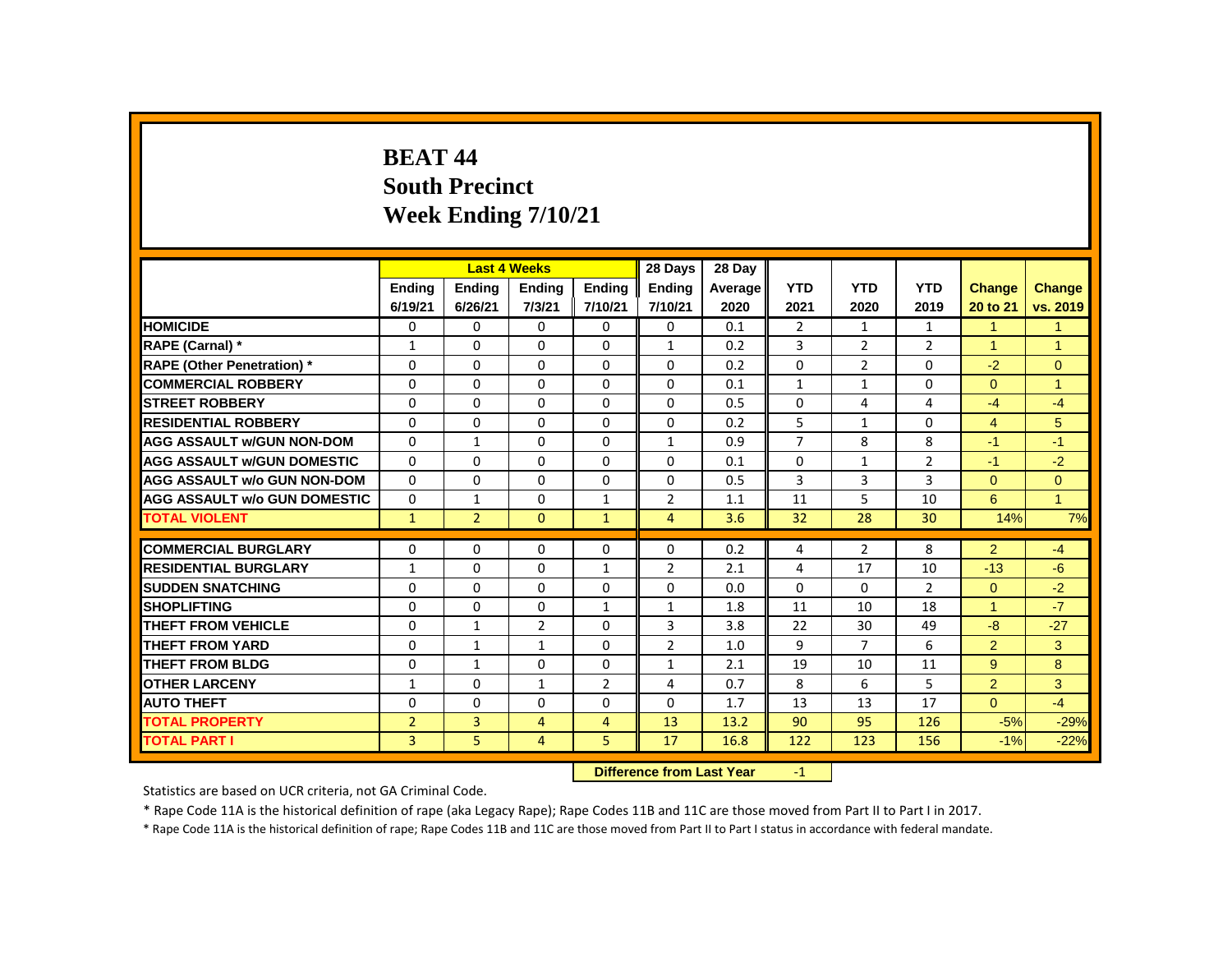# **BEAT 45 South Precinct Week Ending 7/10/21**

|                                     |               |                | <b>Last 4 Weeks</b> |               | 28 Days        | 28 Day                           |                |                |                |                |                      |
|-------------------------------------|---------------|----------------|---------------------|---------------|----------------|----------------------------------|----------------|----------------|----------------|----------------|----------------------|
|                                     | <b>Ending</b> | <b>Ending</b>  | <b>Ending</b>       | <b>Ending</b> | <b>Ending</b>  | Average                          | <b>YTD</b>     | <b>YTD</b>     | <b>YTD</b>     | Change         | <b>Change</b>        |
|                                     | 6/19/21       | 6/26/21        | 7/3/21              | 7/10/21       | 7/10/21        | 2020                             | 2021           | 2020           | 2019           | 20 to 21       | vs. 2019             |
| <b>HOMICIDE</b>                     | 0             | 0              | 0                   | $\Omega$      | 0              | 0.1                              | $\Omega$       | $\mathbf{1}$   | 0              | $-1$           | $\mathbf{0}$         |
| RAPE (Carnal) *                     | 0             | 0              | 0                   | $\mathbf{0}$  | $\Omega$       | 0.2                              | $\overline{2}$ | 3              | $\Omega$       | $-1$           | $\overline{2}$       |
| <b>RAPE (Other Penetration) *</b>   | $\Omega$      | $\Omega$       | $\Omega$            | $\mathbf{0}$  | $\Omega$       | 0.1                              | $\Omega$       | $\mathbf{1}$   | $\Omega$       | $-1$           | $\Omega$             |
| <b>COMMERCIAL ROBBERY</b>           | 0             | $\Omega$       | $\Omega$            | $\Omega$      | $\Omega$       | 0.3                              | $\Omega$       | $\overline{2}$ | $\Omega$       | $-2$           | $\Omega$             |
| <b>STREET ROBBERY</b>               | 0             | $\mathbf{0}$   | $\Omega$            | $\mathbf{0}$  | 0              | 0.2                              | 4              | 2              | $\overline{2}$ | $\overline{2}$ | $\overline{2}$       |
| <b>RESIDENTIAL ROBBERY</b>          | 0             | 0              | 0                   | $\mathbf{0}$  | 0              | 0.1                              | $\Omega$       | 0              | $\mathbf{1}$   | $\Omega$       | $-1$                 |
| <b>AGG ASSAULT w/GUN NON-DOM</b>    | $\Omega$      | $\Omega$       | $\Omega$            | $\Omega$      | $\Omega$       | 0.6                              | $\mathbf{1}$   | $\overline{2}$ | 3              | $-1$           | $-2$                 |
| <b>AGG ASSAULT W/GUN DOMESTIC</b>   | $\Omega$      | $\Omega$       | $\Omega$            | $\Omega$      | $\Omega$       | 0.2                              | $\mathbf{1}$   | $\overline{2}$ | $\mathbf{1}$   | $-1$           | $\Omega$             |
| <b>AGG ASSAULT w/o GUN NON-DOM</b>  | $\Omega$      | $\Omega$       | $\Omega$            | $\mathbf{0}$  | 0              | 0.6                              | $\overline{7}$ | $\overline{2}$ | $\mathbf{1}$   | 5              | 6                    |
| <b>AGG ASSAULT w/o GUN DOMESTIC</b> | $\Omega$      | $\mathbf{1}$   | 0                   | $\mathbf{1}$  | $\overline{2}$ | 0.5                              | 13             | $\overline{2}$ | 3              | 11             | 10                   |
| <b>TOTAL VIOLENT</b>                | $\mathbf{0}$  | $\mathbf{1}$   | $\mathbf{0}$        | $\mathbf{1}$  | $\overline{2}$ | 2.9                              | 28             | 17             | 11             | 65%            | 155%                 |
| <b>COMMERCIAL BURGLARY</b>          | 0             | 0              | 0                   | 0             | 0              | 0.2                              | $\mathbf{0}$   | $\overline{2}$ | 1              | $-2$           | $-1$                 |
| <b>RESIDENTIAL BURGLARY</b>         | 0             | $\Omega$       | $\mathbf{1}$        | $\mathbf{0}$  | $\mathbf{1}$   | 0.8                              | 9              | $\overline{7}$ | $\overline{7}$ | $\overline{2}$ | $\overline{2}$       |
| <b>SUDDEN SNATCHING</b>             | $\Omega$      | $\mathbf{1}$   | $\Omega$            | $\Omega$      | $\mathbf{1}$   | 0.1                              | $\mathbf{1}$   | $\Omega$       | $\Omega$       | $\mathbf{1}$   | $\blacktriangleleft$ |
| <b>SHOPLIFTING</b>                  | 0             | $\overline{2}$ | $\overline{2}$      | $\mathbf{0}$  | 4              | 2.5                              | 40             | 17             | 72             | 23             | $-32$                |
| <b>THEFT FROM VEHICLE</b>           | 1             | $\mathbf{1}$   | $\overline{2}$      | $\mathbf{0}$  | $\overline{4}$ | 3.7                              | 30             | 33             | 20             | $-3$           | 10                   |
| THEFT FROM YARD                     | $\mathbf{1}$  | 0              | $\Omega$            | 0             | $\mathbf{1}$   | 1.2                              | 6              | 7              | 11             | $-1$           | $-5$                 |
| <b>THEFT FROM BLDG</b>              | 0             | $\mathbf{1}$   | $\Omega$            | $\Omega$      | $\mathbf{1}$   | 1.0                              | 10             | 8              | 10             | $\overline{2}$ | $\Omega$             |
| <b>OTHER LARCENY</b>                | $\mathbf{1}$  | $\Omega$       | $\mathbf{1}$        | $\Omega$      | $\overline{2}$ | 0.7                              | 9              | 4              | 0              | 5              | 9                    |
| <b>AUTO THEFT</b>                   | 0             | $\mathbf{1}$   | 0                   | 0             | $\mathbf{1}$   | 1.7                              | 9              | 10             | 6              | $-1$           | 3                    |
| <b>TOTAL PROPERTY</b>               | 3             | 6              | 6                   | $\mathbf{0}$  | 15             | 11.9                             | 114            | 88             | 127            | 30%            | $-10%$               |
| <b>TOTAL PART I</b>                 | 3             | $\overline{7}$ | 6                   | $\mathbf{1}$  | 17             | 14.8                             | 142            | 105            | 138            | 35%            | 3%                   |
|                                     |               |                |                     |               |                | <b>Difference from Last Year</b> | 37             |                |                |                |                      |

Statistics are based on UCR criteria, not GA Criminal Code.

\* Rape Code 11A is the historical definition of rape (aka Legacy Rape); Rape Codes 11B and 11C are those moved from Part II to Part I in 2017.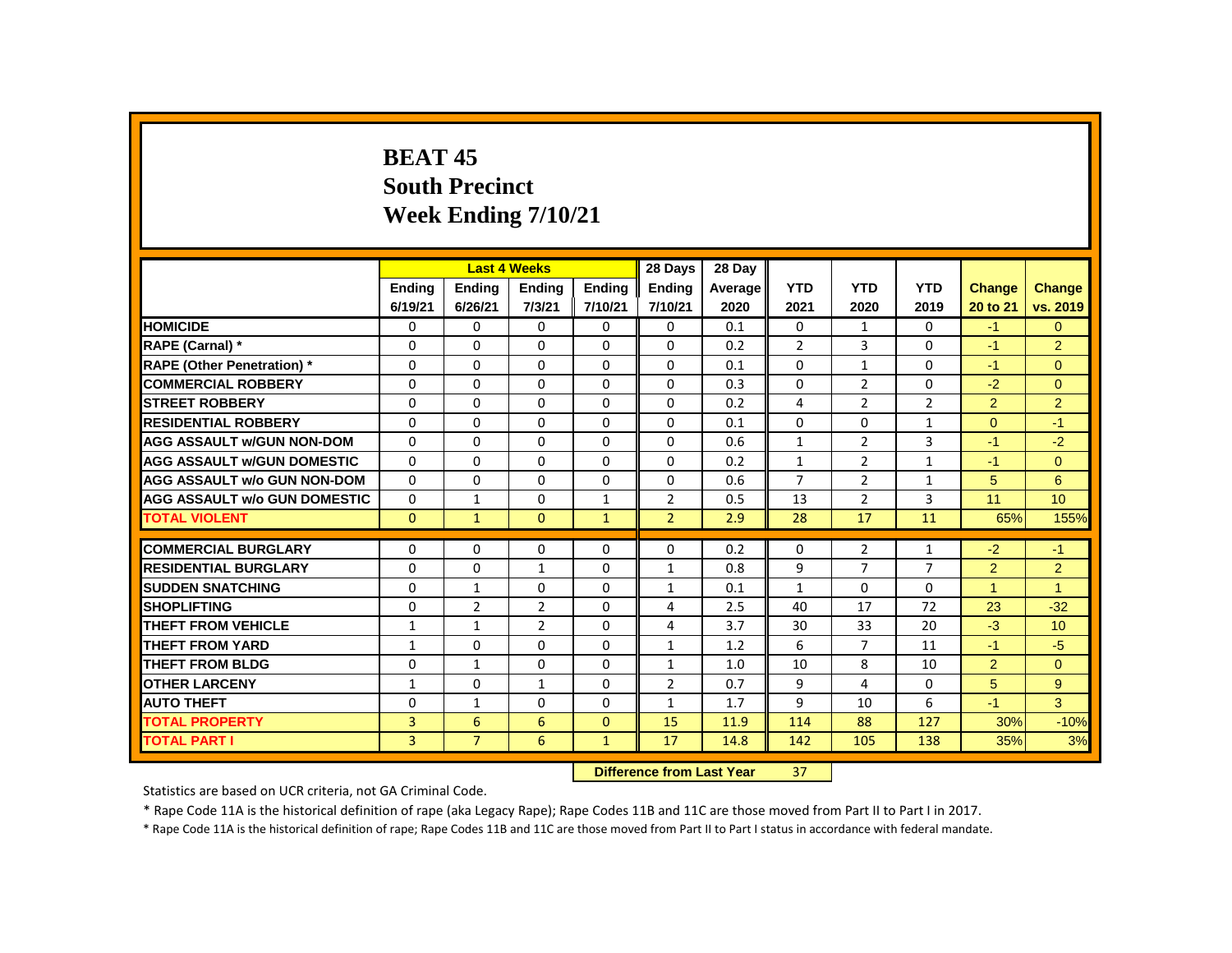# **BEAT 46 South Precinct Week Ending 7/10/21**

|                                     |                |                | <b>Last 4 Weeks</b> |                | 28 Days        | 28 Day                           |                |                |                |                |                |
|-------------------------------------|----------------|----------------|---------------------|----------------|----------------|----------------------------------|----------------|----------------|----------------|----------------|----------------|
|                                     | <b>Ending</b>  | <b>Ending</b>  | <b>Ending</b>       | <b>Ending</b>  | <b>Ending</b>  | Average                          | <b>YTD</b>     | <b>YTD</b>     | <b>YTD</b>     | <b>Change</b>  | <b>Change</b>  |
|                                     | 6/19/21        | 6/26/21        | 7/3/21              | 7/10/21        | 7/10/21        | 2020                             | 2021           | 2020           | 2019           | 20 to 21       | vs. 2020       |
| <b>HOMICIDE</b>                     | 0              | 0              | 0                   | 0              | 0              | 0.0                              | $\mathbf{1}$   | 0              | $\overline{2}$ | $\mathbf{1}$   | $-1$           |
| RAPE (Carnal) *                     | 0              | 0              | 0                   | 0              | 0              | 0.4                              | $\mathbf{1}$   | 2              | $\mathbf{1}$   | $-1$           | $\Omega$       |
| <b>RAPE (Other Penetration)*</b>    | $\Omega$       | $\Omega$       | $\Omega$            | $\Omega$       | $\Omega$       | 0.1                              | $\mathbf{1}$   | $\Omega$       | $\Omega$       | $\mathbf{1}$   | $\mathbf{1}$   |
| <b>COMMERCIAL ROBBERY</b>           | 0              | 0              | 0                   | 0              | 0              | 0.1                              | $\mathbf{1}$   | $\mathbf{1}$   | $\overline{2}$ | $\Omega$       | $-1$           |
| <b>STREET ROBBERY</b>               | 0              | 0              | 0                   | 0              | 0              | 0.5                              | $\mathbf{1}$   | 3              | $\mathbf{1}$   | $-2$           | $\Omega$       |
| <b>RESIDENTIAL ROBBERY</b>          | 0              | 0              | $\Omega$            | 0              | 0              | 0.0                              | $\mathbf{1}$   | $\Omega$       | 0              | $\mathbf{1}$   | $\mathbf{1}$   |
| <b>AGG ASSAULT w/GUN NON-DOM</b>    | $\Omega$       | $\mathbf{1}$   | $\Omega$            | $\Omega$       | $\mathbf{1}$   | 0.8                              | 5              | $\overline{7}$ | $\overline{2}$ | $-2$           | 3              |
| <b>AGG ASSAULT w/GUN DOMESTIC</b>   | $\Omega$       | $\Omega$       | $\Omega$            | $\Omega$       | 0              | 0.2                              | $\mathbf{1}$   | $\mathbf{1}$   | $\overline{2}$ | $\Omega$       | $-1$           |
| <b>AGG ASSAULT w/o GUN NON-DOM</b>  | $\Omega$       | 0              | $\mathbf{1}$        | 0              | $\mathbf{1}$   | 0.5                              | 5              | 5              | $\overline{2}$ | $\Omega$       | 3              |
| <b>AGG ASSAULT w/o GUN DOMESTIC</b> | $\mathbf{1}$   | $\mathbf{1}$   | $\Omega$            | 0              | $\overline{2}$ | 0.7                              | 13             | $\overline{2}$ | 6              | 11             | $\overline{7}$ |
| <b>TOTAL VIOLENT</b>                | $\mathbf{1}$   | $\overline{2}$ | $\mathbf{1}$        | $\Omega$       | 4              | 3.1                              | 30             | 21             | 18             | 43%            | 67%            |
| <b>COMMERCIAL BURGLARY</b>          | $\mathbf{1}$   | 0              | 0                   | 0              | $\mathbf{1}$   | 0.3                              | 5              | 3              | 7              | $\overline{2}$ | $-2$           |
| <b>RESIDENTIAL BURGLARY</b>         | $\Omega$       | $\Omega$       | $\mathbf{1}$        | $\Omega$       | $\mathbf{1}$   | 1.6                              | 5              | $\overline{7}$ | 17             | $-2$           | $-12$          |
| <b>SUDDEN SNATCHING</b>             | 0              | $\Omega$       | $\Omega$            | $\Omega$       | $\Omega$       | 0.2                              | $\Omega$       | $\overline{2}$ | $\overline{2}$ | $-2$           | $-2$           |
| <b>SHOPLIFTING</b>                  | $\overline{2}$ | $\mathbf{1}$   | 5                   | $\overline{2}$ | 10             | 5.6                              | 61             | 32             | 75             | 29             | $-14$          |
| <b>THEFT FROM VEHICLE</b>           | $\mathbf{1}$   | $\mathbf{1}$   | $\overline{2}$      | $\mathbf{1}$   | 5              | 2.5                              | 29             | 20             | 32             | 9              | $-3$           |
| <b>THEFT FROM YARD</b>              | $\Omega$       | $\Omega$       | $\Omega$            | $\Omega$       | $\Omega$       | 0.9                              | $\overline{2}$ | 8              | $\overline{3}$ | $-6$           | $-1$           |
| <b>THEFT FROM BLDG</b>              | 0              | $\Omega$       | $\Omega$            | $\Omega$       | $\Omega$       | 1.5                              | 6              | 10             | 10             | $-4$           | $-4$           |
| <b>OTHER LARCENY</b>                | 0              | 0              | 0                   | $\mathbf{1}$   | $\mathbf{1}$   | 0.4                              | $\overline{7}$ | $\mathbf{1}$   | 5              | 6              | $\overline{2}$ |
| <b>AUTO THEFT</b>                   | $\overline{2}$ | $\mathbf{1}$   | $\mathbf{1}$        | 0              | 4              | 0.7                              | 18             | 3              | 16             | 15             | $\overline{2}$ |
| <b>TOTAL PROPERTY</b>               | 6              | 3              | 9                   | $\overline{4}$ | 22             | 13.7                             | 133            | 86             | 167            | 55%            | $-20%$         |
| <b>TOTAL PART I</b>                 | $\overline{7}$ | 5              | 10                  | $\overline{4}$ | 26             | 16.8                             | 163            | 107            | 185            | 52%            | $-12%$         |
|                                     |                |                |                     |                |                | <b>Difference from Last Year</b> | 56             |                |                |                |                |

Statistics are based on UCR criteria, not GA Criminal Code.

\* Rape Code 11A is the historical definition of rape (aka Legacy Rape); Rape Codes 11B and 11C are those moved from Part II to Part I in 2017.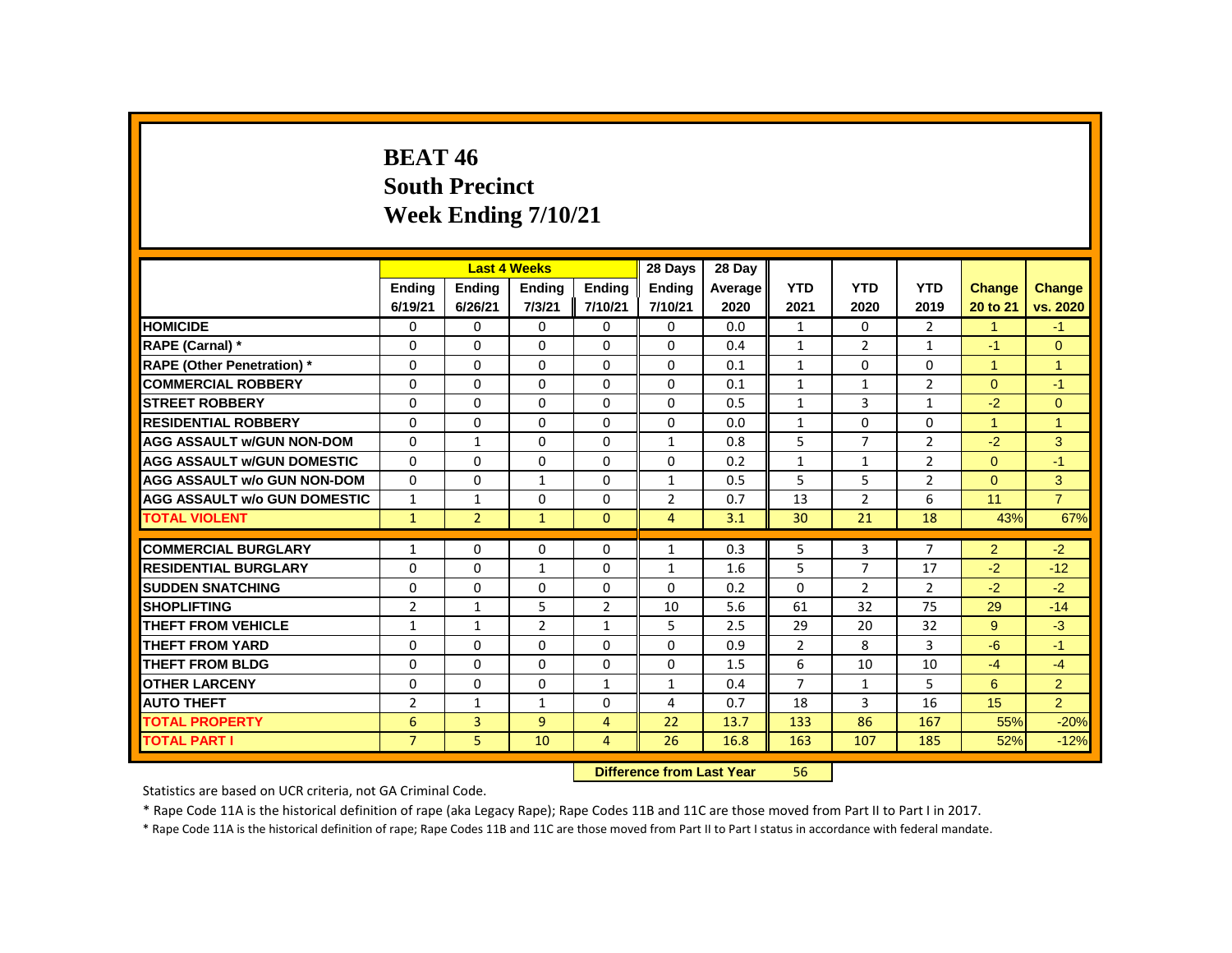# **BEAT 47 South Precinct Week Ending 7/10/21**

|                                     |               |               | <b>Last 4 Weeks</b> |              | 28 Days                   | 28 Day  |                |                |                |                      |                |
|-------------------------------------|---------------|---------------|---------------------|--------------|---------------------------|---------|----------------|----------------|----------------|----------------------|----------------|
|                                     | <b>Ending</b> | <b>Ending</b> | <b>Ending</b>       | Ending       | Ending                    | Average | <b>YTD</b>     | <b>YTD</b>     | <b>YTD</b>     | <b>Change</b>        | Change         |
|                                     | 6/19/21       | 6/26/21       | 7/3/21              | 7/10/21      | 7/10/21                   | 2020    | 2021           | 2020           | 2019           | 20 to 21             | vs. 2019       |
| <b>HOMICIDE</b>                     | 0             | 0             | 0                   | 0            | 0                         | 0.1     | 0              | $\mathbf{1}$   | 0              | $-1$                 | $\mathbf{0}$   |
| RAPE (Carnal) *                     | 0             | 0             | $\Omega$            | $\Omega$     | 0                         | 0.0     | 0              | $\mathbf{0}$   | 0              | $\Omega$             | $\Omega$       |
| <b>RAPE (Other Penetration)</b> *   | $\Omega$      | $\Omega$      | $\Omega$            | $\Omega$     | 0                         | 0.0     | $\Omega$       | $\Omega$       | $\Omega$       | $\Omega$             | $\Omega$       |
| <b>COMMERCIAL ROBBERY</b>           | $\Omega$      | $\Omega$      | $\Omega$            | $\Omega$     | $\Omega$                  | 0.0     | $\Omega$       | $\Omega$       | $\Omega$       | $\Omega$             | $\Omega$       |
| <b>STREET ROBBERY</b>               | 0             | $\Omega$      | $\Omega$            | $\Omega$     | 0                         | 0.0     | $\Omega$       | $\Omega$       | $\Omega$       | $\Omega$             | $\Omega$       |
| <b>RESIDENTIAL ROBBERY</b>          | $\Omega$      | $\Omega$      | $\Omega$            | $\Omega$     | 0                         | 0.1     | $\Omega$       | $\mathbf{1}$   | $\Omega$       | $-1$                 | $\Omega$       |
| <b>AGG ASSAULT w/GUN NON-GUN</b>    | $\Omega$      | $\Omega$      | $\Omega$            | $\Omega$     | 0                         | 0.1     | $\Omega$       | $\Omega$       | $\mathbf{1}$   | $\Omega$             | $-1$           |
| <b>AGG ASSAULT w/GUN DOMESTIC</b>   | $\Omega$      | 0             | $\Omega$            | $\Omega$     | 0                         | 0.0     | $\Omega$       | $\Omega$       | 0              | $\Omega$             | $\mathbf{0}$   |
| <b>AGG ASSAULT w/o GUN NON-DOM</b>  | $\Omega$      | $\Omega$      | $\Omega$            | $\Omega$     | $\Omega$                  | 0.0     | $\Omega$       | $\Omega$       | 3              | $\Omega$             | $-3$           |
| <b>AGG ASSAULT w/o GUN DOMESTIC</b> | $\Omega$      | 0             | $\Omega$            | 0            | 0                         | 0.2     | $\overline{2}$ | $\mathbf{1}$   | 3              | $\blacktriangleleft$ | $-1$           |
| <b>TOTAL VIOLENT</b>                | $\mathbf{0}$  | $\mathbf{0}$  | $\mathbf{0}$        | $\mathbf{0}$ | $\mathbf{0}$              | 0.4     | $\overline{2}$ | 3              | $\overline{7}$ | $-33%$               | $-71%$         |
| <b>COMMERCIAL BURGLARY</b>          | 0             | 0             | 0                   | 0            | 0                         | 0.0     | 0              | 0              | $\mathbf{1}$   | $\Omega$             | $-1$           |
| <b>RESIDENTIAL BURGLARY</b>         | 0             | 0             | 0                   | 0            | 0                         | 0.5     | 4              | $\overline{2}$ | $\mathbf{1}$   | $\overline{2}$       | 3              |
| <b>SUDDEN SNATCHING</b>             | $\Omega$      | $\Omega$      | $\Omega$            | $\Omega$     | $\Omega$                  | 0.0     | $\Omega$       | $\Omega$       | $\Omega$       | $\Omega$             | $\Omega$       |
| <b>SHOPLIFTING</b>                  | $\Omega$      | $\Omega$      | $\Omega$            | $\mathbf{1}$ | $\mathbf{1}$              | 0.0     | $\mathbf{1}$   | $\Omega$       | $\Omega$       | $\mathbf{1}$         | $\overline{1}$ |
| <b>THEFT FROM VEHICLE</b>           | $\Omega$      | $\Omega$      | $\Omega$            | $\Omega$     | 0                         | 1.0     | 4              | 8              | 8              | $-4$                 | $-4$           |
| THEFT FROM YARD                     | $\Omega$      | $\Omega$      | $\Omega$            | $\Omega$     | 0                         | 0.5     | 3              | 5              | 5              | $-2$                 | $-2$           |
| <b>THEFT FROM BLDG</b>              | 0             | $\Omega$      | $\Omega$            | $\Omega$     | 0                         | 0.2     | 5              | $\overline{2}$ | $\mathbf{1}$   | 3                    | $\overline{4}$ |
| <b>OTHER LARCENY</b>                | 0             | 0             | $\Omega$            | $\Omega$     | 0                         | 0.2     | 3              | $\mathbf{1}$   | 5              | $\overline{2}$       | $-2$           |
| <b>AUTO THEFT</b>                   | $\Omega$      | $\Omega$      | $\Omega$            | $\Omega$     | $\Omega$                  | 0.6     | $\mathbf{1}$   | 5              | 3              | $-4$                 | $-2$           |
| <b>TOTAL PROPERTY</b>               | $\Omega$      | $\mathbf{0}$  | $\mathbf{0}$        | $\mathbf{1}$ | $\mathbf{1}$              | 3.1     | 21             | 23             | 24             | $-9%$                | $-13%$         |
| <b>TOTAL PART I</b>                 | $\mathbf{0}$  | $\mathbf{0}$  | $\mathbf{0}$        | $\mathbf{1}$ | $\mathbf{1}$              | 3.5     | 23             | 26             | 31             | $-12%$               | $-26%$         |
|                                     |               |               |                     |              | Difference from Last Year |         | $-2$           |                |                |                      |                |

 **Difference from Last Year** -3

Statistics are based on UCR criteria, not GA Criminal Code.

\* Rape Code 11A is the historical definition of rape (aka Legacy Rape); Rape Codes 11B and 11C are those moved from Part II to Part I in 2017.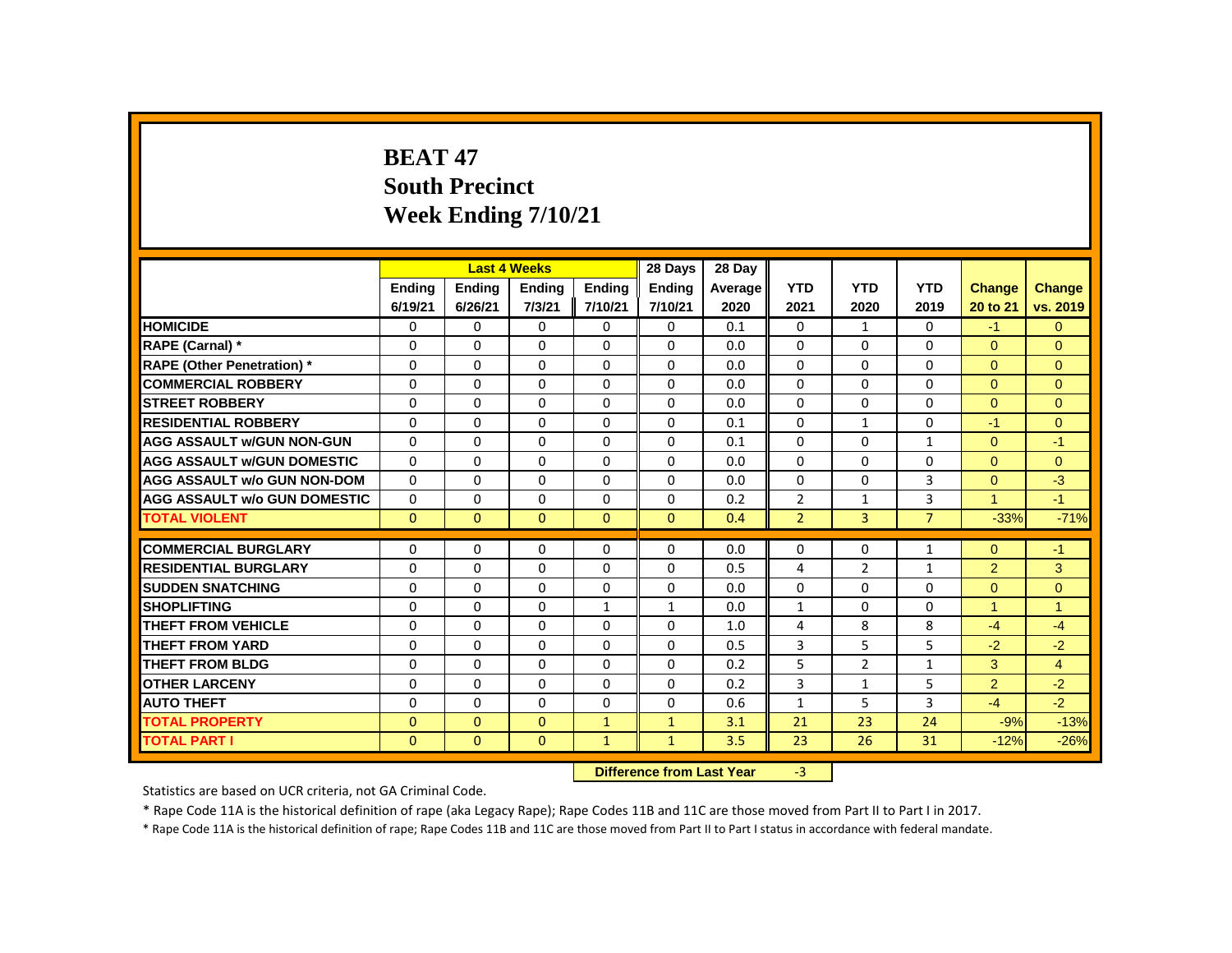# **BEAT 51 East Precinct Week Ending 7/10/21**

|                                     |               | <b>Last 4 Weeks</b> |                |                | 28 Days                   | 28 Day  |                |                |                |                |                |
|-------------------------------------|---------------|---------------------|----------------|----------------|---------------------------|---------|----------------|----------------|----------------|----------------|----------------|
|                                     | <b>Ending</b> | <b>Ending</b>       | <b>Ending</b>  | <b>Ending</b>  | <b>Ending</b>             | Average | <b>YTD</b>     | <b>YTD</b>     | <b>YTD</b>     | <b>Change</b>  | <b>Change</b>  |
|                                     | 6/19/21       | 6/26/21             | 7/3/21         | 7/10/21        | 7/10/21                   | 2020    | 2021           | 2020           | 2019           | 20 to 21       | vs. 2019       |
| <b>HOMICIDE</b>                     | 0             | 0                   | $\mathbf{1}$   | 0              | $\mathbf{1}$              | 0.2     | 3              | $\overline{2}$ | $\mathbf{1}$   | $\mathbf{1}$   | $\overline{2}$ |
| RAPE (Carnal) *                     | 0             | $\Omega$            | $\Omega$       | $\Omega$       | $\Omega$                  | 0.1     | $\overline{2}$ | $\mathbf{0}$   | $\mathbf{1}$   | $\overline{2}$ | $\mathbf{1}$   |
| <b>RAPE (Other Penetration)</b> *   | $\mathbf 0$   | 0                   | $\mathbf 0$    | 0              | $\Omega$                  | 0.1     | $\mathbf{1}$   | $\Omega$       | $\Omega$       | $\mathbf{1}$   | $\mathbf{1}$   |
| <b>COMMERCIAL ROBBERY</b>           | $\Omega$      | $\Omega$            | $\Omega$       | $\Omega$       | $\Omega$                  | 0.0     | $\mathbf{1}$   | $\Omega$       | $\Omega$       | $\mathbf{1}$   | $\mathbf{1}$   |
| <b>STREET ROBBERY</b>               | $\mathbf{1}$  | $\Omega$            | $\Omega$       | $\Omega$       | 1                         | 0.3     | 6              | 3              | 7              | 3              | $-1$           |
| <b>RESIDENTIAL ROBBERY</b>          | $\Omega$      | $\mathbf{1}$        | $\Omega$       | $\Omega$       | $\mathbf{1}$              | 0.1     | 5              | $\mathbf{1}$   | $\Omega$       | $\overline{4}$ | 5              |
| <b>AGG ASSAULT w/GUN NON-DOM</b>    | 1             | 0                   | 0              | $\Omega$       | $\mathbf{1}$              | 2.1     | $\overline{7}$ | 12             | 11             | $-5$           | $-4$           |
| <b>AGG ASSAULT W/GUN DOMESTIC</b>   | 0             | 0                   | 0              | 0              | 0                         | 0.2     | 0              | $\mathbf{1}$   | $\overline{2}$ | $-1$           | $-2$           |
| <b>AGG ASSAULT w/o GUN NON-DOM</b>  | $\mathbf{1}$  | $\Omega$            | $\Omega$       | $\Omega$       | $\mathbf{1}$              | 1.5     | 10             | 9              | 12             | $\mathbf{1}$   | $-2$           |
| <b>AGG ASSAULT w/o GUN DOMESTIC</b> | $\mathbf{0}$  | 0                   | $\Omega$       | 0              | $\Omega$                  | 1.5     | $\overline{7}$ | 9              | 10             | $-2$           | $-3$           |
| <b>TOTAL VIOLENT</b>                | 3             | $\mathbf{1}$        | $\mathbf{1}$   | $\mathbf{0}$   | 5                         | 6.0     | 42             | 37             | 44             | 14%            | $-5%$          |
| <b>COMMERCIAL BURGLARY</b>          | 0             | 0                   | $\Omega$       | $\mathbf{0}$   | 0                         | 0.3     | $\mathbf{1}$   | $\overline{2}$ | $\mathbf{1}$   | $-1$           | $\Omega$       |
| <b>RESIDENTIAL BURGLARY</b>         | $\mathbf{1}$  | 0                   | $\mathbf{1}$   | 2              | 4                         | 1.5     | 14             | 12             | 21             | $\overline{2}$ | $-7$           |
| <b>SUDDEN SNATCHING</b>             | $\Omega$      | $\Omega$            | $\Omega$       | $\Omega$       | $\Omega$                  | 0.1     | $\Omega$       | $\mathbf{0}$   | $\Omega$       | $\Omega$       | $\Omega$       |
| <b>SHOPLIFTING</b>                  | 0             | 0                   | 0              | 0              | 0                         | 1.2     | $\overline{7}$ | 11             | 15             | $-4$           | $-8$           |
| <b>THEFT FROM VEHICLE</b>           | $\Omega$      | $\Omega$            | $\Omega$       | $\overline{2}$ | $\overline{2}$            | 2.2     | 18             | 17             | 16             | $\mathbf{1}$   | $\overline{2}$ |
| <b>THEFT FROM YARD</b>              | 1             | 0                   | $\Omega$       | $\overline{2}$ | 3                         | 1.2     | 6              | 11             | 8              | $-5$           | $-2$           |
| <b>THEFT FROM BLDG</b>              | 0             | 0                   | 1              | 0              | $\mathbf{1}$              | 1.8     | 10             | 16             | 7              | $-6$           | 3              |
| <b>OTHER LARCENY</b>                | $\Omega$      | 0                   | $\Omega$       | $\mathbf{1}$   | $\mathbf{1}$              | 0.6     | 8              | 6              | 12             | $\overline{2}$ | $-4$           |
| <b>AUTO THEFT</b>                   | $\mathbf{1}$  | 0                   | $\mathbf{1}$   | $\mathbf 0$    | $\overline{2}$            | 1.5     | $\overline{7}$ | 9              | 19             | $-2$           | $-12$          |
| <b>TOTAL PROPERTY</b>               | 3             | $\mathbf{0}$        | $\overline{3}$ | $\overline{7}$ | 13                        | 10.4    | 71             | 84             | 99             | $-15%$         | $-28%$         |
| <b>TOTAL PART I</b>                 | 6             | $\mathbf{1}$        | 4              | $\overline{7}$ | 18                        | 16.4    | 113            | 121            | 143            | $-7%$          | $-21%$         |
|                                     |               |                     |                |                | Difference from Lost Vesr |         | $\circ$        |                |                |                |                |

#### **Difference from Last Year** -8

Statistics are based on UCR criteria, not GA Criminal Code.

\* Rape Code 11A is the historical definition of rape (aka Legacy Rape); Rape Codes 11B and 11C are those moved from Part II to Part I in 2017.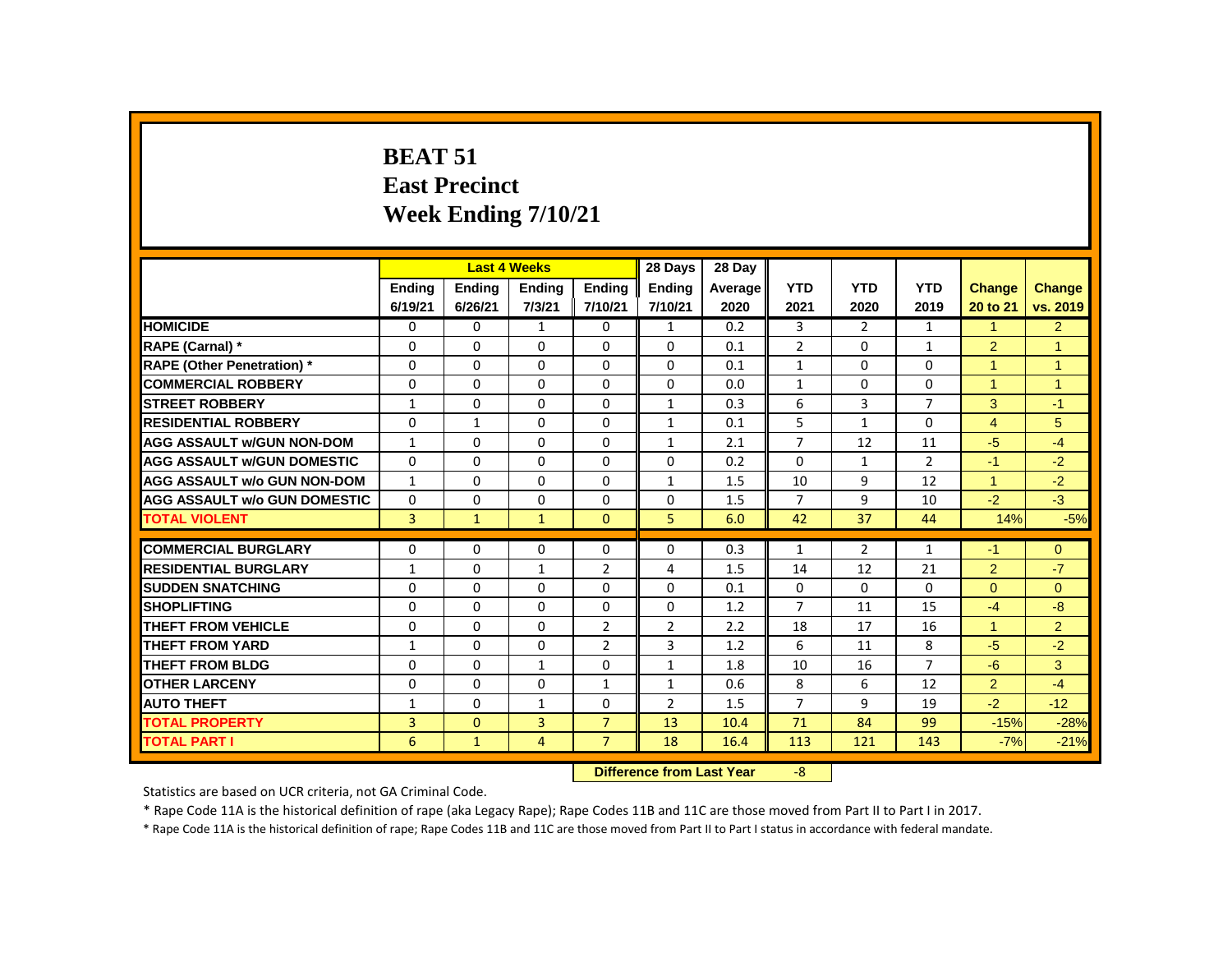# **BEAT 52 East Precinct Week Ending 7/10/21**

|                                     |               |                | <b>Last 4 Weeks</b> |                | 28 Days                   | 28 Day  |                 |                |                |                |                |
|-------------------------------------|---------------|----------------|---------------------|----------------|---------------------------|---------|-----------------|----------------|----------------|----------------|----------------|
|                                     | <b>Endina</b> | <b>Endina</b>  | <b>Ending</b>       | <b>Endina</b>  | <b>Endina</b>             | Average | <b>YTD</b>      | <b>YTD</b>     | <b>YTD</b>     | <b>Change</b>  | Change         |
|                                     | 6/19/21       | 6/26/21        | 7/3/21              | 7/10/21        | 7/10/21                   | 2020    | 2021            | 2020           | 2019           | 20 to 21       | vs. 2019       |
| <b>HOMICIDE</b>                     | 0             | 0              | 0                   | $\mathbf{0}$   | $\mathbf{0}$              | 0.0     | $\mathbf{0}$    | $\mathbf{0}$   | 0              | $\overline{0}$ | $\overline{0}$ |
| RAPE (Carnal) *                     | 0             | $\Omega$       | $\Omega$            | $\Omega$       | $\Omega$                  | 0.0     | $\mathbf{1}$    | 0              | 3              | 1              | $-2$           |
| <b>RAPE (Other Penetration)*</b>    | 0             | 0              | 0                   | $\mathbf{0}$   | $\Omega$                  | 0.0     | $\Omega$        | 0              | 0              | $\Omega$       | $\overline{0}$ |
| <b>COMMERCIAL ROBBERY</b>           | $\Omega$      | $\mathbf{0}$   | $\Omega$            | $\mathbf{0}$   | $\Omega$                  | 0.0     | $\Omega$        | $\Omega$       | $\mathbf{1}$   | $\Omega$       | $-1$           |
| <b>STREET ROBBERY</b>               | $\Omega$      | $\Omega$       | $\Omega$            | $\Omega$       | $\Omega$                  | 0.1     | 3               | $\overline{2}$ | $\overline{7}$ | $\mathbf{1}$   | $-4$           |
| <b>RESIDENTIAL ROBBERY</b>          | 0             | 0              | $\Omega$            | $\mathbf{0}$   | 0                         | 0.0     | $\Omega$        | 0              | $\overline{2}$ | $\overline{0}$ | $-2$           |
| <b>AGG ASSAULT w/GUN NON-DOM</b>    | 0             | $\mathbf{1}$   | 0                   | $\mathbf{0}$   | $\mathbf{1}$              | 0.1     | 8               | 3              | 5              | 5              | 3              |
| <b>AGG ASSAULT W/GUN DOMESTIC</b>   | $\Omega$      | $\mathbf{0}$   | 0                   | $\mathbf{0}$   | 0                         | 0.0     | $\mathbf{1}$    | 4              | 2              | $-3$           | $-1$           |
| <b>AGG ASSAULT w/o GUN NON-DOM</b>  | $\Omega$      | $\mathbf{0}$   | $\Omega$            | $\Omega$       | 0                         | 0.1     | $\overline{2}$  | 10             | 8              | $-8$           | $-6$           |
| <b>AGG ASSAULT w/o GUN DOMESTIC</b> | $\Omega$      | $\overline{2}$ | $\Omega$            | $\Omega$       | $\overline{2}$            | 0.2     | 6               | 10             | 6              | $-4$           | $\Omega$       |
| <b>TOTAL VIOLENT</b>                | $\mathbf{0}$  | 3              | $\mathbf{0}$        | $\mathbf{0}$   | 3                         | 0.6     | 21              | 29             | 34             | $-28%$         | $-38%$         |
| <b>COMMERCIAL BURGLARY</b>          | 0             | $\Omega$       | $\Omega$            | 0              | $\Omega$                  | 0.0     | $\mathbf{1}$    | $\overline{2}$ | $\Omega$       | $-1$           | $\mathbf{1}$   |
| <b>RESIDENTIAL BURGLARY</b>         | 0             | 1              | $\Omega$            | 1              | $\overline{2}$            | 0.4     | 14              | 14             | 30             | $\Omega$       | $-16$          |
| <b>SUDDEN SNATCHING</b>             | 0             | 0              | 0                   | $\mathbf{0}$   | $\Omega$                  | 0.0     | $\Omega$        | $\overline{2}$ | $\mathbf{1}$   | $-2$           | $-1$           |
| <b>SHOPLIFTING</b>                  | 0             | $\mathbf{0}$   | $\Omega$            | $\mathbf{0}$   | 0                         | 0.1     | $\overline{2}$  | 7              | $\overline{2}$ | $-5$           | $\mathbf{0}$   |
| <b>THEFT FROM VEHICLE</b>           | 3             | $\mathbf{0}$   | $\mathbf{1}$        | $\mathbf{1}$   | 5                         | 0.7     | 15              | 40             | 32             | $-25$          | $-17$          |
| <b>THEFT FROM YARD</b>              | $\mathbf{1}$  | $\mathbf{0}$   | $\mathbf{1}$        | $\mathbf{1}$   | 3                         | 0.3     | 9               | 19             | 19             | $-10$          | $-10$          |
| <b>THEFT FROM BLDG</b>              | 0             | $\Omega$       | $\Omega$            | $\overline{2}$ | $\overline{2}$            | 0.2     | $\overline{7}$  | 13             | 20             | $-6$           | $-13$          |
| <b>OTHER LARCENY</b>                | $\Omega$      | $\mathbf{0}$   | $\Omega$            | $\Omega$       | $\Omega$                  | 0.3     | 15              | 9              | $\overline{4}$ | 6              | 11             |
| <b>AUTO THEFT</b>                   | 1             | $\overline{3}$ | $\mathbf{1}$        | $\mathbf{0}$   | 5                         | 0.2     | 11              | $\overline{7}$ | 15             | $\overline{4}$ | $-4$           |
| <b>TOTAL PROPERTY</b>               | 5             | $\overline{4}$ | 3                   | 5              | 17                        | 2.2     | 74              | 113            | 123            | $-35%$         | $-40%$         |
| <b>TOTAL PART I</b>                 | 5             | $\overline{7}$ | 3                   | 5.             | 20                        | 2.9     | 95              | 142            | 157            | $-33%$         | $-39%$         |
|                                     |               |                |                     |                | Difference from Loot Vear |         | $\overline{17}$ |                |                |                |                |

**Difference from Last Year** 

Statistics are based on UCR criteria, not GA Criminal Code.

\* Rape Code 11A is the historical definition of rape (aka Legacy Rape); Rape Codes 11B and 11C are those moved from Part II to Part I in 2017.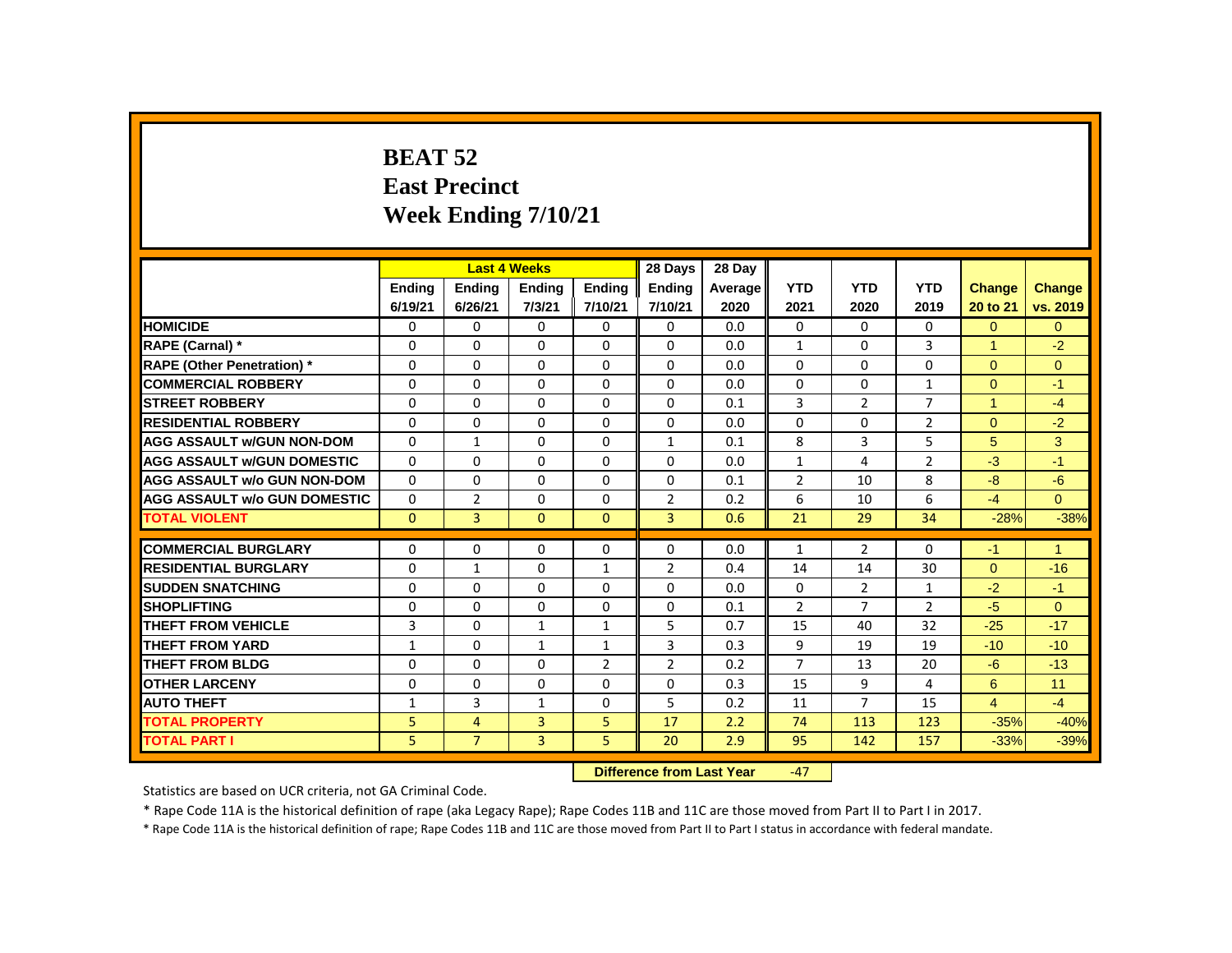# **BEAT 53 East Precinct Week Ending 7/10/21**

|                                     |                |                | <b>Last 4 Weeks</b> |                | 28 Days                          | 28 Dav  |                |                |                |                      |                |
|-------------------------------------|----------------|----------------|---------------------|----------------|----------------------------------|---------|----------------|----------------|----------------|----------------------|----------------|
|                                     | <b>Ending</b>  | <b>Ending</b>  | <b>Ending</b>       | <b>Endina</b>  | <b>Endina</b>                    | Average | <b>YTD</b>     | <b>YTD</b>     | <b>YTD</b>     | <b>Change</b>        | <b>Change</b>  |
|                                     | 6/19/21        | 6/26/21        | 7/3/21              | 7/10/21        | 7/10/21                          | 2020    | 2021           | 2020           | 2019           | 20 to 21             | vs. 2019       |
| <b>HOMICIDE</b>                     | 0              | $\Omega$       | 0                   | $\Omega$       | 0                                | 0.1     | 1              | $\Omega$       | 0              | $\blacktriangleleft$ | $\mathbf{1}$   |
| RAPE (Carnal) *                     | $\Omega$       | $\Omega$       | $\Omega$            | $\Omega$       | $\mathbf{0}$                     | 0.0     | 3              | $\Omega$       | $\Omega$       | 3                    | 3              |
| <b>RAPE (Other Penetration) *</b>   | $\Omega$       | $\Omega$       | $\Omega$            | $\Omega$       | $\Omega$                         | 0.2     | $\Omega$       | $\mathbf{1}$   | $\Omega$       | $-1$                 | $\overline{0}$ |
| <b>COMMERCIAL ROBBERY</b>           | $\Omega$       | $\Omega$       | $\Omega$            | $\Omega$       | $\mathbf{0}$                     | 0.0     | $\Omega$       | $\Omega$       | $\Omega$       | $\Omega$             | $\Omega$       |
| <b>STREET ROBBERY</b>               | 0              | 0              | $\Omega$            | $\mathbf{1}$   | $\mathbf{1}$                     | 0.6     | 4              | $\overline{3}$ | 4              | $\blacktriangleleft$ | $\mathbf{0}$   |
| <b>RESIDENTIAL ROBBERY</b>          | 0              | 0              | $\Omega$            | $\Omega$       | $\Omega$                         | 0.1     | $\Omega$       | $\mathbf{1}$   | 0              | $-1$                 | $\mathbf{0}$   |
| <b>AGG ASSAULT W/GUN NON-DOM</b>    | $\Omega$       | $\Omega$       | $\mathbf{1}$        | $\mathbf{0}$   | $\mathbf{1}$                     | 1.2     | $\overline{7}$ | 8              | 5              | $-1$                 | 2              |
| <b>AGG ASSAULT W/GUN DOMESTIC</b>   | $\Omega$       | $\Omega$       | $\Omega$            | $\Omega$       | $\Omega$                         | 0.4     | $\mathbf{1}$   | $\overline{3}$ | $\overline{2}$ | $-2$                 | $-1$           |
| <b>AGG ASSAULT w/o GUN NON-DOM</b>  | 0              | $\Omega$       | $\mathbf{1}$        | $\Omega$       | 1                                | 1.2     | 8              | 8              | 4              | $\Omega$             | $\overline{4}$ |
| <b>AGG ASSAULT w/o GUN DOMESTIC</b> | 0              | 0              | $\Omega$            | 0              | $\Omega$                         | 1.5     | 12             | 12             | 14             | $\overline{0}$       | $-2$           |
| <b>TOTAL VIOLENT</b>                | $\Omega$       | $\mathbf{0}$   | $\overline{2}$      | $\mathbf{1}$   | $\overline{3}$                   | 5.2     | 36             | 36             | 29             | 0%                   | 24%            |
| <b>COMMERCIAL BURGLARY</b>          | $\Omega$       | 0              | $\Omega$            | $\Omega$       | $\mathbf{0}$                     | 0.2     | $\mathbf{1}$   | $\overline{2}$ | $\mathbf{1}$   | $-1$                 | $\mathbf{0}$   |
| <b>RESIDENTIAL BURGLARY</b>         | 4              | 3              | $\mathbf{1}$        | $\mathbf{1}$   | 9                                | 3.0     | 23             | 15             | 30             | 8                    | $-7$           |
| <b>SUDDEN SNATCHING</b>             | $\Omega$       | $\Omega$       | $\Omega$            | $\Omega$       | $\Omega$                         | 0.0     | $\Omega$       | $\Omega$       | $\mathbf{1}$   | $\Omega$             | $-1$           |
| <b>SHOPLIFTING</b>                  | 0              | 0              | 0                   | 0              | 0                                | 0.2     | $\mathbf{1}$   | $\mathbf{1}$   | $\overline{2}$ | $\overline{0}$       | $-1$           |
| <b>THEFT FROM VEHICLE</b>           | 0              | 4              | 5                   | $\Omega$       | 9                                | 3.6     | 26             | 22             | 27             | $\overline{4}$       | $-1$           |
| THEFT FROM YARD                     | $\Omega$       | $\Omega$       | $\overline{2}$      | $\mathbf{1}$   | 3                                | 1.0     | $\overline{7}$ | 9              | 4              | $-2$                 | 3              |
| <b>THEFT FROM BLDG</b>              | $\Omega$       | $\Omega$       | $\mathbf{1}$        | $\mathbf{1}$   | $\overline{2}$                   | 2.4     | 11             | 16             | 17             | $-5$                 | $-6$           |
| <b>OTHER LARCENY</b>                | 0              | $\Omega$       | $\Omega$            | $\Omega$       | $\Omega$                         | 0.5     | 3              | 3              | 9              | $\Omega$             | $-6$           |
| <b>AUTO THEFT</b>                   | $\overline{2}$ | 0              | $\mathbf{1}$        | $\Omega$       | 3                                | 1.6     | 14             | 9              | 12             | 5 <sup>5</sup>       | $\overline{2}$ |
| <b>TOTAL PROPERTY</b>               | 6              | $\overline{7}$ | 10                  | 3              | 26                               | 12.4    | 86             | 77             | 103            | 12%                  | $-17%$         |
| <b>TOTAL PART I</b>                 | 6              | $\overline{7}$ | 12                  | $\overline{4}$ | 29                               | 17.6    | 122            | 113            | 132            | 8%                   | $-8%$          |
|                                     |                |                |                     |                | <b>Difference from Last Year</b> |         | 9              |                |                |                      |                |

Statistics are based on UCR criteria, not GA Criminal Code.

\* Rape Code 11A is the historical definition of rape (aka Legacy Rape); Rape Codes 11B and 11C are those moved from Part II to Part I in 2017.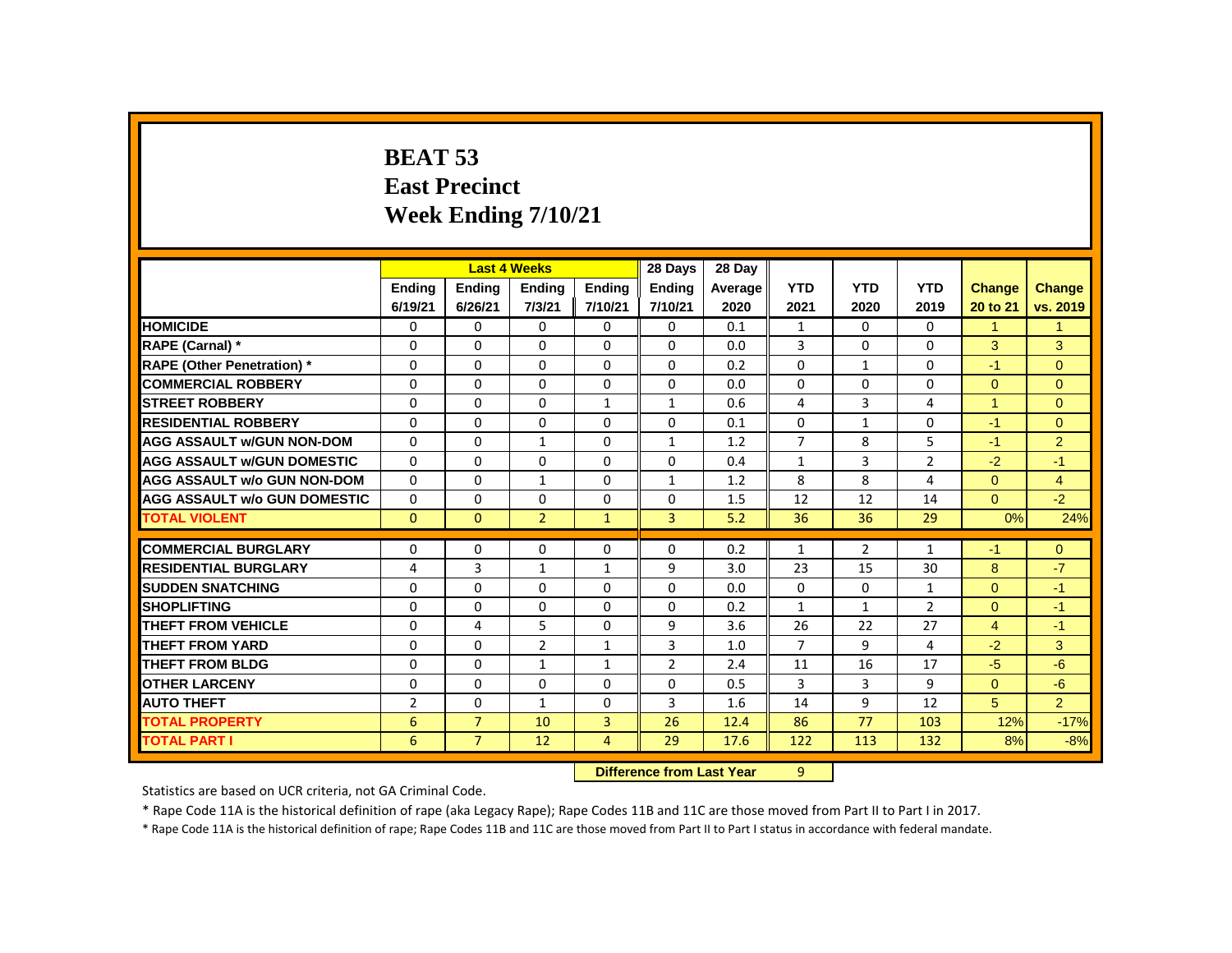# **BEAT 54 East Precinct Week Ending 7/10/21**

|                                     |                |                | <b>Last 4 Weeks</b> |                | 28 Days                   | 28 Day  |                |                |                |                |                 |
|-------------------------------------|----------------|----------------|---------------------|----------------|---------------------------|---------|----------------|----------------|----------------|----------------|-----------------|
|                                     | <b>Ending</b>  | <b>Ending</b>  | <b>Ending</b>       | <b>Ending</b>  | <b>Ending</b>             | Average | <b>YTD</b>     | <b>YTD</b>     | <b>YTD</b>     | Change         | <b>Change</b>   |
|                                     | 6/19/21        | 6/26/21        | 7/3/21              | 7/10/21        | 7/10/21                   | 2020    | 2021           | 2020           | 2019           | 20 to 21       | vs. 2019        |
| <b>HOMICIDE</b>                     | 0              | 0              | 0                   | 0              | 0                         | 0.0     | $\mathbf{0}$   | $\Omega$       | 0              | $\overline{0}$ | $\overline{0}$  |
| RAPE (Carnal) *                     | 0              | 0              | $\Omega$            | $\Omega$       | $\Omega$                  | 0.0     | $\overline{2}$ | 0              | $\mathbf{1}$   | $\overline{2}$ | 1               |
| <b>RAPE (Other Penetration)</b> *   | 0              | 0              | $\Omega$            | 0              | 0                         | 0.2     | 0              | $\mathbf{1}$   | $\mathbf{1}$   | $-1$           | $-1$            |
| <b>COMMERCIAL ROBBERY</b>           | $\mathbf{0}$   | $\Omega$       | $\Omega$            | $\Omega$       | $\Omega$                  | 0.5     | $\overline{2}$ | 4              | $\mathbf{1}$   | $-2$           | $\mathbf{1}$    |
| <b>STREET ROBBERY</b>               | $\Omega$       | $\Omega$       | $\Omega$            | $\Omega$       | $\Omega$                  | 0.5     | $\mathbf{1}$   | $\mathbf{1}$   | 4              | $\Omega$       | $-3$            |
| <b>RESIDENTIAL ROBBERY</b>          | $\mathbf{0}$   | $\Omega$       | $\Omega$            | $\Omega$       | $\Omega$                  | 0.0     | $\overline{2}$ | $\Omega$       | 0              | $\overline{2}$ | $\overline{2}$  |
| <b>AGG ASSAULT w/GUN NON-DOM</b>    | $\mathbf{0}$   | $\Omega$       | $\Omega$            | 0              | 0                         | 1.5     | 12             | 4              | 10             | 8              | $\overline{2}$  |
| <b>AGG ASSAULT W/GUN DOMESTIC</b>   | 0              | 0              | 0                   | $\mathbf 0$    | 0                         | 0.2     | 0              | $\mathbf{1}$   | 1              | $-1$           | $-1$            |
| <b>AGG ASSAULT w/o GUN NON-DOM</b>  | $\Omega$       | $\Omega$       | $\Omega$            | $\Omega$       | $\Omega$                  | 0.8     | 5              | $\overline{2}$ | 5              | 3              | $\Omega$        |
| <b>AGG ASSAULT w/o GUN DOMESTIC</b> | 0              | 0              | 0                   | $\mathbf{1}$   | 1                         | 0.2     | 6              | 5              | 6              | 1              | $\Omega$        |
| <b>TOTAL VIOLENT</b>                | $\mathbf{0}$   | $\mathbf{0}$   | $\overline{0}$      | $\mathbf{1}$   | $\mathbf{1}$              | 3.8     | 30             | 18             | 29             | 67%            | 3%              |
| <b>COMMERCIAL BURGLARY</b>          | 0              | 0              | $\Omega$            | $\Omega$       | 0                         | 0.1     | $\Omega$       | $\mathbf{1}$   | 3              | $-1$           | $-3$            |
| <b>RESIDENTIAL BURGLARY</b>         | 0              | 0              | $\Omega$            | $\Omega$       | 0                         | 2.5     | 8              | 16             | 21             | $-8$           | $-13$           |
| <b>SUDDEN SNATCHING</b>             | 0              | 0              | 0                   | 0              | $\Omega$                  | 0.2     | $\Omega$       | 0              | $\overline{2}$ | $\Omega$       | $-2$            |
| <b>SHOPLIFTING</b>                  | $\overline{2}$ | $\mathbf{1}$   | $\overline{2}$      | $\mathbf{1}$   | 6                         | 4.1     | 26             | 31             | 16             | $-5$           | 10 <sup>1</sup> |
| <b>THEFT FROM VEHICLE</b>           | 0              | $\Omega$       | $\Omega$            | 0              | 0                         | 3.5     | 13             | 23             | 41             | $-10$          | $-28$           |
| <b>THEFT FROM YARD</b>              | $\Omega$       | 0              | $\mathbf{1}$        | $\mathbf{1}$   | 2                         | 2.0     | 11             | $\overline{7}$ | 10             | $\overline{4}$ | $\mathbf{1}$    |
| <b>THEFT FROM BLDG</b>              | $\mathbf{1}$   | 0              | $\mathbf{1}$        | 0              | $\overline{2}$            | 1.6     | 10             | 14             | 7              | $-4$           | 3               |
| <b>OTHER LARCENY</b>                | $\mathbf{1}$   | $\mathbf{1}$   | $\Omega$            | $\Omega$       | $\overline{2}$            | 1.1     | 6              | 5              | 3              | $\mathbf{1}$   | 3               |
| <b>AUTO THEFT</b>                   | $\Omega$       | $\Omega$       | $\overline{2}$      | $\Omega$       | $\overline{2}$            | 1.9     | 15             | 11             | 18             | $\overline{4}$ | $-3$            |
| <b>TOTAL PROPERTY</b>               | $\overline{4}$ | $\overline{2}$ | 6                   | $\overline{2}$ | 14                        | 16.9    | 89             | 108            | 121            | $-18%$         | $-26%$          |
| <b>TOTAL PART I</b>                 | 4              | $\overline{2}$ | 6                   | $\overline{3}$ | 15                        | 20.7    | 119            | 126            | 150            | $-6%$          | $-21%$          |
|                                     |                |                |                     |                | Difference from Lost Vesr |         |                |                |                |                |                 |

**Difference from Last Year** 

Statistics are based on UCR criteria, not GA Criminal Code.

\* Rape Code 11A is the historical definition of rape (aka Legacy Rape); Rape Codes 11B and 11C are those moved from Part II to Part I in 2017.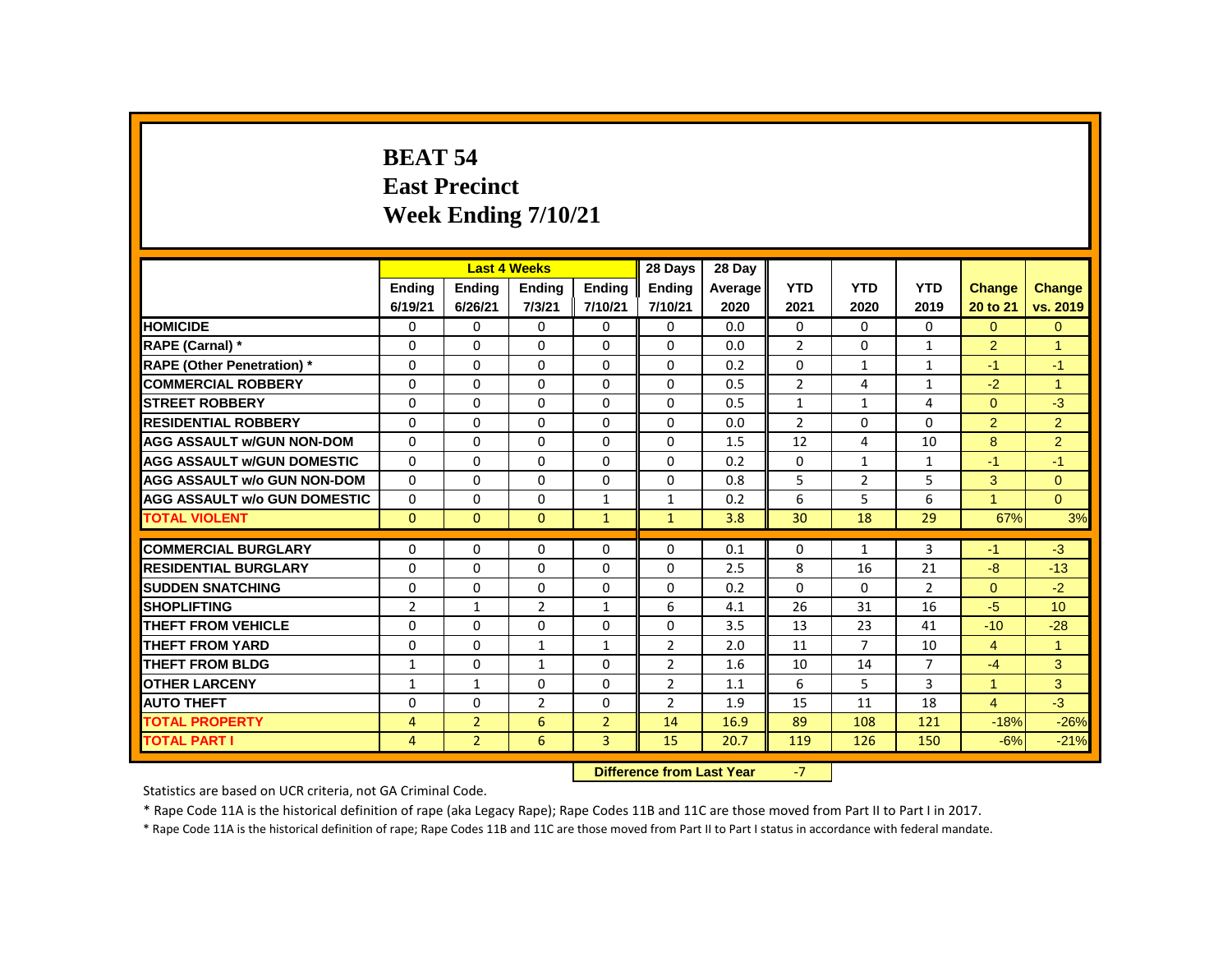# **BEAT 55 East Precinct Week Ending 7/10/21**

|                                     |                |                | <b>Last 4 Weeks</b> |               | 28 Days                   | 28 Dav  |                |                |                |                      |                |
|-------------------------------------|----------------|----------------|---------------------|---------------|---------------------------|---------|----------------|----------------|----------------|----------------------|----------------|
|                                     | <b>Ending</b>  | <b>Ending</b>  | <b>Ending</b>       | <b>Ending</b> | <b>Ending</b>             | Average | <b>YTD</b>     | <b>YTD</b>     | <b>YTD</b>     | <b>Change</b>        | <b>Change</b>  |
|                                     | 6/19/21        | 6/26/21        | 7/3/21              | 7/10/21       | 7/10/21                   | 2020    | 2021           | 2020           | 2019           | 20 to 21             | vs. 2019       |
| <b>HOMICIDE</b>                     | $\mathbf{1}$   | $\Omega$       | $\Omega$            | $\Omega$      | $\mathbf{1}$              | 0.2     | $\mathbf{1}$   | 1              | $\Omega$       | $\Omega$             | $\mathbf{1}$   |
| RAPE (Carnal) *                     | $\Omega$       | $\Omega$       | $\Omega$            | $\Omega$      | $\Omega$                  | 0.0     | $\Omega$       | $\Omega$       | $\overline{2}$ | $\Omega$             | $-2$           |
| <b>RAPE (Other Penetration) *</b>   | $\Omega$       | $\Omega$       | $\Omega$            | $\Omega$      | $\Omega$                  | 0.0     | $\Omega$       | $\mathbf{1}$   | $\Omega$       | $-1$                 | $\overline{0}$ |
| <b>COMMERCIAL ROBBERY</b>           | $\Omega$       | $\Omega$       | $\Omega$            | $\Omega$      | $\Omega$                  | 0.2     | $\mathbf{1}$   | $\Omega$       | $\Omega$       | $\blacktriangleleft$ | $\overline{1}$ |
| <b>STREET ROBBERY</b>               | $\Omega$       | $\Omega$       | $\Omega$            | $\Omega$      | $\Omega$                  | 0.2     | $\Omega$       | 4              | $\overline{3}$ | $-4$                 | $-3$           |
| <b>RESIDENTIAL ROBBERY</b>          | $\Omega$       | $\Omega$       | $\Omega$            | $\Omega$      | $\Omega$                  | 0.1     | $\mathbf{1}$   | $\Omega$       | $\mathbf{1}$   | $\blacktriangleleft$ | $\Omega$       |
| <b>AGG ASSAULT w/GUN NON- DOM</b>   | $\Omega$       | $\Omega$       | $\Omega$            | $\Omega$      | $\Omega$                  | 0.5     | 3              | $\mathbf{1}$   | $\overline{3}$ | $\overline{2}$       | $\Omega$       |
| <b>AGG ASSAULT W/GUN DOMESTIC</b>   | $\Omega$       | $\Omega$       | 0                   | $\Omega$      | 0                         | 0.1     | $\Omega$       | $\Omega$       | 4              | $\overline{0}$       | $-4$           |
| <b>AGG ASSAULT w/o GUN NON-DOM</b>  | $\Omega$       | $\Omega$       | $\Omega$            | $\Omega$      | $\Omega$                  | 0.2     | $\overline{2}$ | $\overline{2}$ | $\overline{2}$ | $\Omega$             | $\Omega$       |
| <b>AGG ASSAULT W/o GUN DOMESTIC</b> | 0              | $\Omega$       | $\Omega$            | 0             | $\Omega$                  | 0.5     | $\overline{2}$ | 3              | 4              | $-1$                 | $-2$           |
| <b>TOTAL VIOLENT</b>                | $\mathbf{1}$   | $\Omega$       | $\Omega$            | $\Omega$      | $\mathbf{1}$              | 2.0     | 10             | 12             | 19             | $-17%$               | $-47%$         |
| <b>COMMERCIAL BURGLARY</b>          | $\Omega$       | $\Omega$       | $\Omega$            | 0             | $\Omega$                  | 0.2     | 3              | 3              | 5              | $\Omega$             | $-2$           |
| <b>RESIDENTIAL BURGLARY</b>         | 0              | 1              | $\mathbf{1}$        | 0             | $\overline{2}$            | 0.6     | 9              | $\overline{7}$ | 11             | $\overline{2}$       | $-2$           |
| <b>SUDDEN SNATCHING</b>             | $\Omega$       | $\Omega$       | $\Omega$            | $\Omega$      | $\Omega$                  | 0.0     | $\Omega$       | $\Omega$       | $\overline{2}$ | $\Omega$             | $-2$           |
| <b>SHOPLIFTING</b>                  | 4              | $\mathbf{1}$   | $\mathbf{1}$        | 6             | 12                        | 9.7     | 112            | 85             | 130            | 27                   | $-18$          |
| <b>THEFT FROM VEHICLE</b>           | $\Omega$       | $\Omega$       | $\overline{2}$      | 5             | $\overline{7}$            | 2.5     | 27             | 20             | 33             | $\overline{7}$       | $-6$           |
| <b>THEFT FROM YARD</b>              | 0              | $\Omega$       | 0                   | 0             | 0                         | 1.1     | 5              | 10             | 13             | $-5$                 | $-8$           |
| <b>THEFT FROM BLDG</b>              | $\Omega$       | $\Omega$       | $\Omega$            | $\Omega$      | $\Omega$                  | 1.1     | 4              | 12             | 10             | $-8$                 | $-6$           |
| <b>OTHER LARCENY</b>                | $\Omega$       | $\Omega$       | $\Omega$            | $\Omega$      | $\Omega$                  | 0.2     | $\overline{3}$ | 5              | $\overline{2}$ | $-2$                 | $\overline{1}$ |
| <b>AUTO THEFT</b>                   | $\overline{2}$ | $\Omega$       | $\Omega$            | $\Omega$      | $\overline{2}$            | 1.1     | 19             | 9              | $\overline{7}$ | 10                   | 12             |
| <b>TOTAL PROPERTY</b>               | 6              | $\overline{2}$ | $\overline{4}$      | 11            | 23                        | 16.5    | 182            | 151            | 213            | 21%                  | $-15%$         |
| <b>TOTAL PART I</b>                 | $\overline{7}$ | 2 <sup>1</sup> | $\overline{4}$      | 11            | 24                        | 18.5    | 192            | 163            | 232            | 18%                  | $-17%$         |
|                                     |                |                |                     |               | Difference from Last Year |         | າດ             |                |                |                      |                |

 **Difference from Last Year** 29

Statistics are based on UCR criteria, not GA Criminal Code.

\* Rape Code 11A is the historical definition of rape (aka Legacy Rape); Rape Codes 11B and 11C are those moved from Part II to Part I in 2017.